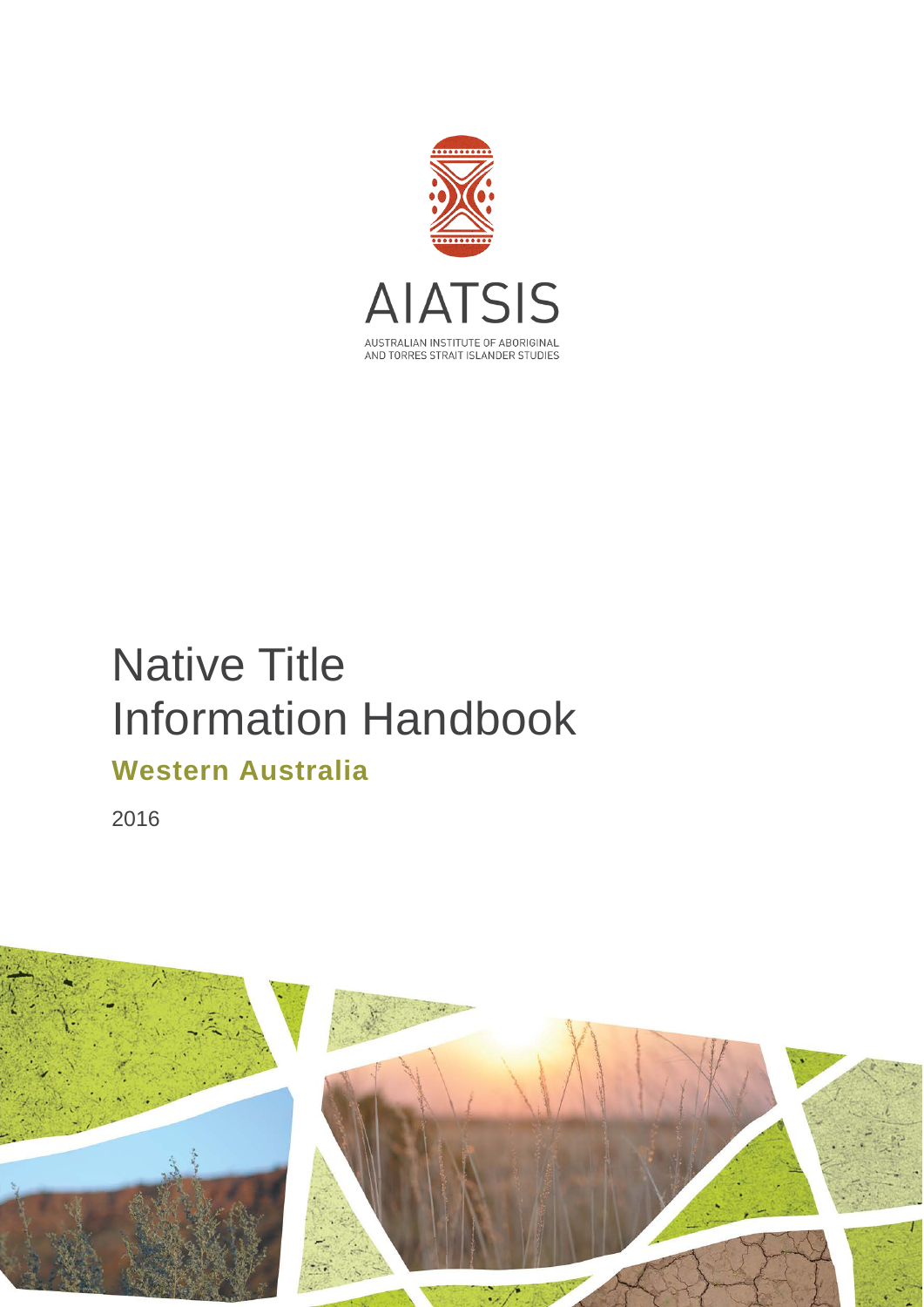© Australian Institute of Aboriginal and Torres Strait Islander Studies

AIATSIS acknowledges the funding support of the Department of the Prime Minister and Cabinet.

The Native Title Research Unit (NTRU) acknowledges the generous contributions of peer reviewers and welcomes suggestions and comments about the content of the Native Title Information Handbook (the Handbook). The Handbook seeks to collate publicly available information about native title and related matters. The Handbook is intended as an introductory guide only and is not intended to be, nor should it be, relied upon as a substitute for legal or other professional advice. If you are aware that this publication contains any errors or omissions please contact us. Views expressed in the Handbook are not necessarily those of AIATSIS.

Australian Institute of Aboriginal and Torres Strait Islander Studies (AIATSIS)

GPO Box 553, Canberra ACT 2601

**Phone** 02 6261 4223 **Fax** 02 6249 7714

**Email** [research@aiatsis.gov.au](mailto:research@aiatsis.gov.au)

**Web** [www.aiatsis.gov.au](http://www.aiatsis.gov.au/) 

#### **National Library of Australia Cataloguing-in-Publication entry**

| Title:        | Native title information handbook: Western Australia / Australian<br>Institute of Aboriginal and Torres Strait Islander Studies. Native Title<br>Research Unit.                                                                     |
|---------------|-------------------------------------------------------------------------------------------------------------------------------------------------------------------------------------------------------------------------------------|
| ISBN:         | 9781922102577 (ebook)                                                                                                                                                                                                               |
| Subjects:     | Native title (Australia)--Western Australia--Handbooks, manuals, etc.<br>Aboriginal Australians--Land tenure--Western Australia.<br>Land use--Law and legislation--Western Australia.<br>Aboriginal Australians--Western Australia. |
|               | Other Creators/Contributors: Australian Institute of Aboriginal and Torres Strait Islander Studies.<br>Native Title Research Unit.                                                                                                  |
| Dewey Number: | 346.9410432                                                                                                                                                                                                                         |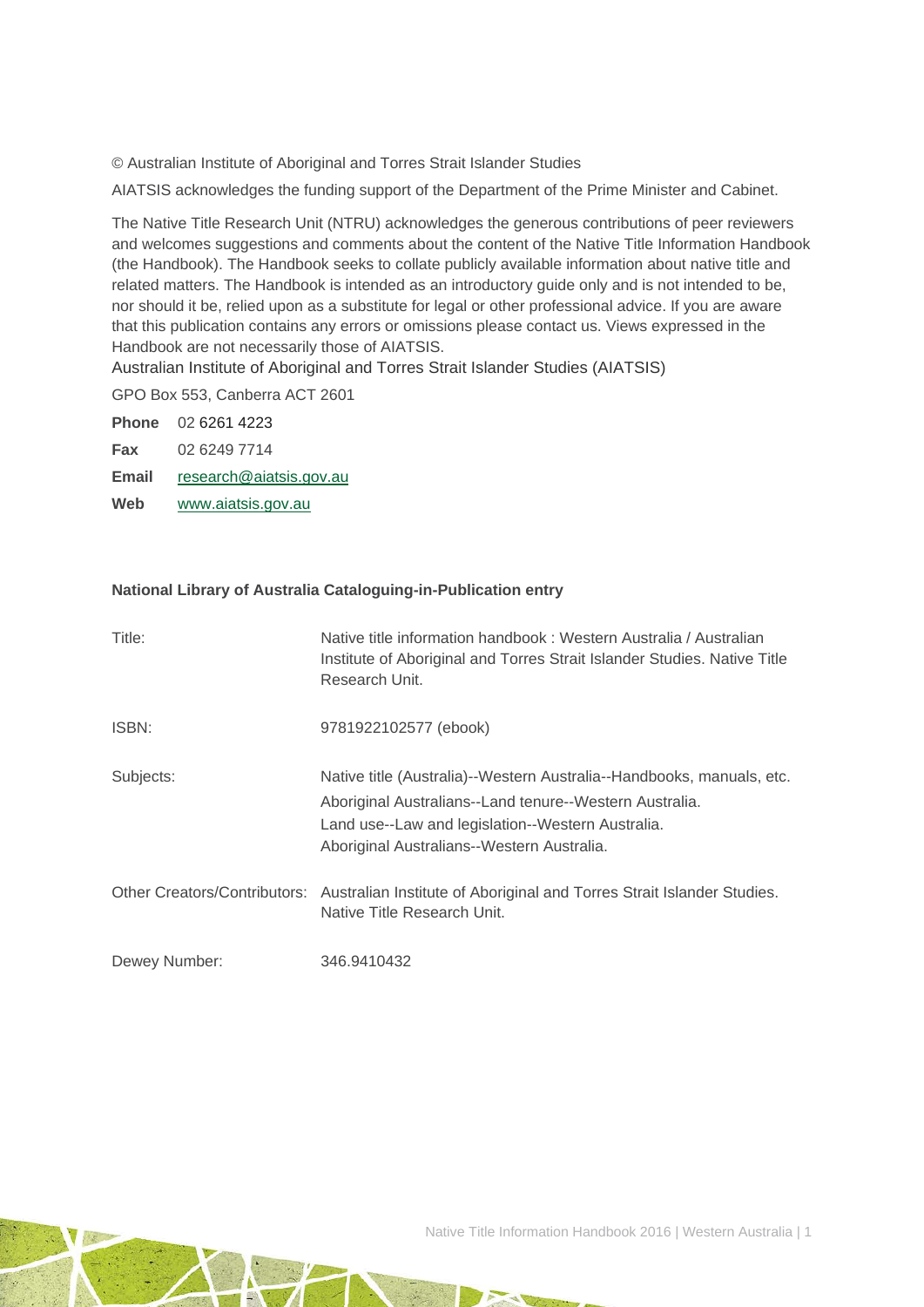# **Contents**

| 2. |  |
|----|--|
| 3. |  |
| 4. |  |
| 5. |  |
| 6. |  |
| 7. |  |
| 8. |  |
| 9. |  |
|    |  |
|    |  |
|    |  |
|    |  |
|    |  |
|    |  |
|    |  |

© Australian Institute of Aboriginal and Torres Strait Islander Studies

GPO Box 553 Canberra ACT 2601 **P** 02 6261 4223 **F** 02 6249 7714 **E** [research@aiatsis.gov.au](mailto:research@aiatsis.gov.au)

AIATSIS acknowledges the funding support of the Department of the Prime Minister and Cabinet.

The Native Title Research Unit (NTRU) acknowledges the generous contributions of peer reviewers and welcomes suggestions and comments about the content of the Native Title Information Handbook (the Handbook). The Handbook seeks to collate publicly available information about native title and related matters. The Handbook is intended as an introductory guide only and is not intended to be, nor should it be, relied upon as a substitute for legal or other professional advice. If you are aware that this publication contains any errors or omissions please contact us. Views expressed in the Handbook are not necessarily those of AIATSIS.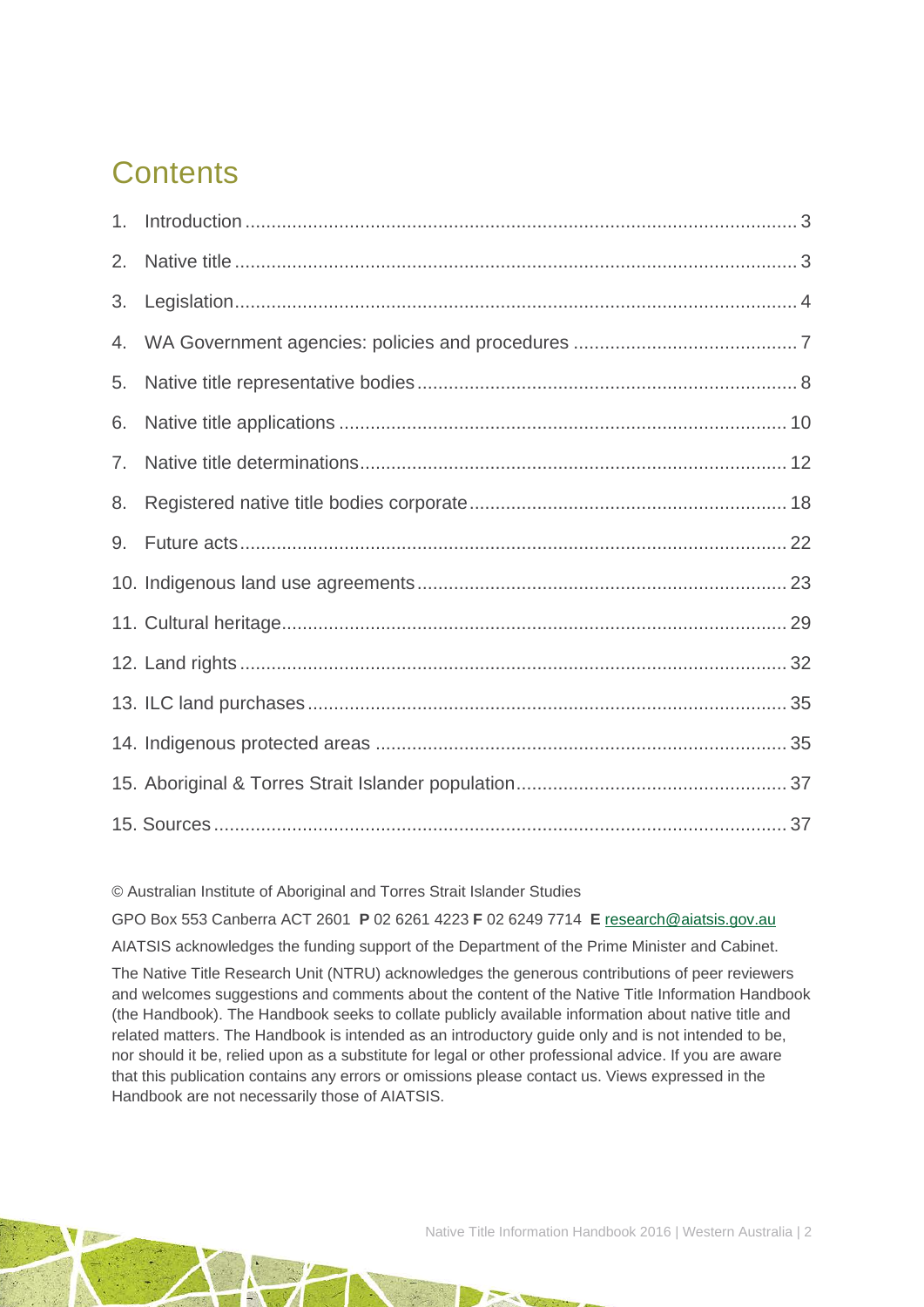# <span id="page-3-0"></span>1. Introduction

Western Australia (WA) has a significant area of determined native title lands. Native title had been recognised over 1,118,768 $km<sup>2</sup>$  or approximately 44 per cent of the State. In December 2015, there had been 44 consent and 11 litigated claimant determinations recognising native title in Western Australia, with a further 2 litigated determinations in which native title was not recognised. A further 68 claims awaited finalisation. At that time, 34 registered prescribed bodies corporate had been set up to hold on trust or manage that land on behalf of the native title holders.

WA does not have an alternative native title or land rights regime in place. The Government's policy regarding native title matters is informed by the [Land Approvals](https://www.dpc.wa.gov.au/lantu/Pages/Default.aspx)  [and Native Title Unit \(LANTU\)](https://www.dpc.wa.gov.au/lantu/Pages/Default.aspx) within the [Department of Premier and Cabinet.](https://www.dpc.wa.gov.au/Pages/Default.aspx) LANTU provides strategic leadership and policy advice on related issues to the WA Government, and has published on its website a number of guides eliciting the State's policy positions on issues including land use and heritage agreement negotiations and the evidence it requires from native title claimants to enter into a consent determination of native title.

To assist with the management of claims by the State, WA is divided into six regions: the Kimberley, Pilbara, Geraldton, Central Desert, Goldfields and South West regions, which are serviced by the [Kimberley Land Council,](http://www.klc.org.au/) [Yamatji Marlpa](http://ymac.org.au/)  [Aboriginal Corporation,](http://ymac.org.au/) [Central Desert Native Titles Services Ltd,](http://www.centraldesert.org.au/) [Goldfields Land](http://www.glsc.com.au/)  [and Sea Council](http://www.glsc.com.au/) and the [South West Aboriginal Land and Sea Council.](http://www.noongar.org.au/)

## <span id="page-3-1"></span>2. Native title

Native title is the recognition in Australian law, under the *[Native Title Act 1993](http://www.austlii.edu.au/au/legis/cth/consol_act/nta1993147/)* (Cth) (NTA), that Aboriginal and Torres Strait Islander peoples had a system of law and ownership of their lands before European settlement. The historic High Court decision in *[Mabo and Others v State of Queensland \(No 2\)](http://www.austlii.edu.au/au/cases/cth/HCA/1992/23.html)* [1992] HCA 23; (1992) [175 CLR 1](http://www.austlii.edu.au/au/cases/cth/HCA/1992/23.html) (*Mabo*) was the first recognition that native title continues to exist through the common law in Australia. The native title of a particular group is defined by the traditional laws and customs observed by that group of people.

[Section 223](http://www.austlii.edu.au/au/legis/cth/consol_act/nta1993147/s223.html) of the NTA defines the native title rights and interests that are the subject of a determination of native title under [s 225](http://www.austlii.edu.au/au/legis/cth/consol_act/nta1993147/s225.html) of the Act. In s 223(1), the term 'native title or native title rights and interests' means the communal, group or individual rights and interests of Aboriginal peoples or Torres Strait Islanders in relation to land or waters, where: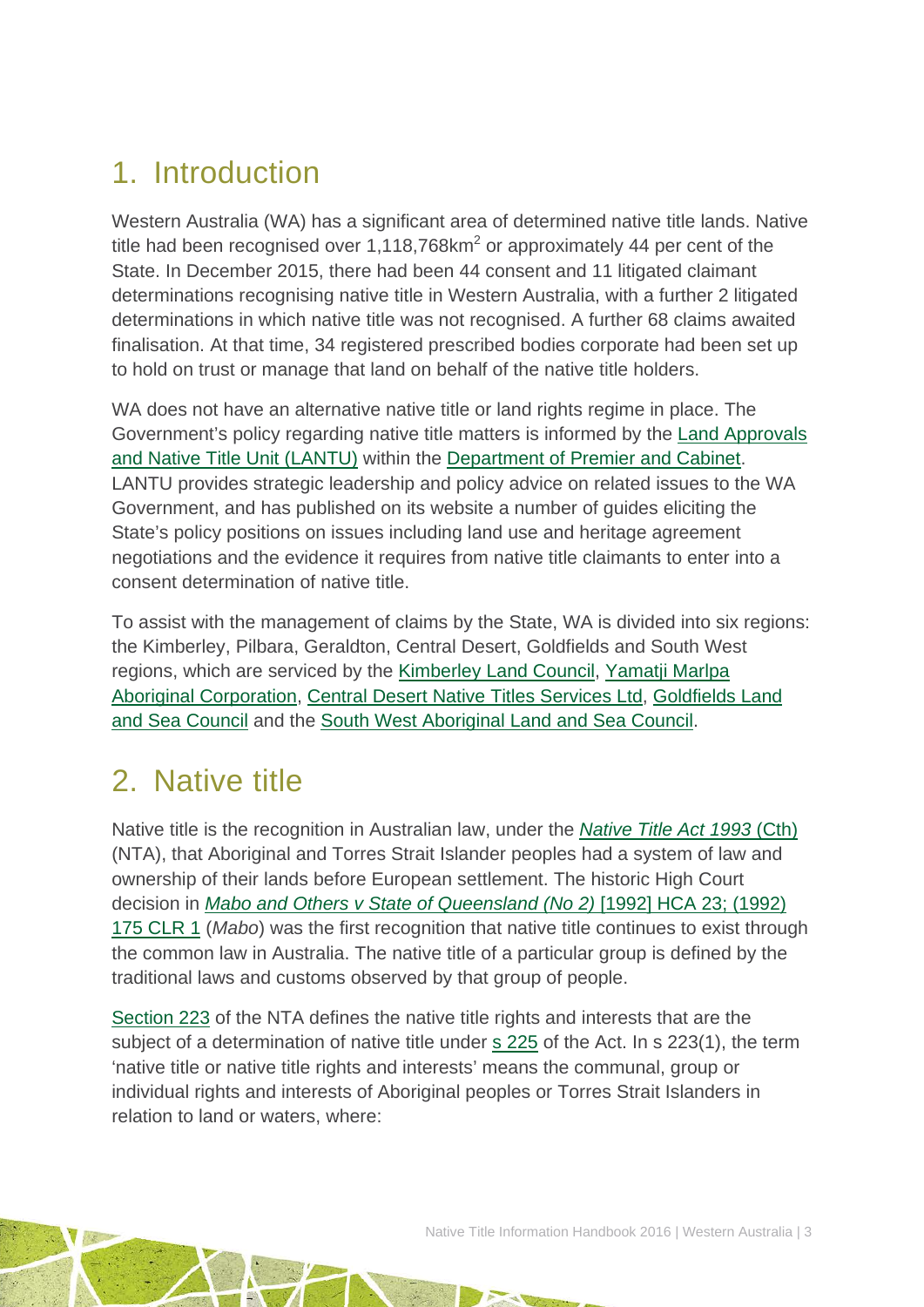- o the rights and interests are possessed under the traditional laws acknowledged. and the traditional customs observed, by the Aboriginal peoples or Torres Strait Islanders; and
- o the Aboriginal peoples or Torres Strait Islanders, by those laws and customs, have a connection with the land or waters; and
- o the rights and interests are recognised by the common law of Australia.

The significance of the *Mabo* decision lies in the recognition that native title is a preexisting right, inherent to Indigenous peoples by virtue of their distinct identity as first owners and occupiers of the land and their continuing systems of law. Native title is not a grant or right that is created by the Australian government nor is it dependent upon the government for its existence, although it is dependent on recognition by the common law in order to be enforceable in the Australian legal system. This distinguishes native title from other legislative land rights systems that operate in Australia whereby the government grants the title. Native title may be recognised in places where Aboriginal and Torres Strait Islander people continue to follow their traditional laws and customs and have maintained a link with their traditional country. Native title in each instance is recognised as having its source in, and deriving its content from, the laws of Aboriginal and Torres Strait Islander people. The rights and interests that are recognised as native title may vary from group to group, from one area to another, and may differ depending on what is claimed and what might be negotiated between all of the parties with an interest in the area under claim. Native title rights may include the exclusive possession, use and occupation of traditional country or non-exclusive native title rights such as the right to access and camp or the right to hunt and fish on traditional country. Native title rights do not extend over minerals or petroleum.

The Mabo decision recognised Aboriginal and Torres Strait Islander peoples' rights over their land, and also recognised the system of laws from which those rights are derived. As a result of the Mabo decision and the subsequent enactment of the NTA Aboriginal and Torres Strait Islander people can apply to the Federal Court of Australia to have their native title rights recognised under Australian law. Native title may be recognised in relation to vacant Crown land, state forests, national parks, public reserves, pastoral leases, beaches, foreshores and waters, government or other public land and Indigenous held land (under land rights legislation).

<span id="page-4-0"></span>For more information refer to the [National Native Title Handbook.](http://aiatsis.gov.au/publications/products/native-title-information-handbooks)

# 3. Legislation

The *[Native Title Act 1993](http://www.austlii.edu.au/au/legis/cth/consol_act/nta1993147/)* (Cth) (NTA) is the Australian Government's legislative response to the High Court decision in *[Mabo](http://www.austlii.edu.au/au/cases/cth/HCA/1992/23.html)*, which recognised Indigenous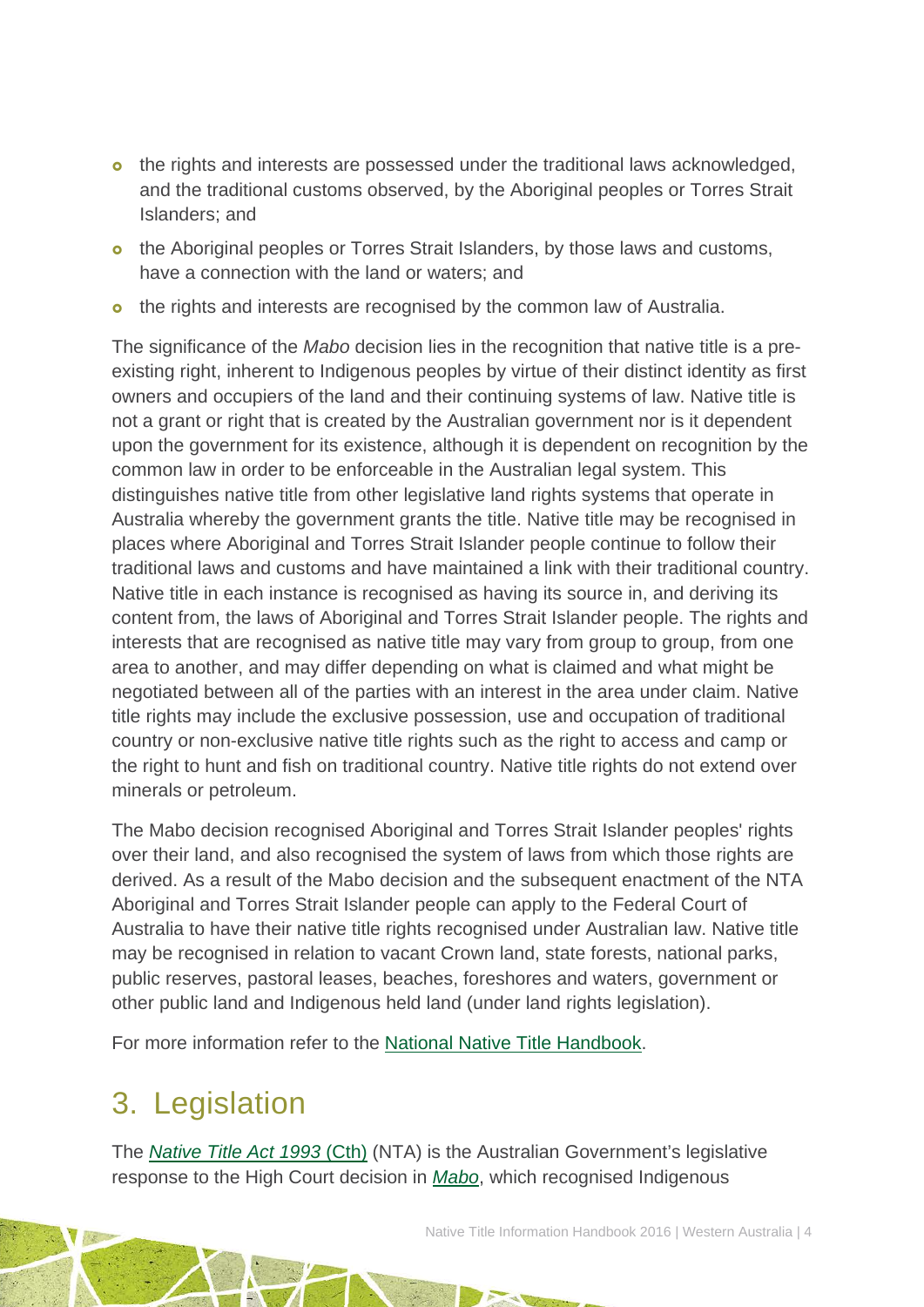Australians' rights and interests in land and waters according to their own traditional laws and customs under [s 223.](http://www.austlii.edu.au/au/legis/cth/consol_act/nta1993147/s223.html) The NTA provides the legal principles for the recognition of native title, the processes involved in having native title recognised and the role and responsibilities of the different bodies involved in this process.

Since it was introduced the NTA has been the subject of numerous reviews and legislative amendments. The annual native title reports of the Aboriginal and Torres Strait Islander Social Justice Commissioner provide detailed information about these reviews, reform processes and related legislative amendments, see: [Native Title](https://www.humanrights.gov.au/our-work/aboriginal-and-torres-strait-islander-social-justice/publications/native-title-reports)  [Reports](https://www.humanrights.gov.au/our-work/aboriginal-and-torres-strait-islander-social-justice/publications/native-title-reports) (1994-2012) and [Social Justice Reports](https://www.humanrights.gov.au/our-work/aboriginal-and-torres-strait-islander-social-justice/projects/social-justice-and-native) (2013-) on the [Australian Human](https://www.humanrights.gov.au/)  [Rights Commission](https://www.humanrights.gov.au/) website for more information. A review of the NTA was undertaken in 2015 by the Australian Law Reform Commission, see below for an overview or read the full report [here.](https://www.alrc.gov.au/publications/alrc126) A brief overview is also provided below.

### Western Australian native title legislation

Before the NTA came into operation, the Western Australian (WA) Government implemented the *[Land \(Titles and Traditional Usage\) Act 1993](http://www.austlii.edu.au/au/legis/wa/num_act/latua199321o1993349/)* (WA), which sought to extinguish native title in Western Australia and replace it with 'rights of traditional usage' which would be a form of statutory title. Following the introduction of the NTA the Western Australian Government initiated a High Court challenge to the Constitutional validity of the NTA (see *[Western Australia v The Commonwealth](http://www.austlii.edu.au/au/cases/cth/high_ct/183clr373.html)* [\[1995\] HCA 47; \(1995\) 183 CLR 373\)](http://www.austlii.edu.au/au/cases/cth/high_ct/183clr373.html). Meanwhile the Western Australian legislation was also the subject of a High Court challenge launched by the Wororra Peoples (see *[Wororra Peoples v Western Australia; Biljabu v Western Australia](http://www.austlii.edu.au/au/cases/cth/high_ct/183clr373.html)* [1995] HCA [47; \(1995\) 183](http://www.austlii.edu.au/au/cases/cth/high_ct/183clr373.html) CLR 373). On 16 March 1995, the High Court ruled against the Western Australian Government's challenge and declared the *Land (Titles and Traditional Usage) Act 1993* (WA) inconsistent with the *[Racial Discrimination Act](http://www.austlii.edu.au/au/legis/cth/consol_act/rda1975202/)  [197](http://www.austlii.edu.au/au/legis/cth/consol_act/rda1975202/)*5 [\(Cth\)](http://www.austlii.edu.au/au/legis/cth/consol_act/rda1975202/) and therefore invalid under the Constitution. The *Land (Titles and Traditional Usage) Act 1993* was repealed by the *[Acts Amendment and Repeal](http://www.austlii.edu.au/au/legis/wa/num_act/aaarta199552o1995379/)  [\(Native Title\) Act 1995](http://www.austlii.edu.au/au/legis/wa/num_act/aaarta199552o1995379/)* (WA).

The Western Australian Government subsequently implemented the *[Titles](http://www.austlii.edu.au/au/legis/wa/consol_act/tantopaa1995488/)  [\(Validation\) and Native Title \(Effect of Past Acts\) Act 1995](http://www.austlii.edu.au/au/legis/wa/consol_act/tantopaa1995488/)* (WA) (TNTA) to validate past acts. This Act was amended in 1999 to validate intermediate period acts. Part 2B of the TNTA confirms the extinguishment of native title by [previous exclusive](http://www.nntt.gov.au/Pages/Glossary.aspx)  [possession acts](http://www.nntt.gov.au/Pages/Glossary.aspx) attributable to the State; and the partial extinguishment of native title by [previous non-exclusive possession acts](http://www.nntt.gov.au/Pages/Glossary.aspx) attributable to the State. Part 3 confirms Crown ownership of all natural resources; the rights of the Crown to use, control and regulate the flow of water; and all existing fishing access rights as well as public access to and enjoyment of waterways; beds, banks and foreshores of waterways; coastal waters; beaches; stock routes and areas that were public places as at 31 December 1993.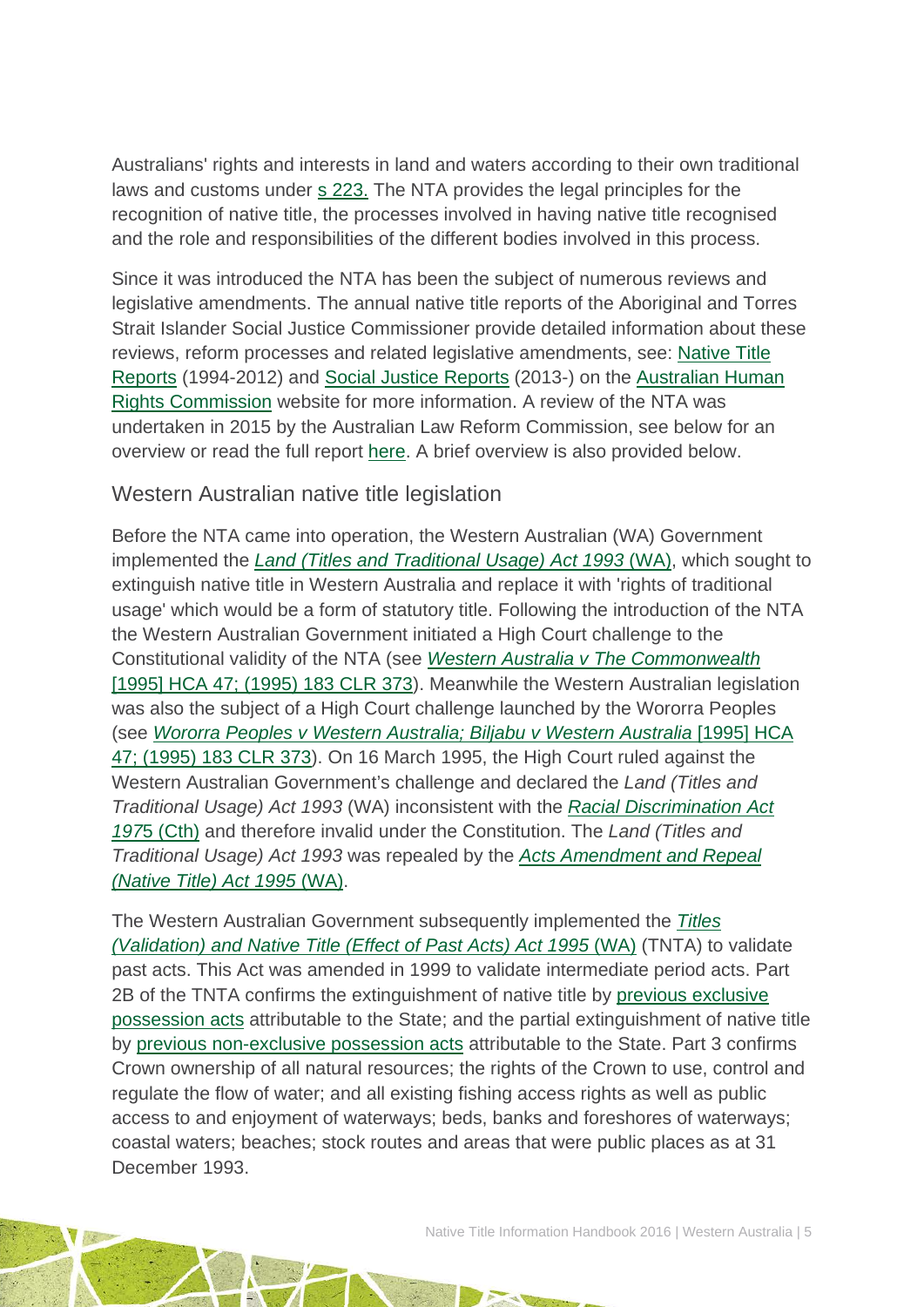## Related legislation

For information about legislation relating to Aboriginal cultural heritage and land rights see sections 10 and 11 below. The [AIATSIS Native Title Research Unit](http://aiatsis.gov.au/research/research-themes/native-title)  [\(NTRU\) h](http://aiatsis.gov.au/research/research-themes/native-title)as conducted research about [joint management](http://aiatsis.gov.au/research-and-guides/joint-management-and-native-title) and [weed management](http://aiatsis.gov.au/research-and-guides/weed-management-native-title-land) within the context of native title. See the publications on these webpages for information about the relevant legislation.

### **Policy**

The [White Paper on Developing Northern Australia](http://industry.gov.au/ONA/whitePaper/Paper/index.html) was released by the federal Government in June 2015, and sets out a policy framework for developing business in the top end of Australia over the next 20 years. The report was developed based on community views expressed through the Joint Select Committee on Northern Australia's report 'Pivot North — Inquiry into the Development of Northern Australia' and submissions to the Government's Green Paper on Developing Northern Australia. The federal Government, together with the Western Australian, Northern Territory and Queensland governments, seeks to address the impediments to development in Northern Australia through a broad approach, including:

- **o** Supporting the native title system (\$110 million a year over the next four years) with the aspiration of finalising all existing native title claims within a decade.
- **o** More efficient native title processes that create more certainty for investors and opportunities for native title claimants and holders (through the COAG Indigenous land review).
- **o** \$20.4 million to better support native title holders engage with potential investors.
- **o** Consult on options to use exclusive native title rights for commercial purposes (through the COAG Indigenous land review).
- **o** Consulting on new models to manage native title funds for development.
- **o** Exploring mechanisms to support long term leasehold arrangements for exclusive native title holders.
- **o** For more information and to download the paper, see the Australian Government's [White Paper on Developing Northern Australia website.](http://industry.gov.au/ONA/WhitePaper/index.html)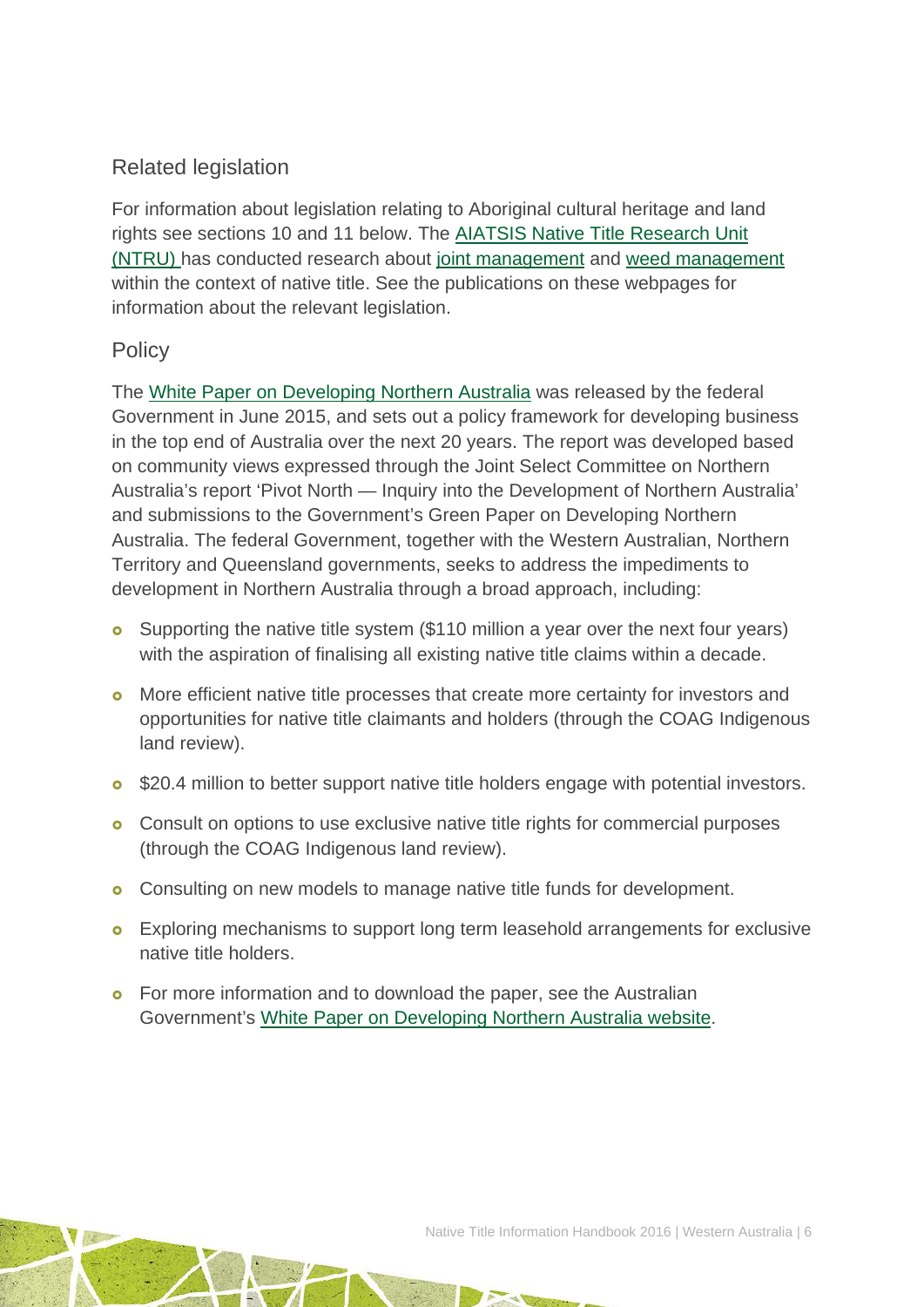# <span id="page-7-0"></span>4. WA Government agencies: policies and procedures

Department of Premier and Cabinet: Land, Approvals and Native Title Unit

The [Land, Approvals and Native Title Unit](http://www.dpc.wa.gov.au/lantu/Pages/Default.aspx) (LANTU) within the [Department of](http://www.dpc.wa.gov.au/Pages/Default.aspx)  [Premier and Cabinet](http://www.dpc.wa.gov.au/Pages/Default.aspx) is primarily responsible for the co-ordination and management of native title matters in Western Australia. LANTU provides strategic leadership to the Western Australian Government on all matters related to the NTA. This includes policy coordination and project oversight on proposed land activities that may affect native title rights and interests. Together with the [Department of Aboriginal Affairs](http://www.daa.wa.gov.au/) the [Department of the Premier and Cabinet](http://www.dpc.wa.gov.au/) sponsors the [Inter-Agency Reference](http://www.dpc.wa.gov.au/lantu/WholeOfGovernment/Pages/ReferenceGrouponNativeTitleandAboriginalHeritage.aspx)  [Group on Native Title and Aboriginal Heritage,](http://www.dpc.wa.gov.au/lantu/WholeOfGovernment/Pages/ReferenceGrouponNativeTitleandAboriginalHeritage.aspx) which works to ensure that policies relating to native title matters are administered consistently across government departments.

The [LANTU](https://www.dpc.wa.gov.au/lantu/Pages/Default.aspx) website provides information about policies and procedures relating to: [native title claims,](http://www.dpc.wa.gov.au/LANTU/CLAIMS/Pages/Default.aspx) Indigenous Land Use Agreements (ILUAs), native title determinations, [connection research,](http://www.dpc.wa.gov.au/lantu/Pages/ConnectionResearch.aspx) and native title and Aboriginal heritage policies and guides as well as Western Australian Government templates for heritage agreements and ILUAs.

### Department of Lands

The [Department of Lands](http://www.lands.wa.gov.au/Pages/default.aspx) is responsible for administration of the Crown estate through the *[Land Administration Act](http://www5.austlii.edu.au/au/legis/wa/consol_act/laa1997200/)* 1997 (WA) (LAA) and provides assistance to government agencies and proponents with respect to procedural obligations under the NTA. Native title land is currently considered Crown land under the LAA. Section 104 of the LAA secures the right of the State's Aboriginal inhabitants to have access to unfenced, unimproved parts of pastoral leases for traditional hunting. Aboriginal parties have special rights to use unallocated State (Crown) land for traditional purposes, except to the degree restricted by any valid law. See the [native title](http://www.lands.wa.gov.au/Crown-Land/Native-Title/Pages/default.aspx)  [section of the Department of Lands](http://www.lands.wa.gov.au/Crown-Land/Native-Title/Pages/default.aspx) website for more information.

### Landgate – Native Title Services

[Landgate](http://www0.landgate.wa.gov.au/business-and-government/specialist-services/native-title-services) is responsible for providing and maintaining an accurate spatial definition for the extent of native title applications lodged with the Federal Court and the NNTT. Landgate also offers native title consultancy services such as project management, planning and custom mapping services.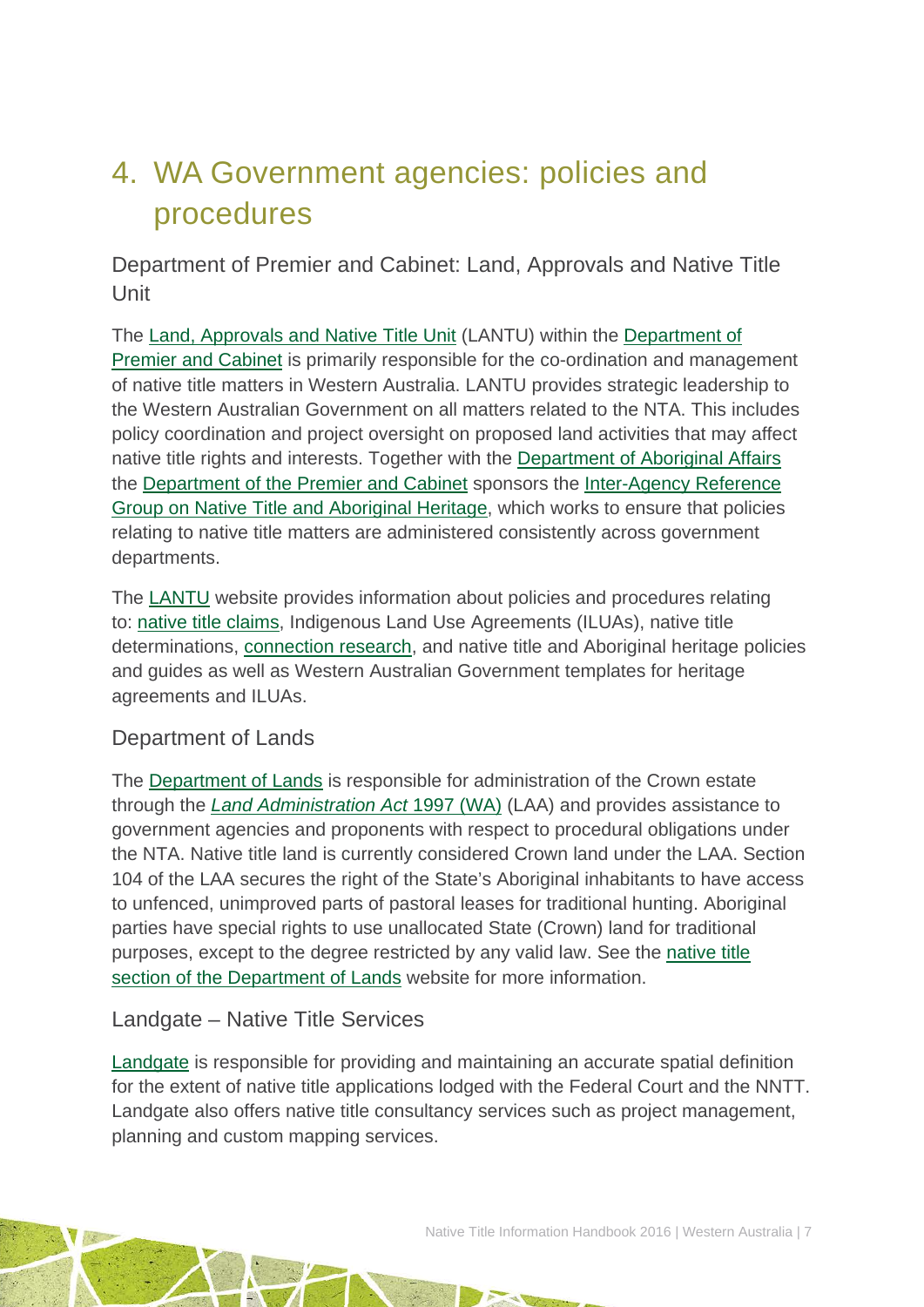## Department of Mines and Petroleum

The [Department of Mines and Petroleum](http://www.dmp.wa.gov.au/index.aspx) (DMP) is involved in native title matters relating to exploration and mining activities in Western Australia. See the [Native title](http://www.dmp.wa.gov.au/Minerals/Native-Title-5481.aspx) section of the DMP website for more information.

### Department of Parks and Wildlife

The [Department of Parks and Wildlife](http://www.dpaw.wa.gov.au/) is responsible for administering the *[Conservation and Land Management Act 1984](http://www5.austlii.edu.au/au/legis/wa/consol_act/calma1984290/)* (WA) (CALM Act) which was amended in 2012 to enable Aboriginal people to undertake certain activities for customary purposes on reserves and other lands and establish a legal framework to enable joint management of lands and waters by Aboriginal traditional owners and the Department. See the [joint management](http://www.dpaw.wa.gov.au/parks/aboriginal-involvement/91-joint-management) section of the Department of Parks and Wildlife website for more information.

### Department of Aboriginal Affairs

The Western Australian [Department of Aboriginal Affairs](http://www.daa.wa.gov.au/) administers the *[Aboriginal](http://www.austlii.edu.au/au/legis/wa/consol_act/aha1972164/)  [Heritage Act 1972](http://www.austlii.edu.au/au/legis/wa/consol_act/aha1972164/)* (WA) and the *[Aboriginal Affairs Planning Authority Act 1972](http://www.austlii.edu.au/au/legis/wa/consol_act/aapaa1972359/)* (WA) (which established the Aboriginal Lands Trust). As mentioned above the DAA works with the LANTU on issues relating to native title and cultural heritage. See also sections 10 and 11 below for more information about cultural heritage and Aboriginal land.

# <span id="page-8-0"></span>5. Native title representative bodies

## **Overview**

Native title services in Western Australia are provided by four native title representative bodies (NTRBs): the Goldfields Land and Sea Council (GLSC), the Kimberley Land Council (KLC), the South West Aboriginal Land and Sea Council (SWALSC), and Yamatji Marlpa Aboriginal Corporation (YMAC); and one native title service provider: Central Desert Native Title Services Ltd (Central Desert). See below for contact details and further information about each of these organisations.

### Map

The NNTT's [Representative Aboriginal/Torres Strait Islander body areas map \(PDF](http://www.nntt.gov.au/Maps/RATSIB_map.pdf)  [663KB\)](http://www.nntt.gov.au/Maps/RATSIB_map.pdf) shows the geographic areas covered by native title representative bodies (NTRBs) and native title service providers (often both commonly called NTRBs) across Australia.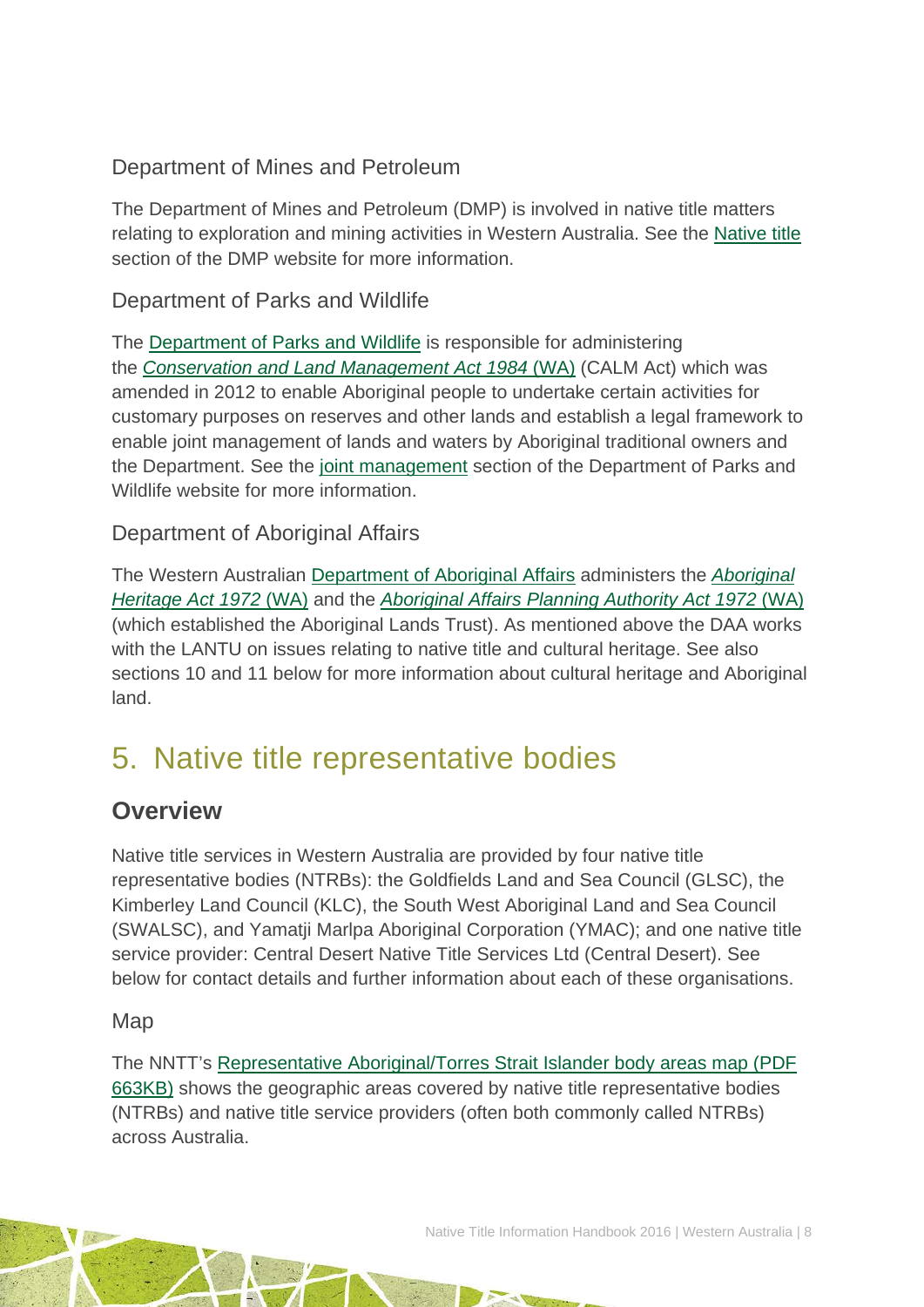### Central Desert Native Title Services Limited

[Central Desert Native Title Services Ltd](http://www.centraldesert.org.au/) (Central Desert) is the recognised native title service provider for the Central Desert region of Western Australia. The organisation was incorporated and commenced operations in 2007. For more information see the [Central Desert](http://www.centraldesert.org.au/) website.

#### **Table 1: Central Desert contact details**

| <b>Street &amp; Postal Address</b>    | <b>Phone</b>                     | Email                          |
|---------------------------------------|----------------------------------|--------------------------------|
| 76 Wittenoom St<br>East Perth WA 6832 | $(08)$ 9425 2000<br>1800 189 936 | reception@centraldesert.org.au |

### Goldfields Land and Sea Council Aboriginal Corporation

The [Goldfields Land and Sea Council](http://www.glsc.com.au/home) (GLSC) is the recognised native title representative body for the Goldfields region of Western Australia. The Council was established in 1984 as the peak Aboriginal land and heritage body in the region. For more information see the [GLSC](http://www.glsc.com.au/home) website.

### **Table 2: GLSC contact details**

| <b>Street Address</b>                            | <b>Postal Address</b>                        | <b>Phone</b>                     | Email                |
|--------------------------------------------------|----------------------------------------------|----------------------------------|----------------------|
| 14 Thossell St<br>Kalgoorlie-Boulder WA 6430     | PO Box 10006<br>Kalgoorlie WA 6430           | $(08)$ 9091 1661<br>1800 681 661 | reception@glc.com.au |
| Level 1<br>63 Adelaide Tce<br>East Perth WA 6004 | PO Box 3058<br>Adelaide Tce<br>Perth WA 6832 | (08) 9263 8700                   | reception@glc.com.au |

### Kimberley Land Council Aboriginal Corporation

The [Kimberley Land Council](http://www.klc.org.au/) (KLC) was established in 1978 as a peak regional community organisation to secure Kimberley Aboriginal traditional owners' rights and interests in lands and waters, and to protect significant places. The KLC became the NTRB for the Kimberley region in 1999. The KLC has its main office in Broome with other offices located in Derby and Kununurra. For more information see the **KLC** website.

### **Table 3: KLC (Broome office) contact details**

| <b>Street Address</b>            | <b>Postal Address</b>         | <b>Phone</b>     | Email          |
|----------------------------------|-------------------------------|------------------|----------------|
| 36 Pembroke St<br>Broome WA 6725 | PO Box 2145<br>Broome WA 6725 | $(08)$ 9194 0100 | klc@klc.org.au |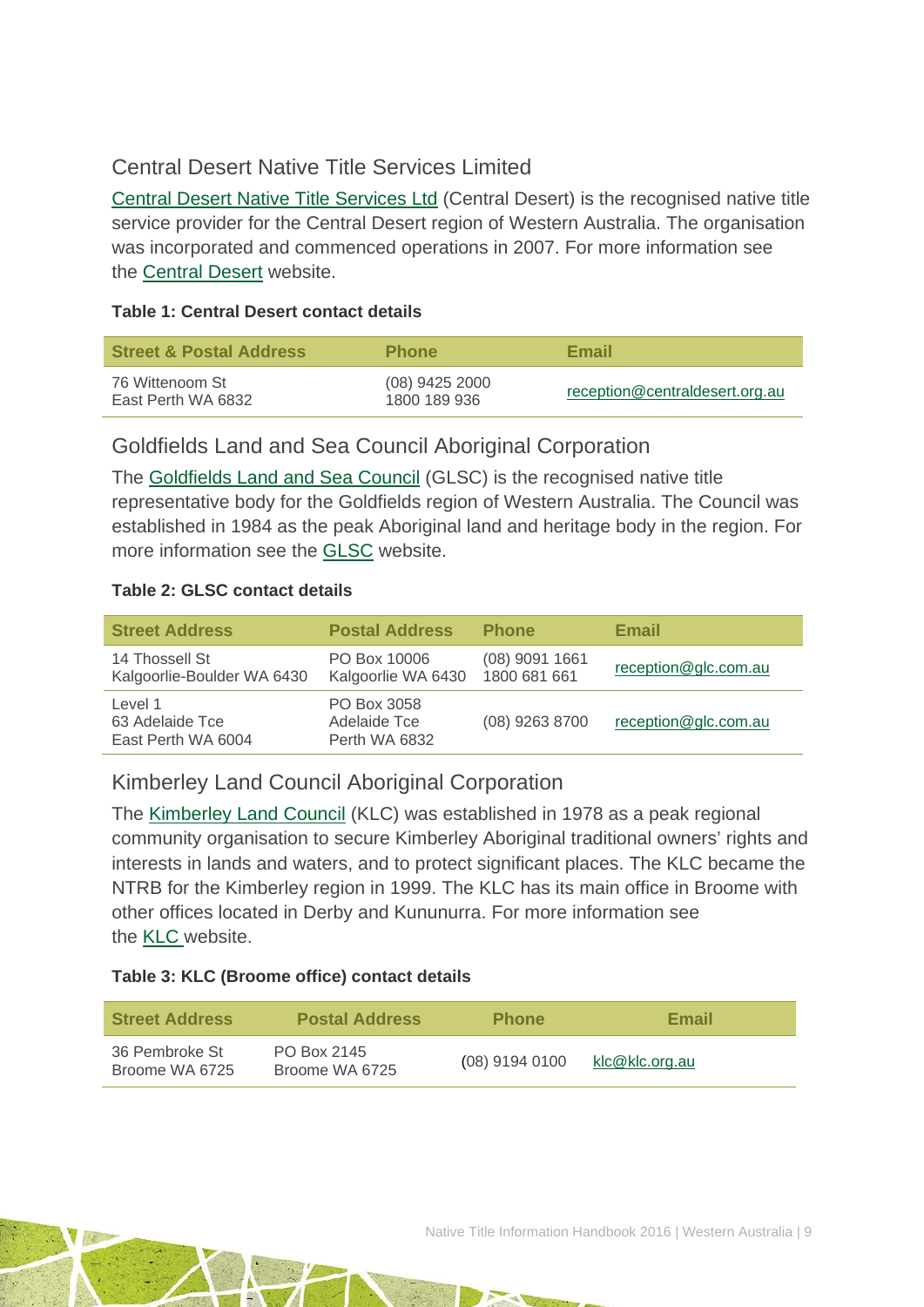## South West Aboriginal Land and Sea Council

The [South West Aboriginal Land and Sea Council](http://www.noongar.org.au/) (SWALSC) was recognised as the NTRB for the Noongar people (south west area) of WA in December 2001. For more information see the [SWALSC](http://www.noongar.org.au/index.php) website

#### **Table 4: SWALSC contact details**

| <b>Street Address</b> | <b>Postal Address</b> | <b>Phone</b> | <b>Email</b>              |
|-----------------------|-----------------------|--------------|---------------------------|
| 1490 Albany Highway   | <b>PO Box 585</b>     | $(08)$ 9358  | reception1@noongar.org.au |
| Cannington WA 6107    | Cannington WA 6987    | 7400         |                           |

### Yamatji Marlpa Aboriginal Corporation

Yamatji Marlpa [Aboriginal Corporation](http://ymac.org.au/) (YMAC) is the NTRB for the traditional owners of the Pilbara, Murchison and Gascoyne regions of Western Australia. YMAC's NTRB area covers over one million square kilometres, with offices in Geraldton (head office), South Hedland, Karratha, Tom Price and Perth. YMAC was formerly known as Yamatji Marlpa Barna Baba Maaja Aboriginal Corporation. See the [YMAC](http://ymac.org.au/) website for more information.

### **Table 5: YMAC (Perth and Geraldton) contact details**

| <b>Street Address</b>                           | <b>Postal Address</b>                         | <b>Phone</b>     |
|-------------------------------------------------|-----------------------------------------------|------------------|
| 171 Marine Tce<br>Geraldton WA 6531             | PO Box 2119<br>Geraldton WA 6531              | $(08)$ 9965 6222 |
| Level 2,<br>161 St Georges Tce<br>Perth WA 6892 | PO Box 3071,<br>249 Hay St East Perth WA 6892 | (08) 9268 7000   |

# <span id="page-10-0"></span>6. Native title applications

## **Overview**

As at 31 December 2015 there had been 576 native title applications in Western Australia comprising 564 claimant applications, four compensation applications, two revised native title determinations and six non-claimant applications, see Table 6 below. For up to date information about native title applications and registered native title claimant applications use the [Search applications and determinations](http://www.nntt.gov.au/searchRegApps/NativeTitleClaims/Pages/default.aspx) or [Search](http://www.nntt.gov.au/searchRegApps/NativeTitleRegisters/Pages/Search-Register-of-Native-Title-Claims.aspx)  [Register of native title claims](http://www.nntt.gov.au/searchRegApps/NativeTitleRegisters/Pages/Search-Register-of-Native-Title-Claims.aspx) tools on the NNTT website.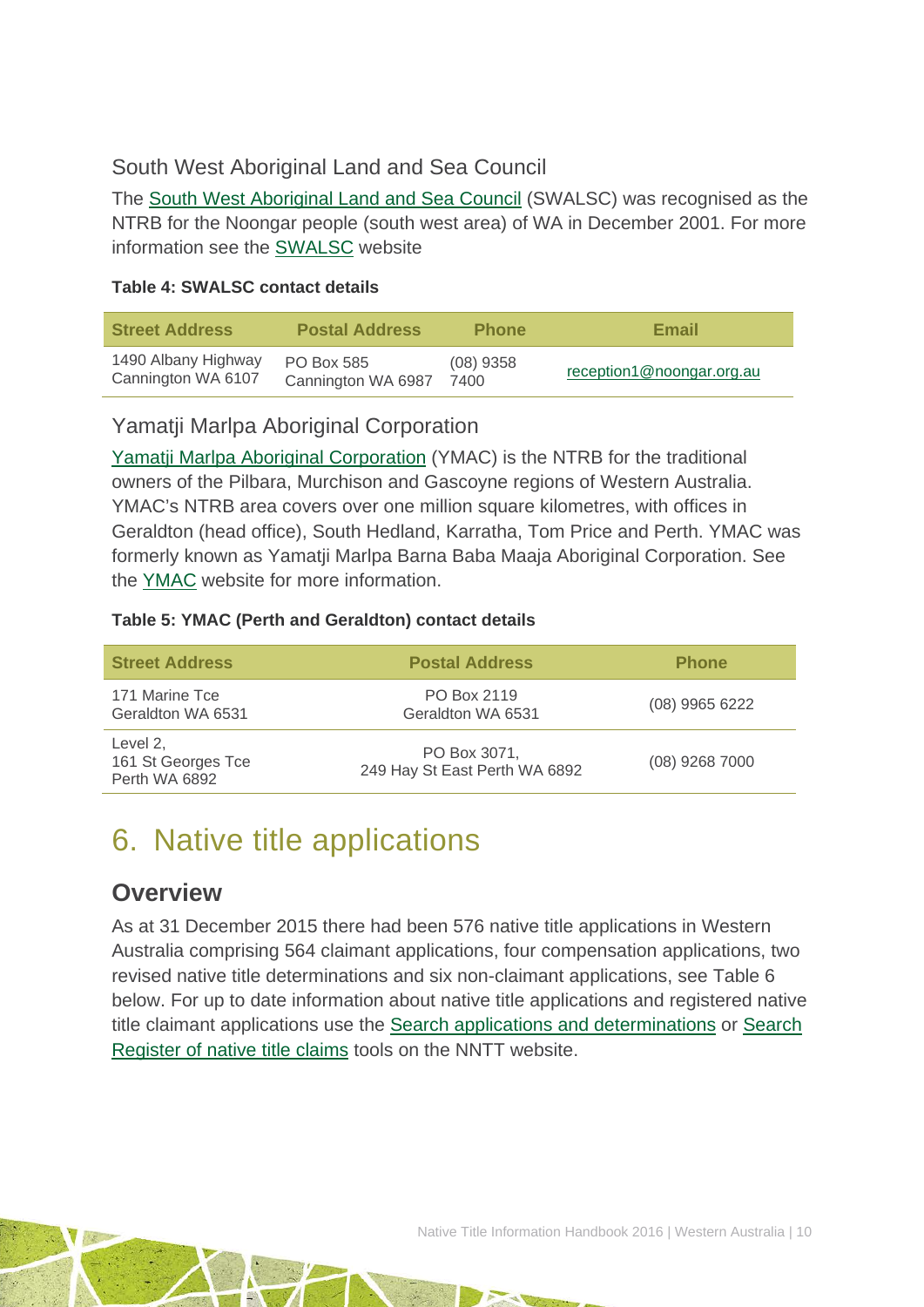#### **Table 6: Native title applications in Western Australia**

| Application Status Claimant Compensation Non-Claimant Revised Total |     |  |     |
|---------------------------------------------------------------------|-----|--|-----|
| Active                                                              | 88  |  | 92  |
| Other                                                               | 476 |  | 478 |
| All                                                                 | 564 |  | 576 |

Source:<http://www.nntt.gov.au/searchRegApps/NativeTitleClaims/Pages/default.aspx> at 31 December 2015

The Western Australian Department of Premier and Cabinet's [Land, Approvals and](http://www.dpc.wa.gov.au/LANTU/Pages/Default.aspx)  [Native Title Unit](http://www.dpc.wa.gov.au/LANTU/Pages/Default.aspx) (LANTU) also provides information about [native title claims in](http://www.dpc.wa.gov.au/lantu/Claims/Pages/Default.aspx)  [Western Australia.](http://www.dpc.wa.gov.au/lantu/Claims/Pages/Default.aspx) Use the links provided below to get information about native title claims in each region:

- **o** [Kimberley region](http://www.dpc.wa.gov.au/lantu/Claims/Kimberley)
- [Pilbara region](http://www.dpc.wa.gov.au/lantu/Claims/Pilbara)
- **o** [Geraldton region](http://www.dpc.wa.gov.au/lantu/Claims/Geraldton)

[Goldfields region](http://www.dpc.wa.gov.au/lantu/Claims/GoldfieldsClaims)

[Central Desert region](http://www.dpc.wa.gov.au/lantu/Claims/CentralDesertClaims)

**o** [South West region](http://www.dpc.wa.gov.au/lantu/Claims/SouthWestClaims)

### Maps

The NNTT's [Western Australia Native Title Applications and Determinations Areas](http://www.nntt.gov.au/Maps/WA_NTDA_Schedule.pdf)  [Map \(PDF2.48MB\)](http://www.nntt.gov.au/Maps/WA_NTDA_Schedule.pdf) shows claimant applications (as per the native title determinations applications (NTDA) schedule as lodged in the Federal Court) and native title claimant determinations (as per the NNTT's [National Native Title](http://www.nntt.gov.au/searchRegApps/NativeTitleRegisters/Pages/Search-National-Native-Title-Register.aspx)  [Register\)](http://www.nntt.gov.au/searchRegApps/NativeTitleRegisters/Pages/Search-National-Native-Title-Register.aspx). The NNTT also produces WA regional maps showing the same information.

- **o** Central Desert Applications and Determinations Map (PDF 3.8MB)
- o Geraldton Applications and Determinations Map (PDF 3.5MB)
- [Goldfields Applications and Determinations Map \(PDF 2.1MB\)](http://www.nntt.gov.au/Maps/WA_Goldfields_NTDA_schedule.pdf)
- [Kimberley Applications and Determinations Map \(PDF 3.6MB\)](http://www.nntt.gov.au/Maps/WA_Kimberley_NTDA_schedule.pdf)
- **o** [Pilbara Applications and Determinations Map \(PDF 3.0MB\)](http://www.nntt.gov.au/Maps/WA_Pilbara_NTDA_Schedule.pdf)
- [South West Applications and Determinations Map \(PDF 3.5MB\)](http://www.nntt.gov.au/Maps/WA_Sth-West_NTDA_schedule.pdf)

### South West alternative settlement process

In 2009 the Western Australian Government signed a Heads of Agreement with the South West Aboriginal Land and Sea Council (SWALSC) seeking to resolve the six Noongar native title claims (together comprising the Single Noongar claim) over Perth and the south west region of Western Australia by negotiation. Since then the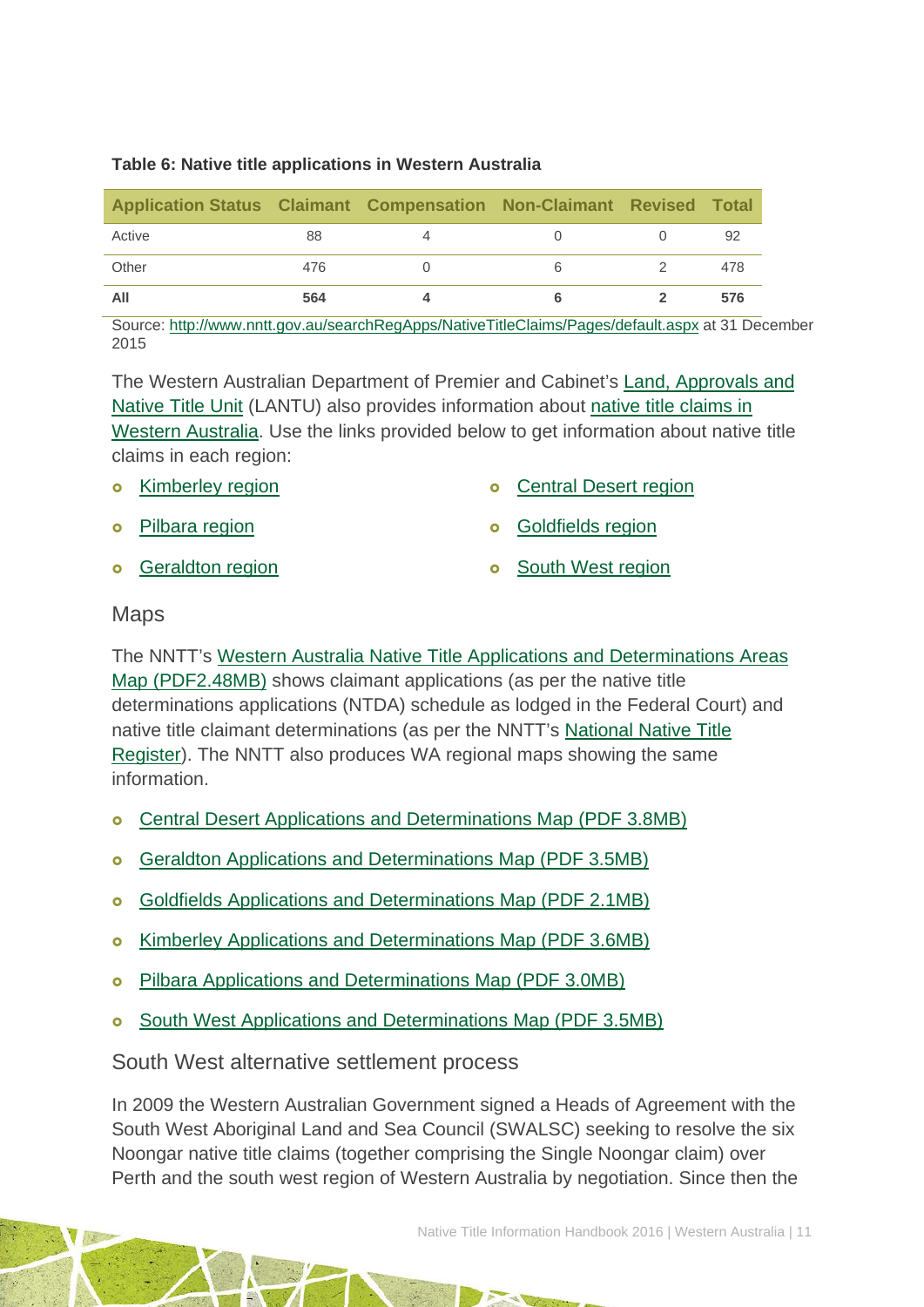Noongar Negotiation Team and SWALSC have been working together with the WA Government towards a negotiated settlement of all Noongar native title claims. These negotiations were completed in late 2014. Between January and March 2015, SWALSC convened a series of authorisation meetings during which all six claim groups voted to accept the negotiated settlement (see [30 March 2015 media release](http://www.mediastatements.wa.gov.au/pages/StatementDetails.aspx?listName=StatementsBarnett&StatId=9270) on the LANTU website).

A number of legal issues will now be finalised in order to implement the settlement. As part of this process SWALSC will facilitate a series of meetings with each agreement group who will decide on a range of matters relating to the establishment of regional corporations. For more information see the [SWALSC](http://www.noongar.org.au/) website and the [South West native title settlement s](http://www.dpc.wa.gov.au/lantu/Claims/Pages/SouthWestSettlement.aspx)ection of the Department of Premier and Cabinet's LANTU website.

As part of the WA Government's South West native title settlement negotiations, the [Noongar \(Koorah, Nitja, Boordahwan\) \(Past, Present, Future\) Recognition Bill](http://www.austlii.edu.au/au/legis/wa/bill/nnbpfrb2015655/)  [2015 w](http://www.austlii.edu.au/au/legis/wa/bill/nnbpfrb2015655/)as tabled in October 2015. The Bill was drafted to demonstrate the Government's intention to formally recognise the Noongar people as the traditional owners of the south west of Australia as part of the settlement process. At 31 December 2015, the progress of the Bill was still in progress. For more information, see the [explanatory memorandum,](http://www.parliament.wa.gov.au/Parliament/Bills.nsf/740F0FB3B3B6189948257ED8000C8548/$File/EM+112-1.pdf) [second reading speech](http://www.parliament.wa.gov.au/Hansard/hansard.nsf/0/5b04723acc4e7c6748257ee0002c4056/$FILE/A39+S1+20151014+p7313b-7314a.pdf) and the [LANTU website.](https://www.dpc.wa.gov.au/lantu/south-west-native-title-settlement/recognition-bill-2015/Pages/default.aspx)

# <span id="page-12-0"></span>7. Native title determinations

## **Overview**

As at 31 December 2015, there had been a total of 57 native title determinations within Western Australia, all of which are claimant determinations.

## Claimant Determinations

As at 31 December 2015, native title had been found to exist in all or parts of the determination areas in 55 of the 57 claimant determinations in WA. Table 7 below provides links to information about these claimant determinations including: determination summaries on the [NNTT](http://www.nntt.gov.au/) website; relevant case law on the [Australasian Legal Information Institute \(Austlii\)](http://www.austlii.edu.au/) website (where available) and determination summaries on the [Agreements, Treaties and Negotiated Settlements](http://www.atns.net.au/)  [\(ATNS\) website](http://www.atns.net.au/) (where available) which also provide links to information about the native title claimants/holders and agreements involving them.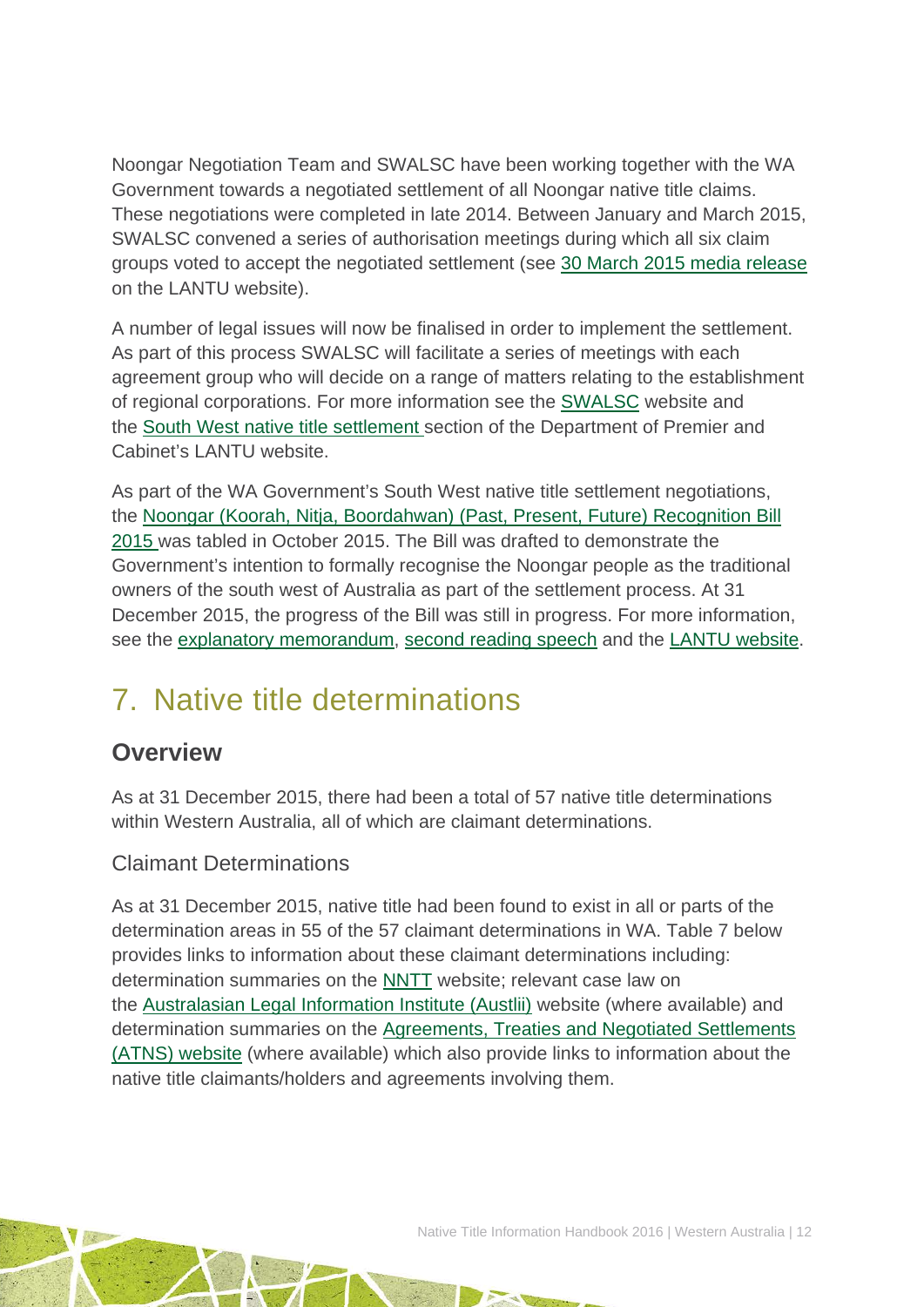| <b>Short Name</b><br>(NNTT<br><b>Hyperlink)</b>                          | <b>Case Name</b><br>(Austlii hyperlink)                                                                                                                 | <b>Date</b> | <b>Outcome</b>                                               | <b>Legal</b><br><b>Process</b><br>(ATNS<br>hyperlink) |
|--------------------------------------------------------------------------|---------------------------------------------------------------------------------------------------------------------------------------------------------|-------------|--------------------------------------------------------------|-------------------------------------------------------|
| <b>Bunuba Part B</b>                                                     | Wurrunmurra on behalf of the<br><b>Bunuba People v State of Western</b><br>Australia [2015] FCA 1480                                                    | 22/12/2015  | Native title exists in<br>parts of the<br>determination area | Consent                                               |
| Bunuba #2                                                                | Brooking on behalf of the Bunuba<br>People (Bunuba #2) v State of<br>Western Australia [2015] FCA 1481                                                  | 22/12/2015  | Native title exists in<br>parts of the<br>determination area | Consent                                               |
| Bunuba #3                                                                | Aiken on behalf of the Bunuba<br>People (Bunuba #3) v State of<br>Western Australia [2015] FCA 1482                                                     | 22/12/2015  | Native title exists in<br>the entire<br>determination area   | Consent                                               |
| <b>Ngarluma People</b>                                                   | Samson on behalf of the Ngarluma<br>People v State of Western Australia<br>[2015] FCA 1438                                                              | 21/12/2015  | Native title exists in<br>parts of the<br>determination area | Consent                                               |
| Kurungal                                                                 | Wise on behalf of the Kurungal<br>Native Title Claim v State of<br>Western Australia [2015] FCA 1329                                                    | 01/12/2015  | Native title exists in<br>parts of the<br>determination area | Consent                                               |
| Balanggarra #4                                                           | Smith on behalf of the Balanggarra<br>People (Balanggarra #4) v State of<br>Western Australia [2015] FCA 1334                                           | 27/11/2015  | Native title exists in<br>parts of the<br>determination area | Consent                                               |
| <b>Nyikina Mangala</b><br>#2                                             | Watson on behalf of the Nyikina<br>Mangala People (Nyikina Mangala<br>#2) v State of Western Australia<br>[2015] FCA 1132                               | 29/10/2015  | Native title exists in<br>parts of the<br>determination area | Consent                                               |
| <b>Puutu Kunti</b><br>Kurrama People<br>and Pinikura<br>People #1 and #2 | Chubby on behalf of the Puutu<br>Kunti Kurrama and Pinikura People<br>v State of Western Australia [2015]<br><b>FCA 964</b>                             | 02/09/2015  | Native title exists in<br>parts of the<br>determination area | Litigated                                             |
| Jurruru People Part<br><u>A</u>                                          | Smirke on behalf of the Jurruru<br>People v State of Western Australia<br>[2015] FCA 939                                                                | 01/09/2015  | Native title exists in<br>parts of the<br>determination area | <b>Consent</b>                                        |
| <b>Badimia People</b>                                                    | CG (Deceased) on behalf of the<br>Badimia People v State of Western<br>Australia (No 2) [2015] FCA 204                                                  | 25/05/2015  | Native title does not<br>exist                               | Litigated                                             |
| Pilki People                                                             | Willis on behalf of the Pilki People v<br>State of Western Australia (No 2)<br>[2014] FCA 1293                                                          | 02/12/2014  | Native title exists in<br>the entire<br>determination area   | Litigated                                             |
| <b>Ngadju</b>                                                            | Graham on behalf of the Ngadju<br>People v State of Western Australia<br>[2014] FCA 1247                                                                | 21/11/2014  | Native title exists in<br>the entire<br>determination area   | Litigated                                             |
| Nyikina Mangala                                                          | Watson on behalf of the Nyikina<br>Mangala People v State of Western<br>Australia (No 6) (includes<br>Corrigendum dated 1 July 2014)<br>[2014] FCA 545( | 29/05/2014  | Native title exists in<br>parts of the<br>determination area | Consent                                               |
| <b>The Esperance</b><br><b>Nyungars</b>                                  | Bullen on behalf of the Esperance<br>Nyungar People v State of Western<br>Australia [2014] FCA 197                                                      | 14/03/2014  | Native title exists in<br>parts of the<br>determination area | Consent                                               |

 $\overline{a}$ 

THE RESIDENCE OF STREET

#### **Table 7: Native title claimant determinations in Western Australia**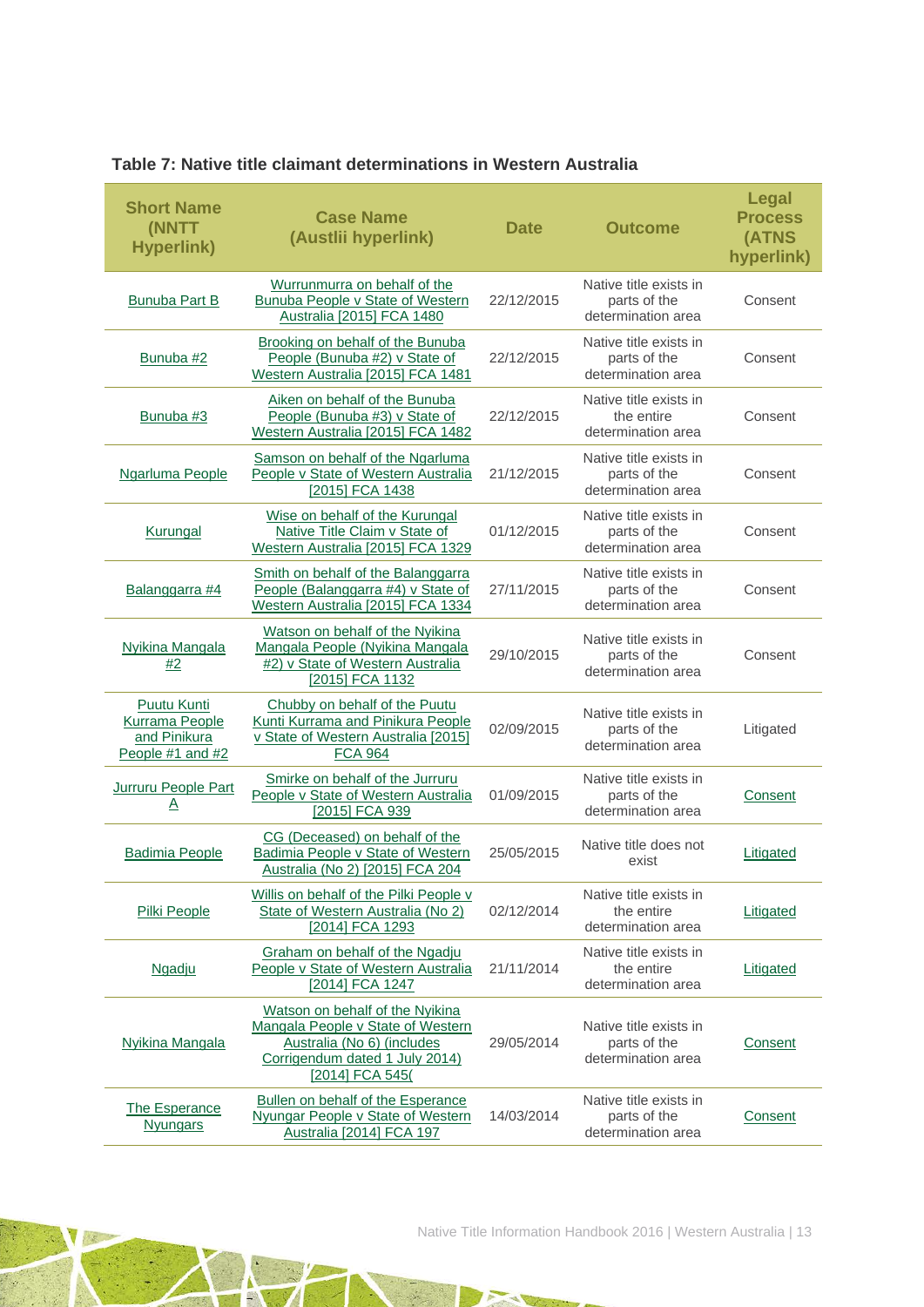| <b>Short Name</b><br>(NNTT<br><b>Hyperlink)</b>              | <b>Case Name</b><br>(Austlii hyperlink)                                                                                                          | <b>Date</b> | <b>Outcome</b>                                               | Legal<br><b>Process</b><br>(ATNS<br>hyperlink) |
|--------------------------------------------------------------|--------------------------------------------------------------------------------------------------------------------------------------------------|-------------|--------------------------------------------------------------|------------------------------------------------|
| <b>Banjima People</b>                                        | Banjima People v State of Western<br>Australia (No 3) [2014] FCA 201                                                                             | 11/03/2014  | Native title exists in<br>parts of the<br>determination area | Litigated                                      |
| Wiluna #2                                                    | BP (DECEASED) & Ors and State<br>of Western Australia & Ors<br>(unreported, FCA, 3 September<br>2013, Jagot J)                                   | 03/09/2013  | Native title exists in<br>the entire<br>determination area   | Litigated                                      |
| Balanggarra<br>(Combined)                                    | Cheinmora v State of Western<br>Australia (No 2) [2013] FCA 768                                                                                  | 07/08/2013  | Native title exists in<br>parts of the<br>determination area | Consent                                        |
| Balanggarra #3                                               | Cheinmora v State of Western<br>Australia (No 3) [2013] FCA 769                                                                                  | 07/08/2013  | Native title exists in<br>parts of the<br>determination area | Consent                                        |
| Wiluna                                                       | WF (Deceased) on behalf of the<br>Wiluna People v State of Western<br>Australia [2013] FCA 755                                                   | 29/07/2013  | Native title exists in<br>parts of the<br>determination area | Consent<br>(conditional)                       |
| Gooniyandi<br>Combined #2                                    | <b>Sharpe v State of Western</b><br>Australia [2013] FCA 599                                                                                     | 19/06/2013  | Native title exists in<br>parts of the<br>determination area | Consent                                        |
| Martu (Part B),<br>Karnapyrri, and<br>Martu #2               | Peterson v State of Western<br>Australia [2013] FCA 518                                                                                          | 16/05/2013  | Native title exists in<br>the entire<br>determination area   | Consent                                        |
| <b>Ngarla Overlap</b><br>Proceeding                          | AB (deceased) & Ors on behalf of<br>the Ngarla People v State of<br>Western Australia & Ors<br>(unreported, FCA, 19 February<br>2013, Bennett J) | 19/02/2013  | Native title exists in<br>the entire<br>determination area   | Litigated                                      |
| <b>Bunuba</b>                                                | Wurrunmurra v State of Western<br>Australia [2012] FCA 1399                                                                                      | 12/12/2012  | Native title exists in<br>parts of the<br>determination area | Consent                                        |
| Uunguu - Area B                                              | Puenmora v State of Western<br>Australia [2012] FCA 1334                                                                                         | 27/11/2012  | Native title exists in<br>parts of the<br>determination area | Consent                                        |
| Ngurrara 2 - Area<br>$\overline{c}$                          | May v State of Western Australia<br>[2012] FCA 1333                                                                                              | 27/11/2012  | Native title exists in<br>the entire<br>determination area   | <b>Consent</b>                                 |
| Ngurrara - Area B                                            | Kogolo v State of Western Australia<br>(No 3) [2012] FCA 1332                                                                                    | 27/11/2012  | Native title exists in<br>the entire<br>determination area   | Consent                                        |
| Eastern Guruma -<br>Area B                                   | Hughes and Ors on behalf of the<br>Eastern Guruma People v State of<br>Western Australia (unreported,<br>FCA)                                    | 09/10/2012  | Native title exists in<br>parts of the<br>determination area | Consent                                        |
| Nyangumarta-<br>Karajarri Overlap<br>Proceeding<br>(Yawinya) | Hunter & Ors v State of Western<br>Australia [2012] FCA 690                                                                                      | 25/05/2012  | Native title exists in<br>parts of the<br>determination area | Consent                                        |
| Dambimangari                                                 | Barunga v State of Western<br>Australia [2011] FCA 518                                                                                           | 26/05/2011  | Native title exists in<br>parts of the<br>determination area | Consent                                        |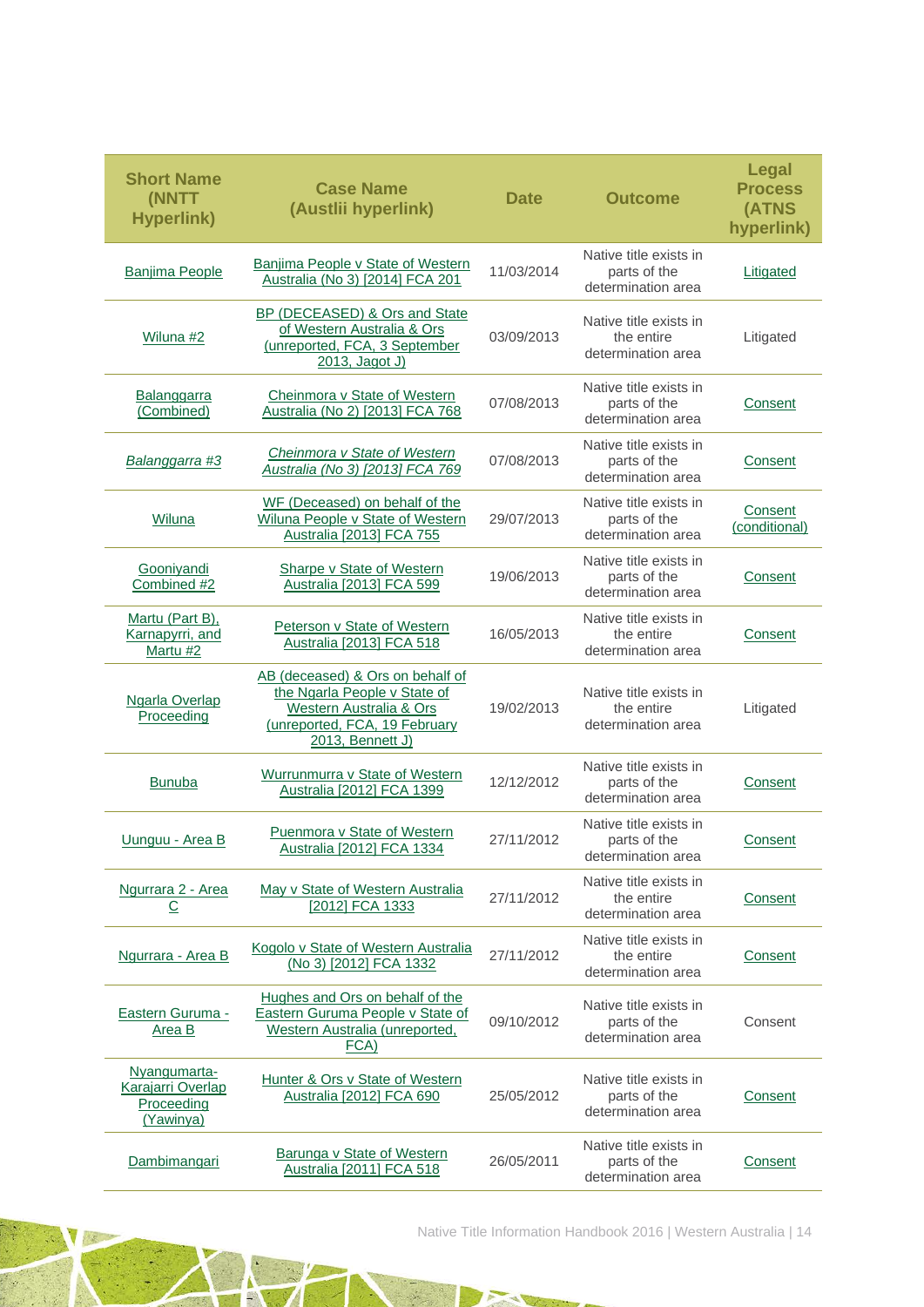| <b>Short Name</b><br>(NNTT<br><b>Hyperlink)</b>                           | <b>Case Name</b><br>(Austlii hyperlink)                                                                                                                                                                         | <b>Date</b> | <b>Outcome</b>                                               | Legal<br><b>Process</b><br>(ATNS<br>hyperlink) |
|---------------------------------------------------------------------------|-----------------------------------------------------------------------------------------------------------------------------------------------------------------------------------------------------------------|-------------|--------------------------------------------------------------|------------------------------------------------|
| <b>Uunguu Part A</b>                                                      | Goonack v State of Western<br>Australia [2011] FCA 516                                                                                                                                                          | 23/05/2011  | Native title exists in<br>parts of the<br>determination area | Consent                                        |
| <b>Ngarla People</b><br>(Mount<br><b>Goldsworthy Lease</b><br>Proceeding) | Brown (on behalf of the Ngarla<br>People) v State of Western<br>Australia (No 3) [2010] FCA 859 (6<br>August 2010)                                                                                              | 06/08/2010  | Native title exists in<br>parts of the<br>determination area | Litigated                                      |
| <b>Thudgari People</b>                                                    | <b>Thudgari People v State of Western</b><br>Australia (includes corrigendum<br>dated 23 November) [2009] FCA<br>1334 (18 November 2009)                                                                        | 18/11/2009  | Native title exists in<br>parts of the<br>determination area | Consent                                        |
| Nyangumarta<br>People (Part A)                                            | Hunter v State of Western Australia<br>[2009] FCA 654                                                                                                                                                           | 11/06/2009  | Native title exists in<br>parts of the<br>determination area | Consent                                        |
| <b>Thalanyji</b>                                                          | Leslie Hayes & Ors on behalf of the<br>Thalanyji People v The State of<br>Western Australia and Others<br>(unreported, FCA, 18 September<br>2008, North J)                                                      | 18/09/2008  | Native title exists in<br>parts of the<br>determination area | Consent                                        |
| Birriliburu People -<br>Part A                                            | Billy Patch & Others on behalf of<br>the Birriliburu People v State of<br><b>Western Australia and Others</b><br>[2008] FCA 944                                                                                 | 20/06/2008  | Native title exists in<br>the entire<br>determination area   | Consent                                        |
| Ngaanyatjarra<br>Lands (Part B)                                           | Stanley Mervyn, Adrian Young, and<br>Livingston West and Ors, on behalf<br>of the Peoples of the Ngaanyatjarra<br>Lands v The State of Western<br>Australia and Ors (unreported,<br>FCA, 3 June 2008, French J) | 03/06/2008  | Native title exists in<br>the entire<br>determination area   | Consent                                        |
| Ngurrara Part A                                                           | Kogolo v State of Western Australia<br>[2007] FCA 1703 (9 November<br>2007)                                                                                                                                     | 09/11/2007  | Native title exists in<br>the entire<br>determination area   | Consent                                        |
| Ngururrpa                                                                 | Payi Payi & Ors on behalf of the<br>Ngururrpa People and State of<br>Western Australia (unreported,<br>FCA, 18 October 2007, Black CJ)                                                                          | 18/10/2007  | Native title exists in<br>the entire<br>determination area   | Consent                                        |
| Ngarla and Ngarla<br>#2 (Determination<br>Area A)                         | Brown (on behalf of the Ngarla<br>People) v State of Western<br>Australia [2007] FCA 1025                                                                                                                       | 30/05/2007  | Native title exists in<br>parts of the<br>determination area | Consent                                        |
| Noonkanbah                                                                | Cox on behalf of the Yungngora<br>People v State of Western Australia<br>[2007] FCA 588                                                                                                                         | 27/04/2007  | Native title exists in<br>the entire<br>determination area   | Consent                                        |
| <b>Eastern Guruma</b>                                                     | Hughes (on behalf of the Eastern<br>Guruma People) v State of Western<br>Australia [2007] FCA 365                                                                                                               | 01/03/2007  | Native title exists in<br>the entire<br>determination area   | <b>Consent</b>                                 |
| <b>Miriuwung</b><br>Gajerrong #4                                          | Ward v State of Western Australia<br>[2006] FCA 1848                                                                                                                                                            | 24/11/2006  | Native title exists in<br>parts of the<br>determination area | Consent                                        |
| Rubibi Community                                                          | Rubibi Community v State of<br>Western Australia (No 7) [2006]                                                                                                                                                  | 28/04/2006  | Native title exists in<br>parts of the                       | Litigated                                      |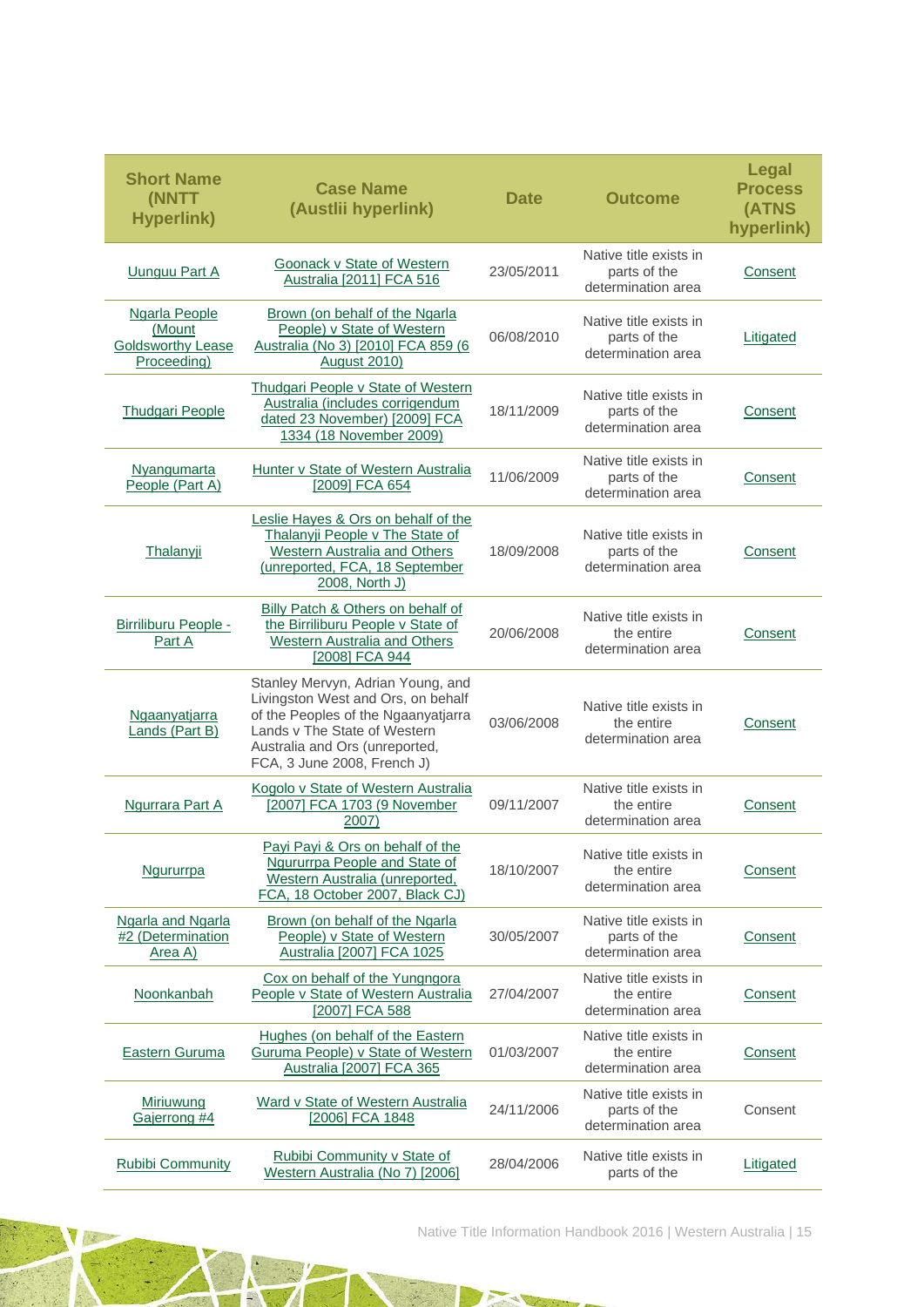| <b>Short Name</b><br>(NNTT<br><b>Hyperlink)</b>                                        | <b>Case Name</b><br>(Austlii hyperlink)                                                                                                                                                                                                                                                                                          | <b>Date</b> | <b>Outcome</b>                                               | <b>Legal</b><br><b>Process</b><br>(ATNS<br>hyperlink)   |
|----------------------------------------------------------------------------------------|----------------------------------------------------------------------------------------------------------------------------------------------------------------------------------------------------------------------------------------------------------------------------------------------------------------------------------|-------------|--------------------------------------------------------------|---------------------------------------------------------|
|                                                                                        | <b>FCA 459</b>                                                                                                                                                                                                                                                                                                                   |             | determination area                                           |                                                         |
| <b>Bardi and Jawi</b><br><b>Native Title</b><br><b>Determination</b>                   | Sampi v State of Western Australia<br>(No 3) [2005] FCA 1716<br>Sampi v State of Western Australia<br>[2005] FCA 777<br>Sampi v State of Western Australia<br>(No 2) [2005] FCA 1567<br>Sampi v State of Western Australia<br>(No 4) [2006] FCA 760                                                                              | 30/11/2005  | Native title exists in<br>parts of the<br>determination area | Litigated                                               |
| Ngaanyatjarra<br>Lands (Part A)                                                        | Mervyn & Ors on behalf of the<br>Peoples of the Ngaanyatjarra<br>Lands v State of Western Australia<br>[2005] FCA 831                                                                                                                                                                                                            | 29/06/2005  | Native title exists in<br>parts of the<br>determination area | Consent                                                 |
| Ngarluma/<br>Yindjibarndi                                                              | Daniel v State of Western Australia<br>[2005] FCA 536                                                                                                                                                                                                                                                                            | 02/05/2005  | Native title exists in<br>parts of the<br>determination area | Litigated                                               |
| Karajarri People<br>(Area B)                                                           | Nangkiriny v State of Western<br>Australia [2004] FCA 1156                                                                                                                                                                                                                                                                       | 08/09/2004  | Native title exists in<br>parts of the<br>determination area | Consent                                                 |
| Wanjina -<br>Wunggurr<br><b>Wilinggin Native</b><br><b>Title Determination</b><br>No 1 | Neowarra v State of Western<br>Australia [2004] FCA 1092<br>Neowarra v State of Western<br>Australia [2003] FCA 1402                                                                                                                                                                                                             | 27/08/2004  | Native title exists in<br>parts of the<br>determination area | Litigated                                               |
| Miriuwung-<br>Gajerrong<br>(Western Australia)                                         | <b>Attorney-General of the Northern</b><br>Territory v Ward [2003] FCAFC 283<br>Western Australia v Ward [2002]<br><b>HCA 28</b><br>Western Australia v Ward [2000]<br>FCA 611 (Full Court)<br>Western Australia v Ward [2000]<br>FCA 191 (reasons for decision)<br>Ward v Western Australia [1998]<br>FCA 1478 (first instance) | 09/12/2003  | Native title does not<br>exist                               | Consent (WA<br><u>Area 1)</u><br>Consent (WA<br>Area 2) |
| <b>Martu and</b><br>Ngurrara                                                           | James v Western Australia [2002]<br><b>FCA 1208</b>                                                                                                                                                                                                                                                                              | 27/09/2002  | Native title exists in<br>the entire<br>determination area   | <b>Consent</b>                                          |
| <b>Karajarri People</b><br>(Area A)                                                    | Nangkiriny v Western Australia<br>[2002] FCA 660                                                                                                                                                                                                                                                                                 | 12/02/2002  | Native title exists in<br>the entire<br>determination area   | Consent                                                 |
| <b>Rubibi Community</b>                                                                | <b>Rubibi Community v Western</b><br>Australia [2001] FCA 1153<br>Rubibi Community v Western<br>Australia [2001] FCA 607 (reasons<br>for judgment)                                                                                                                                                                               | 07/11/2001  | Native title exists in<br>the entire<br>determination area   | Litigated                                               |
| Kiwirrkurra People                                                                     | Brown v Western Australia [2001]<br><b>FCA 1462</b>                                                                                                                                                                                                                                                                              | 19/10/2001  | Native title exists in<br>the entire<br>determination area   | Consent                                                 |

TATE

TN.

 $\frac{1}{2}$ 

Native Title Information Handbook 2016 | Western Australia | 16

a g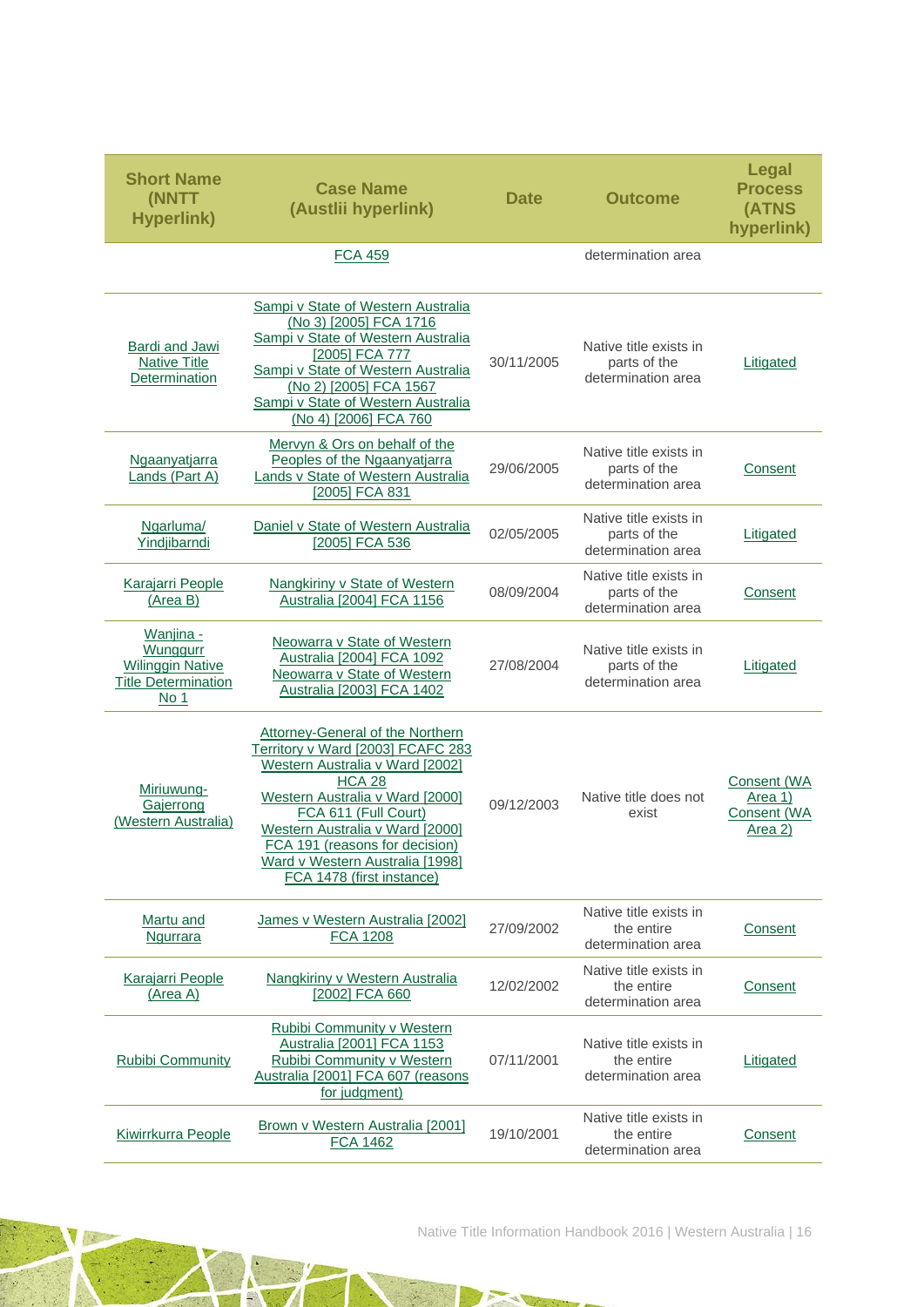| <b>Short Name</b><br>(NNTT<br><b>Hyperlink)</b> | <b>Case Name</b><br>(Austlii hyperlink)                                                                                                                                                         | <b>Date</b> | <b>Outcome</b>                                               | <b>Legal</b><br><b>Process</b><br>(ATNS<br>hyperlink) |
|-------------------------------------------------|-------------------------------------------------------------------------------------------------------------------------------------------------------------------------------------------------|-------------|--------------------------------------------------------------|-------------------------------------------------------|
| <b>Tjurabalan People</b>                        | Ngalpil v Western Australia [2001]<br><b>FCA 1140</b>                                                                                                                                           | 20/08/2001  | Native title exists in<br>parts of the<br>determination area | Consent                                               |
| <b>Spinifex People</b>                          | Mark Anderson on behalf of the<br>Spinifex People v Stateof Western<br>Australia [2000] FCA 1717                                                                                                | 28/11/2000  | Native title exists in<br>parts of the<br>determination area | Consent                                               |
| <b>Bodney</b>                                   | Bodney v Westralia Airports<br>Corporation Pty Ltd [2000] FCA<br>1609                                                                                                                           | 13/11/2000  | Native title does not<br>exist                               | Litigated                                             |
| Nharnuwangga                                    | Smith v Western Australia [2000]<br><b>FCA 1249</b><br>Clarrie Smith and Others on behalf<br>of the Nharnuwangga, Wajarri and<br>Ngarla People -v- the State of<br>Western Australia and Others | 29/08/2000  | Native title exists in<br>parts of the<br>determination area | Consent                                               |

Sources: [http://www.atns.net.au/default.asp,](http://www.atns.net.au/default.asp)<http://www.austlii.edu.au/> &<http://www.nntt.gov.au/searchRegApps/NativeTitleClaims/Pages/default.aspx> at 31 December 2015

For up to date information about native title determinations use the [Search](http://www.nntt.gov.au/searchRegApps/NativeTitleClaims/Pages/default.aspx)  [applications and determinations](http://www.nntt.gov.au/searchRegApps/NativeTitleClaims/Pages/default.aspx) or the [Search national native title register](http://www.nntt.gov.au/searchRegApps/NativeTitleRegisters/Pages/Search-National-Native-Title-Register.aspx) tools on the NNTT website.

The Western Australian Department of Premier and Cabinet's [Land, Approvals and](http://www.dpc.wa.gov.au/LANTU/Pages/Default.aspx)  [Native Title Unit](http://www.dpc.wa.gov.au/LANTU/Pages/Default.aspx) (LANTU) also provides some information about [native title](http://www.dpc.wa.gov.au/lantu/Determinations/Pages/Default.aspx)  [determinations](http://www.dpc.wa.gov.au/lantu/Determinations/Pages/Default.aspx) in Western Australia. The AIATSIS Native Title Research Unit [\(NTRU\) i](http://aiatsis.gov.au/research/research-themes/native-title)ncludes information about native title determinations in its monthly ['What's](http://aiatsis.gov.au/research/research-themes/native-title/publications/whats-new)  [New'](http://aiatsis.gov.au/research/research-themes/native-title/publications/whats-new) service.

### Maps

See Maps in section 5 above.

### More information

The Productivity Commission's [Overcoming Indigenous Disadvantage: Key](http://www.pc.gov.au/research/recurring/overcoming-indigenous-disadvantage/key-indicators-2014)  [Indicators 2014](http://www.pc.gov.au/research/recurring/overcoming-indigenous-disadvantage/key-indicators-2014) report (using data provided by the NNTT) includes information about the proportion of land where native title has been found to exist wholly or partially; or has been extinguished (as at 30 June for 2004-2013), see [Chapter 9](http://www.pc.gov.au/research/recurring/overcoming-indigenous-disadvantage/key-indicators-2014/09-key-indicators-2014-chapter9.pdf)  [\(PDF5.5MB\)](http://www.pc.gov.au/research/recurring/overcoming-indigenous-disadvantage/key-indicators-2014/09-key-indicators-2014-chapter9.pdf) (section 9.2 and Table 9A.2.3).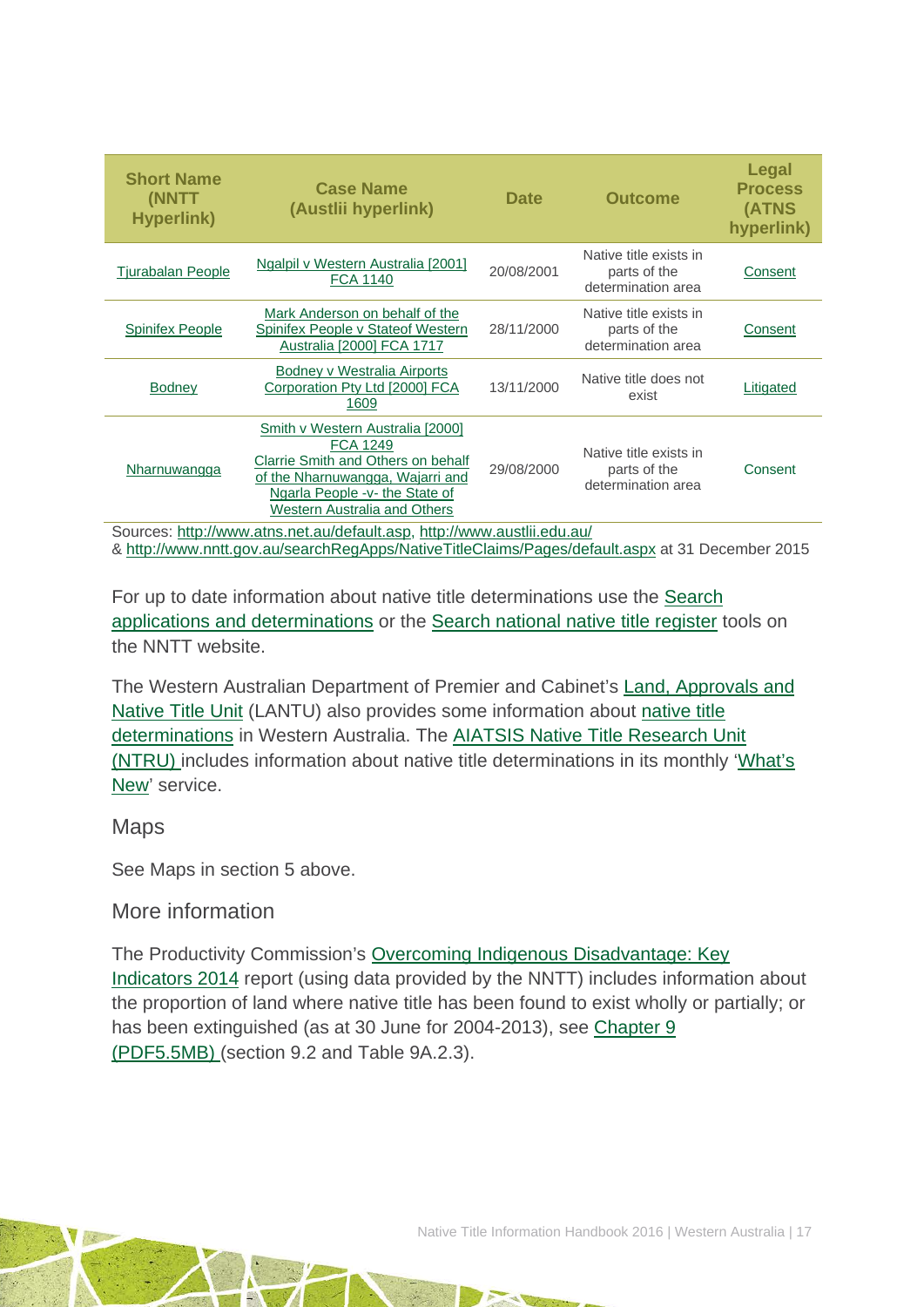# <span id="page-18-0"></span>8. Registered native title bodies corporate

## **Overview**

Under ss 55-57 of the *[Native Title Act 1993](http://www.austlii.edu.au/au/legis/cth/consol_act/nta1993147/s227.html)* (Cth), native title groups are required to nominate a Prescribed Body Corporate (PBC) to hold (as trustee) or manage (as agent) their native title following a determination that native title exists. A nominated PBC is entered onto the National Native Title Register and at this point the corporation becomes known as a Registered Native Title Body Corporate (RNTBC). RNTBCs and PBCs are often commonly both referred to as PBCs.

As at 21 December 2015, there were 34 RNTBCs in Western Australia and there were a further 3 successful determinations of native title for which the PBC was yet to be advised. Table 8 below provides links to information about these RNTBCs on the NTRU's [Native Title Corporations](http://www.nativetitle.org.au/) (NTC) website, the [Agreements, Treaties and](http://www.atns.net.au/)  [Negotiated Settlements \(ATNS\)](http://www.atns.net.au/) website (where available); the relevant RNTBC ( or related organisation, where available) and native title determination information on the [National Native Title Tribunal \(NNTT\)](http://www.nntt.gov.au/) website.

| Table 8: Registered Native Title Bodies Corporate in Western Australia (listed in |  |
|-----------------------------------------------------------------------------------|--|
| alphabetical order)                                                               |  |

| <b>RNTBC Name (NTC</b><br>hyperlink)                                            | <b>Type of</b><br><b>RNTBC</b><br><b>(ATNS</b><br>hyperlink) | <b>Determination</b><br>Date/s<br>(RNTBC<br>hyperlink) | <b>Determination/s short</b><br>name (NNTT hyperlink) |
|---------------------------------------------------------------------------------|--------------------------------------------------------------|--------------------------------------------------------|-------------------------------------------------------|
|                                                                                 |                                                              | 07/08/2013                                             | Balanggarra (Combined)                                |
| <b>Balanggarra Aboriginal Corporation</b><br><b>RNTBC</b>                       | <b>Trustee</b>                                               |                                                        | Balanggarra #3                                        |
|                                                                                 |                                                              | 27/11/2015                                             | Balanggarra #4                                        |
| <b>Banjima Native Title Aboriginal</b><br><b>Corporation RNTBC</b>              | Trustee                                                      | 11/03/2014                                             | <b>Banjima People</b>                                 |
| Bardi & Jawi Niimidiman Aboriginal<br><b>Corporation RNTBC</b>                  | <b>Trustee</b>                                               | 30/11/2005                                             | <b>Bardi and Jawi Native Title</b><br>Determination   |
| Bunuba Dawangarri Aboriginal<br><b>Corporation RNTBC</b>                        | <b>Trustee</b>                                               | 12/12/2012                                             | <b>Bunuba</b>                                         |
| Buurabalayji Thalanyji Aboriginal<br><b>Corporation RNTBC</b>                   | <b>Trustee</b>                                               | 18/09/2008                                             | Thalanyji                                             |
| <b>Esperance Tjaltjraak Native Title</b><br><b>Aboriginal Corporation RNTBC</b> | <b>Trustee</b>                                               | 23/03/2015                                             | <b>The Esperance Nyungars</b>                         |
| Gooniyandi Aboriginal Corporation<br><b>RNTBC</b>                               | <b>Trustee</b>                                               | 19/06/2013                                             | Gooniyandi Combined #2                                |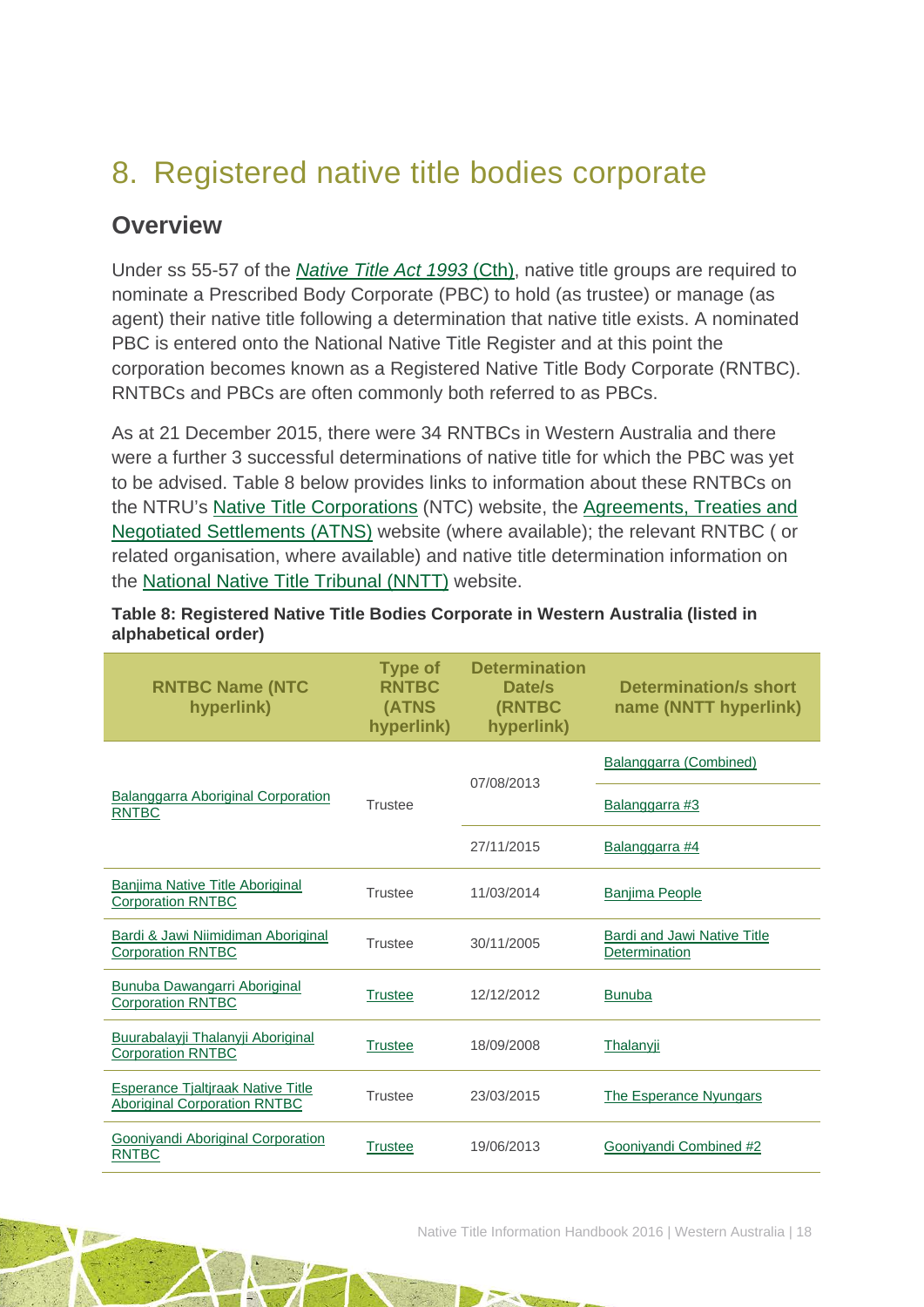| <b>RNTBC Name (NTC</b><br>hyperlink)                                                                               | <b>Type of</b><br><b>RNTBC</b><br>(ATNS<br>hyperlink) | <b>Determination</b><br>Date/s<br>(RNTBC<br>hyperlink) | <b>Determination/s short</b><br>name (NNTT hyperlink) |
|--------------------------------------------------------------------------------------------------------------------|-------------------------------------------------------|--------------------------------------------------------|-------------------------------------------------------|
| Jidi Jidi Aboriginal Corporation<br><b>RNTBC</b>                                                                   | <b>Trustee</b>                                        | 05/07/2001                                             | Nharnuwangga                                          |
| The Jurruru AC RNTBC                                                                                               | <b>Trustee</b>                                        | 17/06/2015                                             | Jurruru People Part A                                 |
| Karajarri Traditional Lands                                                                                        |                                                       | 12/02/2002                                             | Karajarri People (Area A)                             |
| <b>Association (Aboriginal Corporation)</b><br><b>RNTBC</b>                                                        | <b>Trustee</b>                                        | 08/09/2004                                             | Karajarri People (Area B)                             |
| Kulyamba Aboriginal Corporation<br><b>RNTBC</b><br>(Formerly Wyamba Aboriginal<br><b>Corporation RNTBC)</b>        | <b>Trustee</b>                                        | 18/11/2009                                             | <b>Thudgari People</b>                                |
| Kunin (Native Title) Aboriginal<br><b>Corporation RNTBC</b>                                                        | <b>Trustee</b>                                        | 07/11/2001                                             | <b>Rubibi Community</b>                               |
| Miriuwung & Gajerrong #1 (Native<br><b>Title Prescribed Body Corporate)</b><br><b>Aboriginal Corporation RNTBC</b> | <b>Agent</b>                                          | 9/12/2003                                              | Miriuwung-Gajerrong (Western<br>Australia)            |
| Miriuwung & Gajerrong #4 (Native<br><b>Title Prescribed Body Corporate)</b><br><b>Aboriginal Corporation RNTBC</b> | <b>Trustee</b>                                        | 24/11/2006                                             | Miriuwung Gajerrong #4                                |
| Mungarlu Ngurrarankatja Rirraunkaja<br>(Aboriginal Corporation) RNTBC                                              | <b>Trustee</b>                                        | 20/06/2008                                             | Birriliburu People - Part A                           |
| Ngadju Native Title Aboriginal<br><b>Corporation RNTBC</b>                                                         | Agent                                                 | 21/11/2014                                             | Ngadju                                                |
| <b>Ngarluma Aboriginal Corporation</b><br><b>RNTBC</b>                                                             | <b>Trustee</b>                                        | 02/05/2005                                             | Ngarluma/Yindjibarndi                                 |
| Nyangumarta Karajarri Aboriginal<br><b>Corporation RNTBC</b>                                                       | <b>Trustee</b>                                        | 25/05/2012                                             | Nyangumarta-Karajarri Overlap<br>Proceeding (Yawinya) |
| Nyangumarta Warrarn Aboriginal<br><b>Corporation RNTBC</b>                                                         | <b>Trustee</b>                                        | 11/06/2009                                             | Nyangumarta People (Part A)                           |
| Parna Ngururrpa (Aboriginal<br><b>Corporation</b> ) RNTBC                                                          | <b>Trustee</b>                                        | 18/10/2007                                             | <b>Ngururrpa</b>                                      |
| Pila Nguru Aboriginal Corporation<br><b>RNTBC</b>                                                                  | <b>Trustee</b>                                        | 28/11/2000                                             | <b>Spinifex People</b>                                |
| Tarlka Matuwa Piarku (Aboriginal                                                                                   |                                                       | 29/07/2013                                             | Wiluna                                                |
| <b>Corporation) RNTBC</b>                                                                                          | <b>Trustee</b>                                        | 03/09/2013                                             | Wiluna #2                                             |
| <b>Tjamu Tjamu Aboriginal Corporation</b><br><b>RNTBC</b>                                                          | <b>Trustee</b>                                        | 19/10/2001                                             | Kiwirrkurra People                                    |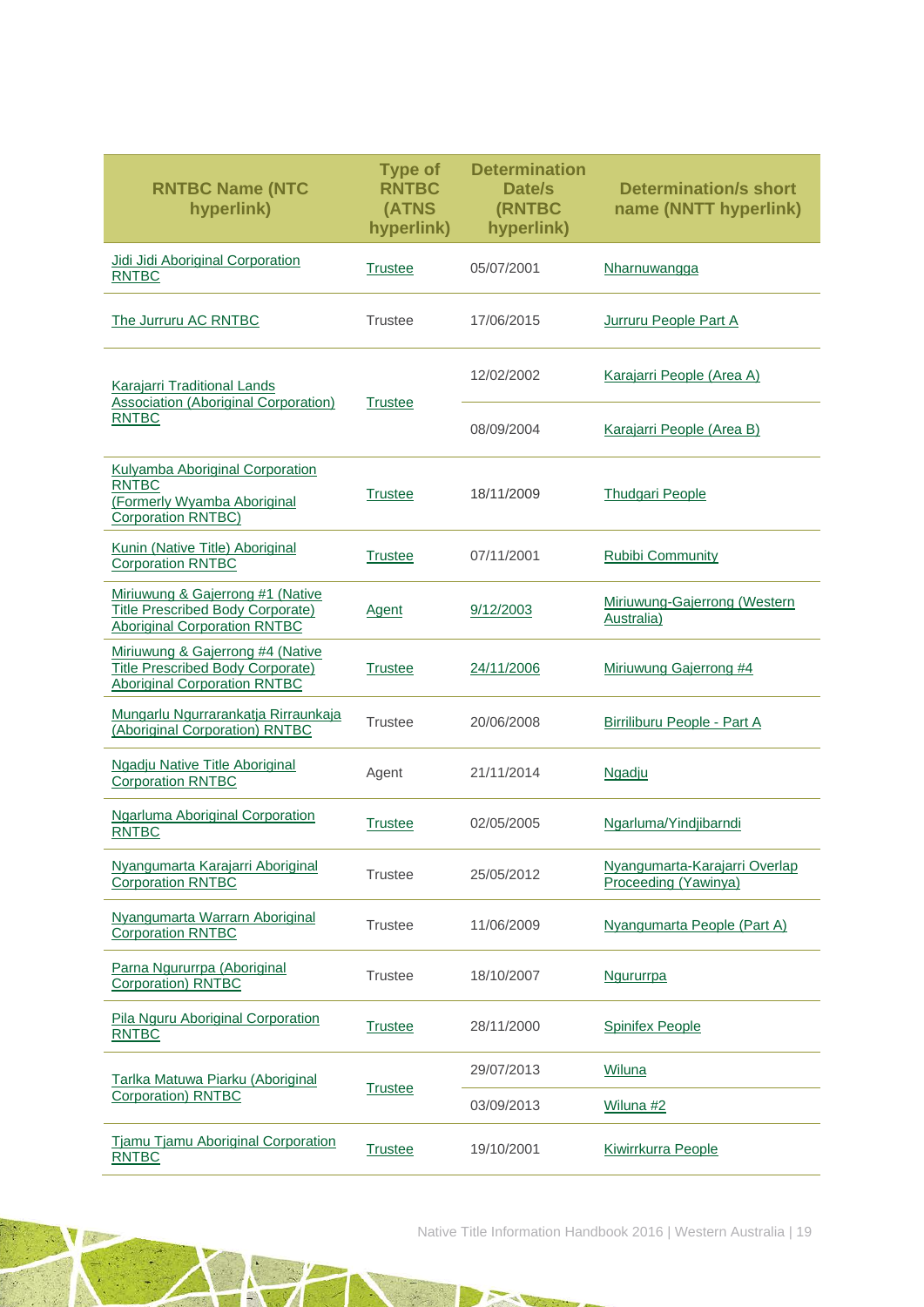| <b>RNTBC Name (NTC</b><br>hyperlink)                                              | <b>Type of</b><br><b>RNTBC</b><br>(ATNS<br>hyperlink) | <b>Determination</b><br>Date/s<br>(RNTBC<br>hyperlink) | <b>Determination/s short</b><br>name (NNTT hyperlink)        |
|-----------------------------------------------------------------------------------|-------------------------------------------------------|--------------------------------------------------------|--------------------------------------------------------------|
| Tjurabalan Native Title Land<br><b>Aboriginal Corporation RNTBC</b>               | <b>Trustee</b>                                        | 20/08/2001                                             | <b>Tjurabalan People</b>                                     |
| <b>Walalakoo Aboriginal Corporation</b>                                           | <b>Trustee</b>                                        | 29/05/2014                                             | <b>Nyikina Mangala</b>                                       |
| <b>RNTBC</b>                                                                      | 29/10/2015                                            |                                                        | Nyikina Mangala #2                                           |
|                                                                                   |                                                       | 27/08/2004                                             | Wanjina-Wunggurr Wilinggin<br>Native Title Determination No1 |
| Wanjina-Wunggurr (Native Title)<br><b>Aboriginal Corporation RNTBC</b>            | <b>Trustee</b>                                        | 23/05/2011                                             | Uunguu Part A                                                |
|                                                                                   |                                                       | 26/05/2011                                             | Dambimangari                                                 |
|                                                                                   |                                                       | 27/11/2012                                             | Uunguu - Area B                                              |
|                                                                                   |                                                       | 30/05/2007                                             | Ngarla and Ngarla #2<br>(Determination Area A)               |
| <b>Wanparta Aboriginal Corporation</b><br><b>RNTBC</b>                            | <b>Trustee</b>                                        | 06/08/2010                                             | Ngarla People (Mount<br><b>Goldsworthy Lease Proceeding)</b> |
|                                                                                   |                                                       | 19/02/2013                                             | <b>Ngarla Overlap Proceeding</b>                             |
| Western Desert Lands Aboriginal<br>Corporation (Jam Ukurnu-Yapalikunu)            | <b>Trustee</b>                                        | 27/09/2002                                             | Martu & Ngurrara                                             |
| <b>RNTBC</b>                                                                      |                                                       | 16/05/2013                                             | Martu (Part B), Karnapyrri, and<br>Martu #2                  |
| Wintawari Guruma Aboriginal                                                       |                                                       | 01/03/2007                                             | <b>Eastern Guruma</b>                                        |
| <b>Corporation RNTBC</b>                                                          | <b>Trustee</b>                                        | 20/11/2012                                             | <b>Eastern Guruma- Area B</b>                                |
|                                                                                   |                                                       | 09/11/2010                                             | Ngurrara Part A                                              |
| Yanunijarra Aboriginal Corporation<br><b>RNTBC</b>                                | <b>Trustee</b>                                        | 27/11/2012                                             | Ngurrara - Area B                                            |
|                                                                                   |                                                       |                                                        | Ngurrara 2 Area C                                            |
| Yarnangu Ngaanyatjarraku Parna                                                    | <b>Trustee</b>                                        | 03/06/2008                                             | Ngaanyatjarra Lands (Part B)                                 |
| (Aboriginal Corporation) RNTBC                                                    |                                                       | 29/06/2005                                             | Ngaanyatjarra Lands (Part A)                                 |
| <b>Yawuru Native Title Holders</b><br><b>Aboriginal Corporation RNTBC</b>         | <b>Trustee</b>                                        | 28/04/2006                                             | Rubibi Community                                             |
| <b>Yindjibarndi Aboriginal Corporation</b><br>(For the Yindjibarndi People) RNTBC | <b>Trustee</b>                                        | 02/05/2005                                             | Ngarluma/Yindjibarndi                                        |
| <b>Yungngora Aboriginal Corporation</b><br><b>RNTBC</b>                           | <b>Trustee</b>                                        | 27/04/2007                                             | Noonkanbah                                                   |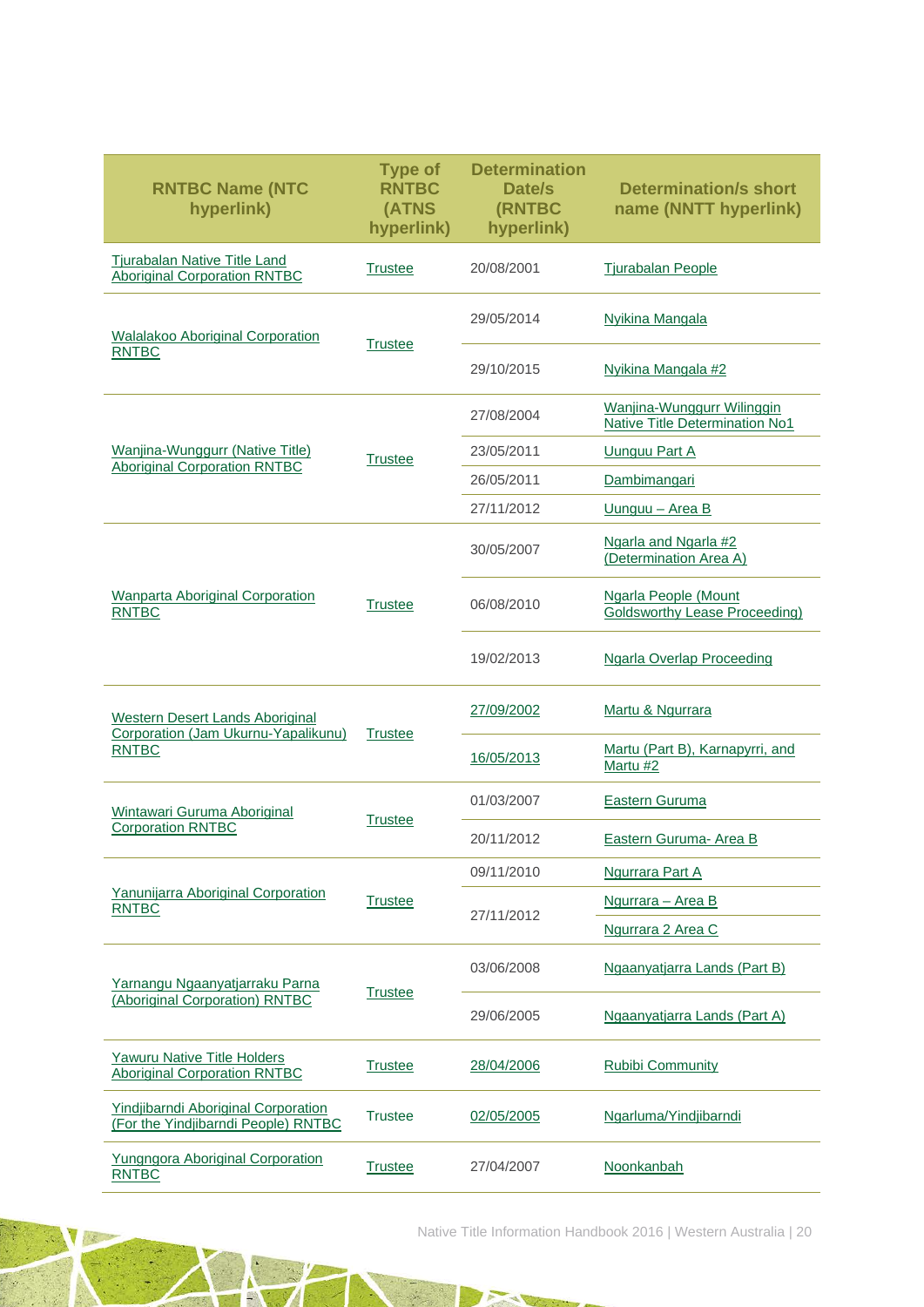Sources:<http://www.nativetitle.org.au/> <http://www.atns.net.au/> &<http://www.nntt.gov.au/searchRegApps/NativeTitleClaims/Pages/default.aspx> at 21 December 2015

For up to date information about native title claimant determinations and PBCs/RNTBCs use the [NNTT Search applications and determinations](http://www.nntt.gov.au/searchRegApps/NativeTitleClaims/Pages/default.aspx) tool on the NNTT website. The [NTRU](http://aiatsis.gov.au/research/research-themes/native-title) also provides information about PBC/RNTBCs in its monthly ['What's New'](http://aiatsis.gov.au/research/research-themes/native-title/publications/whats-new) service; its [Registered Native Title Bodies Corporate Summary](http://aiatsis.gov.au/publications/products/registered-native-title-bodies-corporate-prescribed-bodies-corporate-summary) compiled from data provided by the NNTT; and on the [Native Title Corporations](http://www.nativetitle.org.au/) website (see below).

National determinations and PBC map

The NNTT's [Determinations and Native Title Prescribed Bodies Corporate Map \(PDF](http://www.nntt.gov.au/Maps/Determinations_and_PBCs_map.pdf)  [1.1MB\)](http://www.nntt.gov.au/Maps/Determinations_and_PBCs_map.pdf) shows determined areas covered by PBCs and also shows where PBCs are still to be nominated over determined areas. This document includes a table of the areas in each state/territory (in square kilometres) covered by native title determinations.

### Compliance regime for RNTBCs

The NTA and the *[Native Title \(Prescribed Bodies Corporate\) Regulations 1999](http://www.austlii.edu.au/au/legis/cth/consol_reg/ntbcr1999495/)* (Cth) (PBC Regulations) require corporations to register under the *[Corporations](http://www5.austlii.edu.au/au/legis/cth/consol_act/catsia2006510/)  [\(Aboriginal and Torres Strait Islander\) Act 2006](http://www5.austlii.edu.au/au/legis/cth/consol_act/catsia2006510/)* (Cth) (CATSI Act) if they are determined by the Federal Court to hold and manage native title rights and interests. The [Office of the Registrar of Indigenous Corporations](http://www.oric.gov.au/) (ORIC) supports and regulates corporations incorporated under the CATSI Act. ORIC provides advice on how to incorporate, training for corporation members and office holders and corporate governance. For information about RNTBCs use the corporations search tool on the [ORIC](http://www.oric.gov.au/) website.

Native title corporations website

The NTRU manages the [Native Title Corporations](http://www.nativetitle.org.au/) website, a resource for RNTBCs and for those engaging with them. It provides information about legislation and policies, events, resources and publications, training and running a RNTBC. Information about individual RNTBCs is provided in detailed [PBC profiles](http://www.nativetitle.org.au/profiles.html) (including links to PBC websites where available). The NTRU has also compiled [Funding and](http://nativetitle.org.au/toolkits.html)  [Training Guides for RNTBCs and PBCs.](http://nativetitle.org.au/toolkits.html) See: [Western Australia PBC Funding and](http://nativetitle.org.au/documents/2015_national_pbc_funding_and_training_guide.pdf)  [Training Guide \(PDF 716KB\)](http://nativetitle.org.au/documents/2015_national_pbc_funding_and_training_guide.pdf)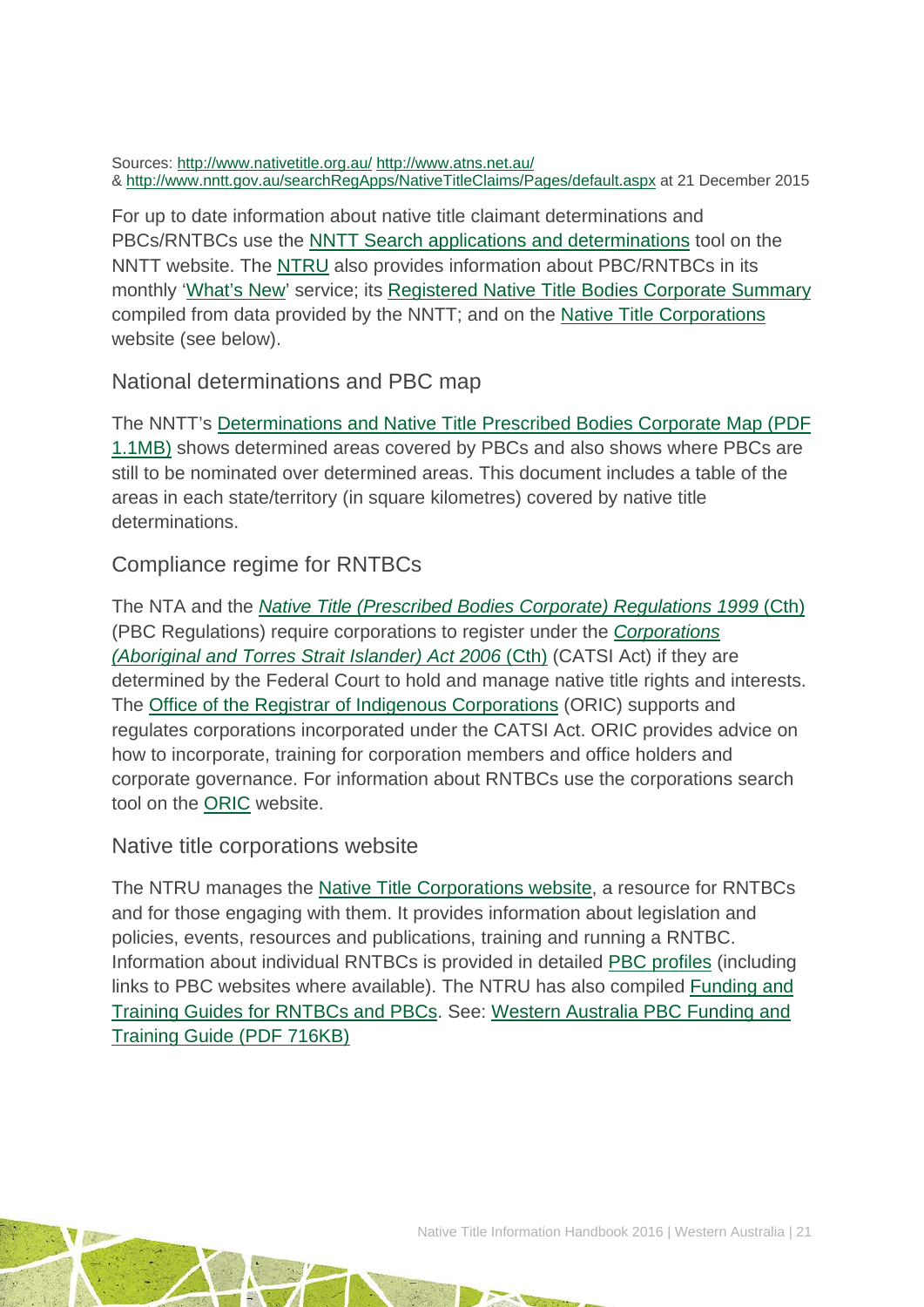# <span id="page-22-0"></span>9. Future acts

## **Overview**

A [future act](http://www.nntt.gov.au/Pages/Glossary.aspx) is a proposed activity on land or waters that may affect native title rights and interests. [Section 227](http://www.austlii.edu.au/au/legis/cth/consol_act/nta1993147/s227.html) of the NTA sets out that an act affects native title if it extinguishes the native title rights and interests or if it is otherwise wholly or partly inconsistent with their continued existence, enjoyment or exercise. Examples of future acts include the grant of a mining tenement, building public infrastructure, services or facilities and the compulsory acquisition of land. A future act is invalid to the extent it affects native title unless it complies with certain provisions in the NTA (see Subdivisions D-M of Division 3 of the [NTA\)](http://www.austlii.edu.au/au/legis/cth/consol_act/nta1993147/). These provisions include that a future act will be valid if parties to an Indigenous Land Use Agreement (ILUA) consent to it being done and details of the agreement are on the NNTT's [Register of](http://www.nntt.gov.au/searchRegApps/NativeTitleRegisters/Pages/Search-Register-of-Indigenous-Land-Use-Agreements.aspx)  [ILUAs.](http://www.nntt.gov.au/searchRegApps/NativeTitleRegisters/Pages/Search-Register-of-Indigenous-Land-Use-Agreements.aspx)

The future act process provides registered native title applicants and native title holders with specified rights, known as [procedural rights,](http://www.nntt.gov.au/Pages/Glossary.aspx) from the time a claim is registered. The type of procedural rights which the native title group can exercise will vary (from the right to comment, be consulted, object or negotiate) depending on the type of future act that is being proposed. Generally the [right to negotiate](http://www.nntt.gov.au/Pages/Glossary.aspx) applies to future acts such as mining, exploration, prospecting, gas and petroleum exploration or extraction.

The [NNTT](http://www.nntt.gov.au/Pages/Home-Page.aspx) administers the future act processes that attract the right to negotiate and provides information and support on future act related questions. The NNTT's role includes mediating between parties, conducting inquiries and making future act determinations when parties cannot reach agreement. Where a proposed future act meets the criteria set out in [s 237](http://www.austlii.edu.au/au/legis/cth/consol_act/nta1993147/s237.html) of the NTA, it may attract an [expedited procedure.](http://www.nntt.gov.au/Pages/Glossary.aspx) This means that the act may be validly done without negotiations if there are no objections to the act. For more information see the [Future acts section](http://www.nntt.gov.au/futureacts/Pages/default.aspx) of the NNTT website.

### WA Government ILUA and Standard Heritage Agreement

The number of future act expedited procedure objection applications in Western Australia is far greater than in any other jurisdiction (over 19,650 at 31 December 2016). In an effort to reduce the number of objections to license applications under the expedited procedures of the NTA, the WA Government introduced a Government Indigenous Land Use Agreement and Standard Heritage Agreement. In particular, these agreements seek to fast track mineral tenement applications that attract the expedited procedure under [s 237](http://www.austlii.edu.au/au/legis/cth/consol_act/nta1993147/s237.html) of the NTA. The agreements are to be executed before a mineral tenement application is submitted to the expedited procedure.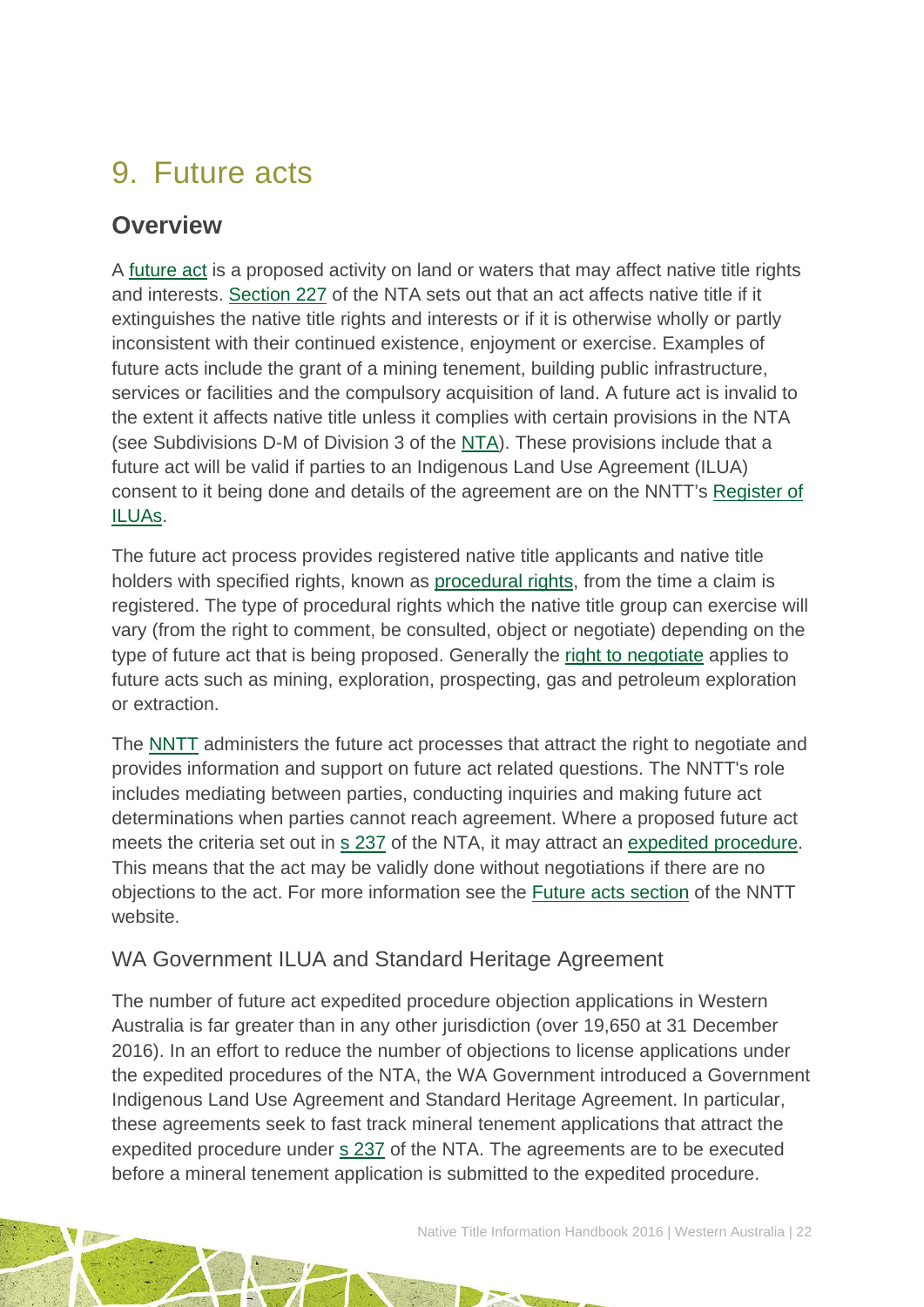However, these agreements are contentious and a large number of objections continue to be made. See section 9 below and the [Agreements](http://www.dpc.wa.gov.au/lantu/Agreements/Pages/Default.aspx) section of the Department of Premier & Cabinet's [LANTU](http://www.dpc.wa.gov.au/lantu/WhatIsNativeTitle/Pages/About-Native-Title.aspx) website for more information, and the [Publications](http://www.dpc.wa.gov.au/lantu/MediaPublications/Pages/Publications.aspx) section of the [LANTU](http://www.dpc.wa.gov.au/lantu/WhatIsNativeTitle/Pages/About-Native-Title.aspx) website for template agreements.

### Future act applications

As at 31 December 2015 there had been a total of 22,590 future act applications in Western Australia, see Table 9 below. Use the NNTT [Future act applications and](http://www.nntt.gov.au/searchRegApps/FutureActs/Pages/default.aspx)  [determinations](http://www.nntt.gov.au/searchRegApps/FutureActs/Pages/default.aspx) search tool to find information about particular applications.

**Table 9: Summary of future act applications in Western Australia**

| No.    |
|--------|
| 2.928  |
| 19.662 |
| 22,590 |
|        |

Source: <http://www.nntt.gov.au/searchRegApps/FutureActs/Pages/default.aspx> at 31 December 2015

### Future act determinations

As at 31 December 2015 there had been a total of 3,183 future act determinations in Western Australia. Use the NNTT [Future act applications and determinations](http://www.nntt.gov.au/searchRegApps/FutureActs/Pages/default.aspx) search tool to find information about particular determinations.

### Future act agreements

A future act agreement is an agreement made under s [31](http://www.austlii.edu.au/au/legis/cth/consol_act/nta1993147/s31.html) of the NTA with native title parties about an activity that may affect native title. Once an agreement has been made the parties are required to lodge a copy of the agreement with the NNTT, however in most cases the parties provide only basic agreement information (to satisfy the NTA requirements). In some cases parties may make agreement information public and information about (some of) these public future act agreements are available on the Agreements Treaties and Negotiated Settlements (ATNS) website, see [Future act agreements \(Native Title Act\).](http://www.atns.net.au/subcategory.asp?subcategoryID=120)

## <span id="page-23-0"></span>10. Indigenous land use agreements

## **Overview**

As at 31 December 2015, there were 93 registered Indigenous Land Use Agreements (ILUAs) in Western Australia, 31 of these are Area Agreements (AA) and 62 are Body Corporate Agreements (BCA). Table 9 below provides links to ILUA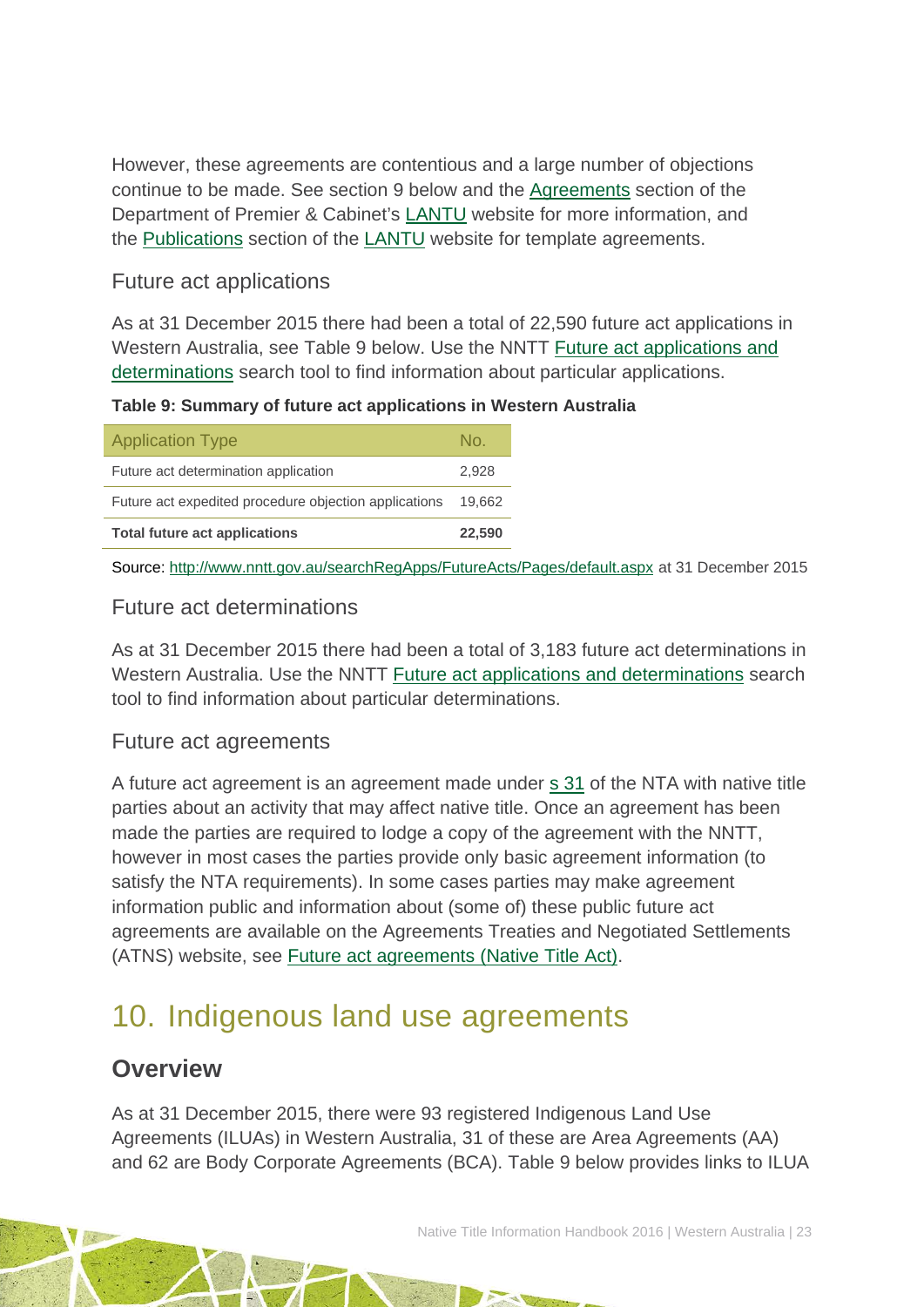information on the [ATNS](http://www.atns.net.au/) website (where available) and ILUA information (including maps) on the [NNTT](http://www.nntt.gov.au/) website.

### WA Government ILUA and Standard Heritage Agreement

The WA Government has developed a Government ILUA and Standard Heritage Agreement in an attempt to address cultural heritage, land access and land use issues. The Government ILUA covers a range of matters including the grant of exploration tenements and low impact future acts (see section 9 below). See the [publications](http://www.dpc.wa.gov.au/lantu/MediaPublications/Pages/Publications.aspx) section of the Department of Premier & Cabinet's [LANTU](http://www.dpc.wa.gov.au/lantu/Pages/Default.aspx) for copies of the documents listed below (which are regularly updated):

- **o** Guide to the Government Indigenous Land Use Agreement and Standard Heritage Agreements
- **o** Guide for Third Party Indigenous Land Use Agreements

**o** Templates for the Government ILUA and Standard Heritage Agreement. In the [Native Title Report 2012](https://www.humanrights.gov.au/our-work/aboriginal-and-torres-strait-islander-social-justice/publications/native-title-report-2012) the Aboriginal and Torres Strait Islander Social Justice Commissioner expressed concerns that these agreements dilute the rights of native title groups. NTRBs have also developed their own heritage guidelines to address the heritage concerns of native title groups, see for example YMAC's [Aboriginal Cultural Heritage](http://ymac.org.au/wp-content/uploads/2013/07/YMAC-Heritage-Guidelines-Apr-15-2.pdf) Management Guidelines.

| <b>Name (ATNS hyperlink)</b>                                                            | <b>NNTT</b> file<br>hyperlink | <b>Date</b> | <b>Type</b> | <b>Subject</b>                                                            |
|-----------------------------------------------------------------------------------------|-------------------------------|-------------|-------------|---------------------------------------------------------------------------|
| Cape Preston Project Deed (YM<br>Mardie ILUA)                                           | WI2015/003                    | 06/11/2015  | AA          | Access                                                                    |
| Karajarri Traditional Lands<br><b>Association KSCS Eighty Mile</b><br><b>Beach ILUA</b> | WI2015/010                    | 22/10/2015  | <b>BC</b>   | Co-management, Access                                                     |
| Yawuru Ungani Project ILUA                                                              | WI2015/002                    | 24/06/2015  | <b>BC</b>   | Petroleum, Commercial,<br>Energy, Tenure resolution                       |
| Nyikina Mangala Ungani Project<br>Infrastructure ILUA                                   | WI2015/001                    | 15/06/2015  | <b>BC</b>   | Pipeline, Access,<br>Petroleum/Gas                                        |
| Ngarla PBC KSCS ILUA                                                                    | WI2014/016                    | 19/12/2014  | <b>BCA</b>  | Co-management<br>Access, Development                                      |
| <b>Esperance Nyungar Government</b><br><b>ILUA</b>                                      | WI2014/006                    | 21/11/2014  | AA          | Co-management<br>Access, Communication<br>Community, Government<br>Mining |
| <b>Esperance Nyungar - FQM Mining</b><br><b>Validation ILUA</b>                         | WI2014/007                    | 07/11/2014  | AA          | Mining,<br>Medium mining                                                  |
| Blina Station and Nyikina Mangala<br>ILUA                                               | WI2014/010                    | 21/10/2014  | <b>BCA</b>  | Pastoral, Access<br>Communication<br>Community                            |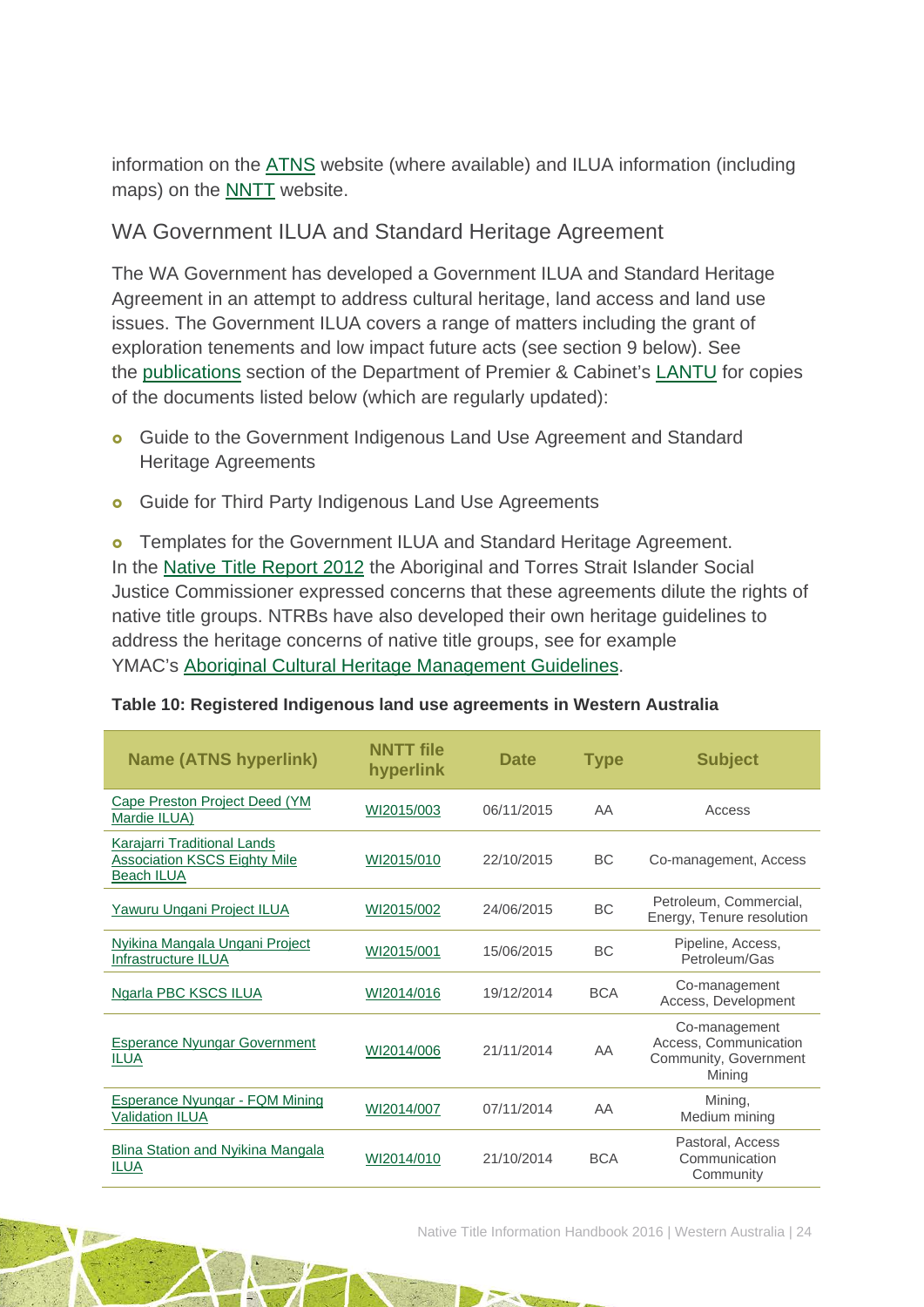| <b>Name (ATNS hyperlink)</b>                                                                                   | <b>NNTT</b> file<br>hyperlink | <b>Date</b> | <b>Type</b> | <b>Subject</b>                                                                     |
|----------------------------------------------------------------------------------------------------------------|-------------------------------|-------------|-------------|------------------------------------------------------------------------------------|
| <b>Kalyeeda Station and Nyikina</b><br>Mangala ILUA                                                            | WI2014/011                    | 21/10/2014  | <b>BCA</b>  | Pastoral, Access<br>Communication<br>Community                                     |
| Meda Station and Nyikina Mangala<br><b>ILUA</b>                                                                | WI2014/012                    | 21/10/2014  | <b>BCA</b>  | Pastoral, Access<br>Communication<br>Community                                     |
| Yakka Munga Station and Nyikina<br>Mangala ILUA                                                                | WI2014/013                    | 21/10/2014  | <b>BCA</b>  | Pastoral, Access<br>Communication<br>Community                                     |
| Dampier Downs Station and<br>Nyikina Mangala ILUA                                                              | WI2014/014                    | 21/10/2014  | <b>BCA</b>  | Pastoral, Access<br>Communication,<br>Community                                    |
| Yeeda Station and Nyikina Mangala<br><b>ILUA</b>                                                               | WI2014/015                    | 21/10/2014  | <b>BCA</b>  | Pastoral, Access<br>Communication<br>Community                                     |
| <b>Nyangumarta PBC KSCS ILUA</b>                                                                               | WI2014/009                    | 17/10/2014  | <b>BCA</b>  | Co-management<br>Government                                                        |
| Ellendale ILUA                                                                                                 | WI2014/002                    | 18/08/2014  | AA          | Mining<br>Large mining                                                             |
| Anketell Port, Infrastruture Corridor<br>and Industrial Estates Agreement                                      | WI2014/004                    | 23/07/2014  | <b>BCA</b>  | Industrial, Access,<br>Communication,<br>Community                                 |
| Kuruma Marthudunera and<br><b>Yaburara and Coastal</b><br>Mardudhunera Indigenous Land<br><b>Use Agreement</b> | WI2014/001                    | 04/07/2014  | AA          | Co-management                                                                      |
| <b>Mirning Area Agreement ILUA</b>                                                                             | WI2013/007                    | 19/02/2014  | AA          | Tenure resolution,<br>Co-management,<br>Extinguishment,<br>Government, Residential |
| Gooniyandi and Fossil Downs ILUA                                                                               | WI2013/008                    | 07/01/2014  | <b>BCA</b>  | Pastoral, Access,<br>Communication,<br><b>Terms of Access</b>                      |
| <b>Gooniyandi and Margaret River</b><br><b>ILUA</b>                                                            | WI2013/009                    | 07/01/2014  | <b>BCA</b>  | Pastoral, Access,<br>Communication,<br><b>Terms of Access</b>                      |
| Gooniyandi and Christmas Creek<br><b>ILUA</b>                                                                  | WI2013/010                    | 07/01/2014  | <b>BCA</b>  | Pastoral, Access,<br>Communication,<br><b>Terms of Access</b>                      |
| Gooniyandi and Gogo Station Pty<br>Ltd ILUA                                                                    | WI2013/011                    | 07/01/2014  | <b>BCA</b>  | Pastoral, Access,<br>Communication,<br><b>Terms of Access</b>                      |
| Gooniyandi and Larrawa ILUA                                                                                    | WI2013/012                    | 07/01/2014  | <b>BCA</b>  | Pastoral, Access,<br>Communication,<br><b>Terms of Access</b>                      |
| Budina and Middalya Station<br><b>Indigenous Land Use Agreement</b>                                            | WI2013/003                    | 11/10/2013  | AA          | Pastoral                                                                           |
| <b>Budina and Lyndon Station</b><br><b>Indigenous Land Use Agreement</b>                                       | WI2013/004                    | 11/10/2013  | AA          | Pastoral                                                                           |

TATE

TN.

 $\tau_{\rm ext}$ 

Native Title Information Handbook 2016 | Western Australia | 25

o To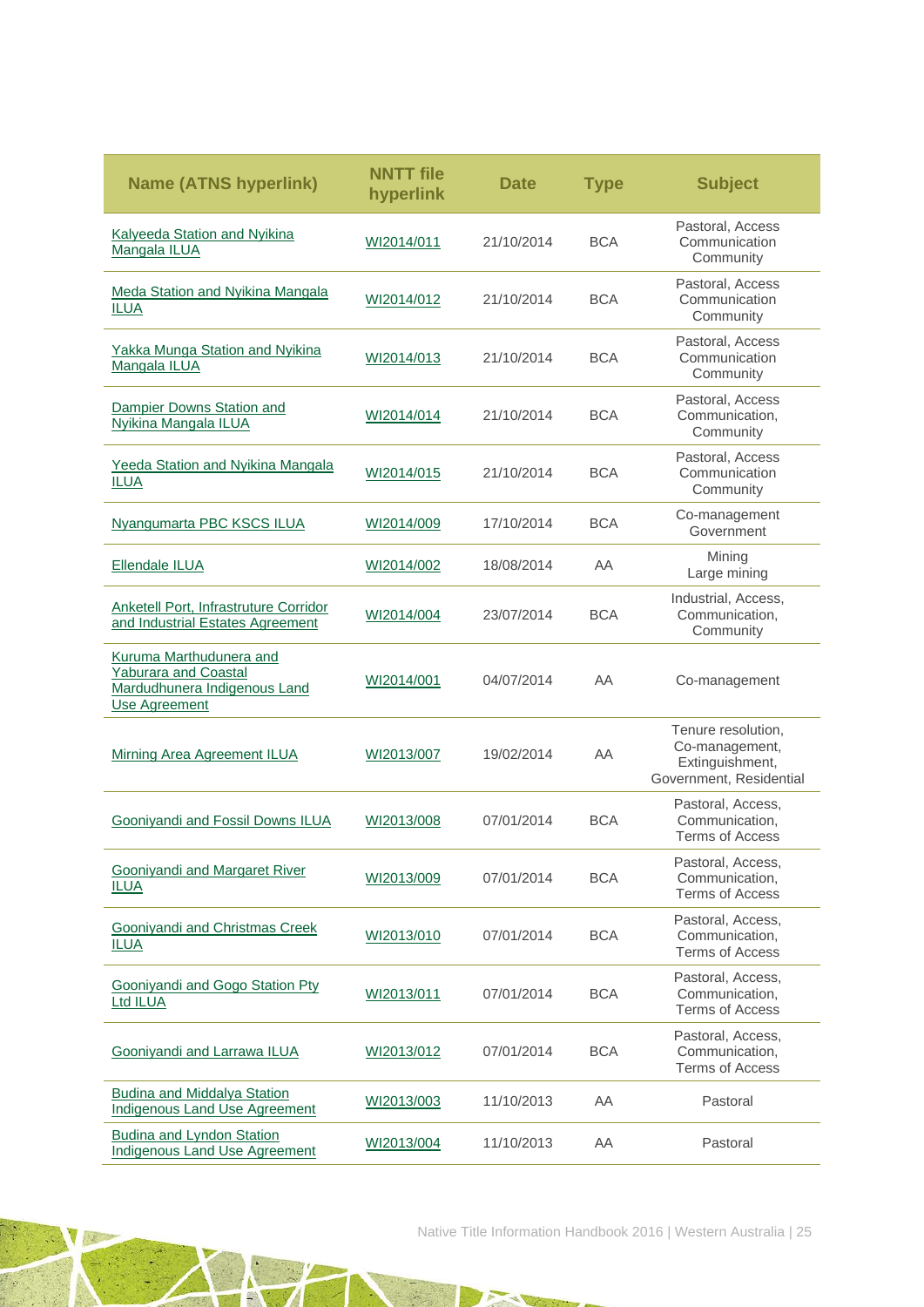| <b>Name (ATNS hyperlink)</b>                                                                | <b>NNTT</b> file<br>hyperlink | <b>Date</b> | <b>Type</b> | <b>Subject</b>                                                      |
|---------------------------------------------------------------------------------------------|-------------------------------|-------------|-------------|---------------------------------------------------------------------|
| <b>Budina and Towera Station</b><br>Indigenous Land Use Agreement                           | WI2013/005                    | 11/10/2013  | AΑ          | Pastoral                                                            |
| Budina and Emu Creek Indigenous<br>Land Use Agreement                                       | WI2013/006                    | 11/10/2013  | ΑA          | Pastoral                                                            |
| <b>Kintyre Mining Development ILUA</b>                                                      | WI2013/002                    | 19/08/2013  | AΑ          | Mining, Development,<br>Large mining                                |
| RTIO and Yinhawangka People<br><b>ILUA</b>                                                  | WI2013/001                    | 05/07/2013  | ΑA          | Mining                                                              |
| <b>RTIO and PKKP People ILUA</b>                                                            | WI2012/011                    | 24/04/2013  | AΑ          | Mining, Exploration,<br>Infrastructure, Large<br>mining             |
| Nyiyaparli People and BHP Billiton<br><b>Comprehensive Agreement-Initial</b><br><b>ILUA</b> | WI2012/005                    | 13/03/2013  | AΑ          | Large mining,<br>Communication,<br>Consultation protocol,<br>Mining |
| RTIO and Nyiyaparli ILUA                                                                    | WI2012/007                    | 13/03/2013  | AA          | Mining                                                              |
| RTIO and Ngarlawangga People<br><b>ILUA</b>                                                 | WI2012/010                    | 06/03/2013  | ΑA          | Mining, Exploration,<br>Infrastructure, Large<br>mining             |
| <b>RTIO Kuruma Marthudunera</b><br>People ILUA                                              | WI2012/006                    | 11/02/2013  | AA          | Mining                                                              |
| <b>Lake Disappointment Project</b><br>Mining and Indigenous Land Use<br><b>Agreement</b>    | WI2012/009                    | 21/12/2012  | <b>BCA</b>  | Mining, Exploration                                                 |
| Yugunga-Nya People & Sandfire<br>ILUA (Non-overlapping area)                                | WI2012/001                    | 21/09/2012  | AA          | Mining, Exploration,<br>Medium mining                               |
| Nyangumarta Karajarri and<br><b>Mandora Station ILUA</b>                                    | WI2012/003                    | 20/08/2012  | <b>BCA</b>  | Access, Development,<br>Pastoral                                    |
| Nyangumarta Karajarri and Anna<br><b>Plains Station ILUA</b>                                | WI2012/004                    | 20/08/2012  | <b>BCA</b>  | Pastoral                                                            |
| <b>Ngarluma Aboriginal Sustainable</b><br><b>Housing (NASH) ILUA</b>                        | WI2012/002                    | 16/07/2012  | <b>BCA</b>  | Residential, Development,<br>Infrastructure                         |
| <b>Gingirana People and Sandfire</b><br>Resources Indigenous Land Use<br>Aareement          | WI2011/009                    | 24/01/2012  | AA          | Mining, Exploration,<br>Medium mining                               |
| <b>Churdy Pool Siding Special Lease</b><br><b>ILUA</b>                                      | WI2011/006                    | 11/11/2011  | AA          | Tenure resolution                                                   |
| <b>Wickham Motorcross ILUA</b>                                                              | WI2011/008                    | 08/11/2011  | <b>BCA</b>  | Public, Community,<br>Government                                    |
| Wingellina Project Agreement                                                                | WI2011/007                    | 21/10/2011  | <b>BCA</b>  | Mining, Medium mining                                               |
| <b>Thalanvii and Nanutarra Station</b><br>Indigenous Land Use Agreement                     | WI2011/001                    | 04/08/2011  | <b>BCA</b>  | Terms of Access, Access                                             |
| <b>Thalanyji and Uaroo Station</b><br><b>Indigenous Land Use Agreement</b>                  | WI2011/002                    | 04/08/2011  | <b>BCA</b>  | Terms of Access, Access                                             |
| RTIO Ngarluma Indigenous Land<br>Use Agreement (Body Corporate<br>Agreement)                | WI2011/005                    | 29/07/2011  | <b>BCA</b>  | Infrastructure,<br>Development, Industrial,<br>Mining               |

TATE

TN.

 $\tau_{\rm ext}$ 

Native Title Information Handbook 2016 | Western Australia | 26

o To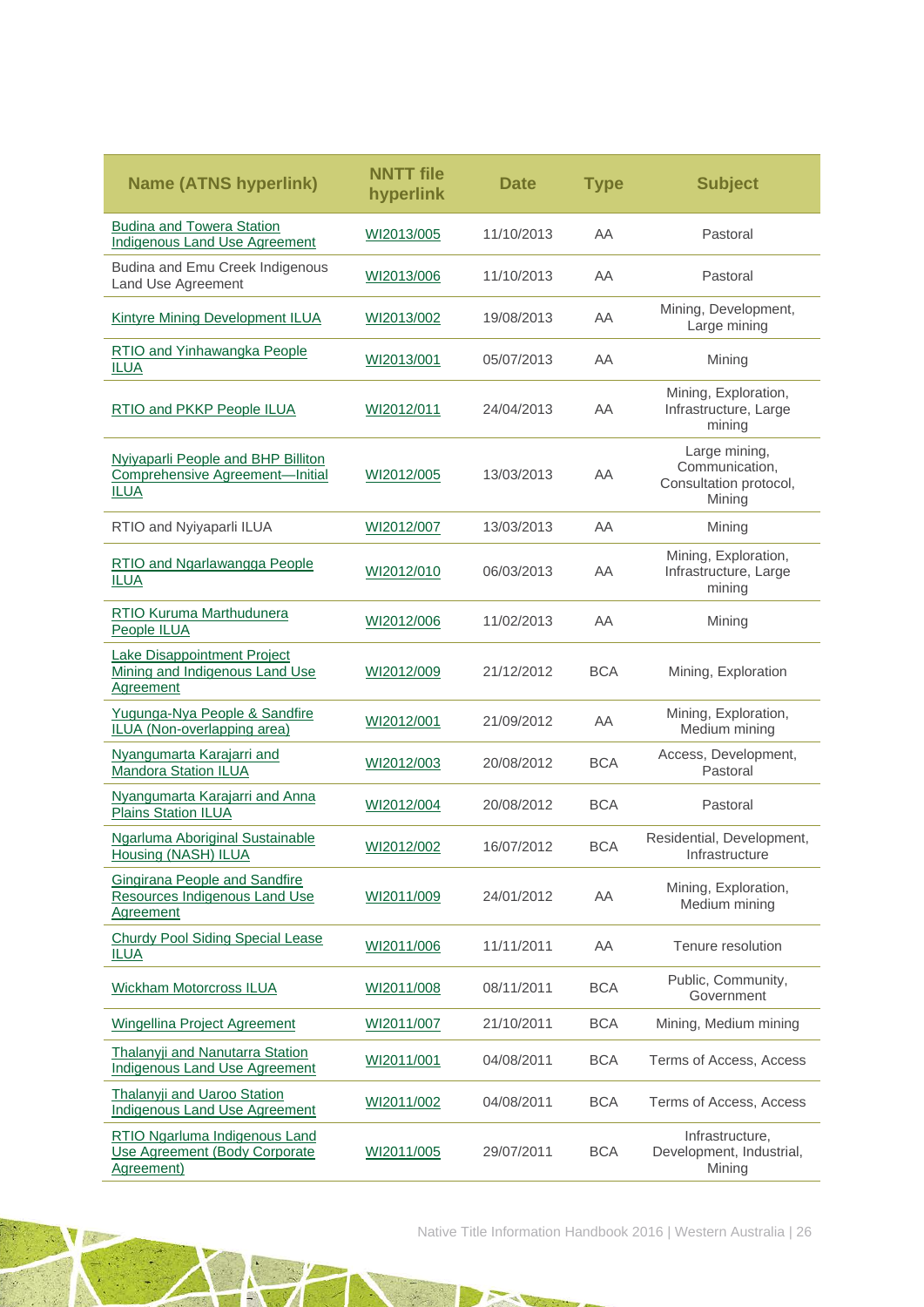| <b>Name (ATNS hyperlink)</b>                                                                         | <b>NNTT</b> file<br>hyperlink | <b>Date</b> | <b>Type</b> | <b>Subject</b>                                                     |
|------------------------------------------------------------------------------------------------------|-------------------------------|-------------|-------------|--------------------------------------------------------------------|
| Hope Downs 4 Corridor Agreement                                                                      | WI2011/003                    | 22/07/2011  | AA          | Infrastructure, Mining                                             |
| <b>Bidyadanga Initial Works ILUA</b>                                                                 | WI2011/004                    | 05/07/2011  | <b>BCA</b>  | Infrastructure, Community,<br>Consultation protocol,<br>Government |
| Looma Multi Function Police<br>Facility                                                              | WI2010/021                    | 27/01/2011  | AA          | Government, Community,<br><b>Public</b>                            |
| Nyangumarta Warrarn Aboriginal<br><b>Corporation &amp; Anna Plains Pastoral</b><br><b>Lease ILUA</b> | WI2010/024                    | 24/01/2011  | <b>BCA</b>  | Access, Terms of Access                                            |
| Nyangumarta Warrarn Aboriginal<br>Corporation & Mandora Pastoral<br>Lease ILUA                       | WI2010/025                    | 24/01/2011  | <b>BCA</b>  | Access, Terms of Access                                            |
| Nyangumarta Warrarn Aboriginal<br><b>Corporation &amp; Wallal Downs</b><br>Pastoral Lease ILUA       | WI2010/026                    | 24/01/2011  | <b>BCA</b>  | Access, Terms of Access                                            |
| <b>Onslow ILUA</b>                                                                                   | WI2010/027                    | 17/01/2011  | <b>BCA</b>  | Mining, Medium mining                                              |
| Macedon ILUA                                                                                         | WI2010/023                    | 17/01/2011  | <b>BCA</b>  | Access, Petroleum/Gas,<br>Exploration                              |
| <b>Ilkurika ILUA</b>                                                                                 | WI2010/022                    | 30/11/2010  | <b>BCA</b>  | Commercial, Community<br>Living Area, Tenure<br>resolution         |
| <b>Wyamba Aboriginal Corporation &amp;</b><br><b>Wyloo Pastoral Lease ILUA</b>                       | WI2010/007                    | 10/09/2010  | <b>BCA</b>  | Access, Terms of Access                                            |
| <b>Wyamba Aboriginal Corporation &amp;</b><br>Mangaroon Pastoral Lease ILUA                          | WI2010/008                    | 10/09/2010  | <b>BCA</b>  | Access, Terms of Access                                            |
| Wyamba Aboriginal Corporation &<br>Maroonah Pastoral Lease ILUA                                      | WI2010/009                    | 10/09/2010  | <b>BCA</b>  | Access, Terms of Access                                            |
| <b>Wyamba Aboriginal Corporation &amp;</b><br>Mia Mia Pastoral Lease ILUA                            | WI2010/010                    | 10/09/2010  | <b>BCA</b>  | Access, Terms of Access                                            |
| Wyamba Aboriginal Corporation &<br>Minnie Creek Pastoral Lease ILUA                                  | WI2010/011                    | 10/09/2010  | <b>BCA</b>  | Access, Terms of Access                                            |
| Wyamba Aboriginal Corporation &<br>Kooline Pastoral Lease ILUA                                       | WI2010/012                    | 10/09/2010  | <b>BCA</b>  | Access, Terms of Access                                            |
| <b>Wyamba Aboriginal Corporation &amp;</b><br>Glen Florrie Pastoral Lease ILUA                       | WI2010/013                    | 10/09/2010  | <b>BCA</b>  | Access, Terms of Access                                            |
| Wyamba Aboriginal Corporation &<br><b>Edmund Pastoral Lease ILUA</b>                                 | WI2010/014                    | 10/09/2010  | <b>BCA</b>  | Access, Terms of Access                                            |
| Wyamba Aboriginal Corporation &<br>Lyndon Pastoral Lease ILUA                                        | WI2010/015                    | 10/09/2010  | <b>BCA</b>  | Access, Terms of Access                                            |
| Wyamba Aboriginal Corporation &<br><b>Towera Pastoral Lease ILUA</b>                                 | WI2010/016                    | 10/09/2010  | <b>BCA</b>  | Access, Terms of Access                                            |
| Wyamba Aboriginal Corporation &<br><b>Williambury Pastoral Lease ILUA</b>                            | WI2010/017                    | 10/09/2010  | <b>BCA</b>  | Access, Terms of Access                                            |
| Wyamba Aboriginal Corporation &<br><b>Uaroo Pastoral Lease ILUA</b>                                  | WI2010/018                    | 10/09/2010  | <b>BCA</b>  | Access, Terms of Access                                            |
| Wyamba Aboriginal Corporation &<br>Nanutarra Pastoral Lease ILUA                                     | WI2010/019                    | 10/09/2010  | <b>BCA</b>  | Access, Terms of Access                                            |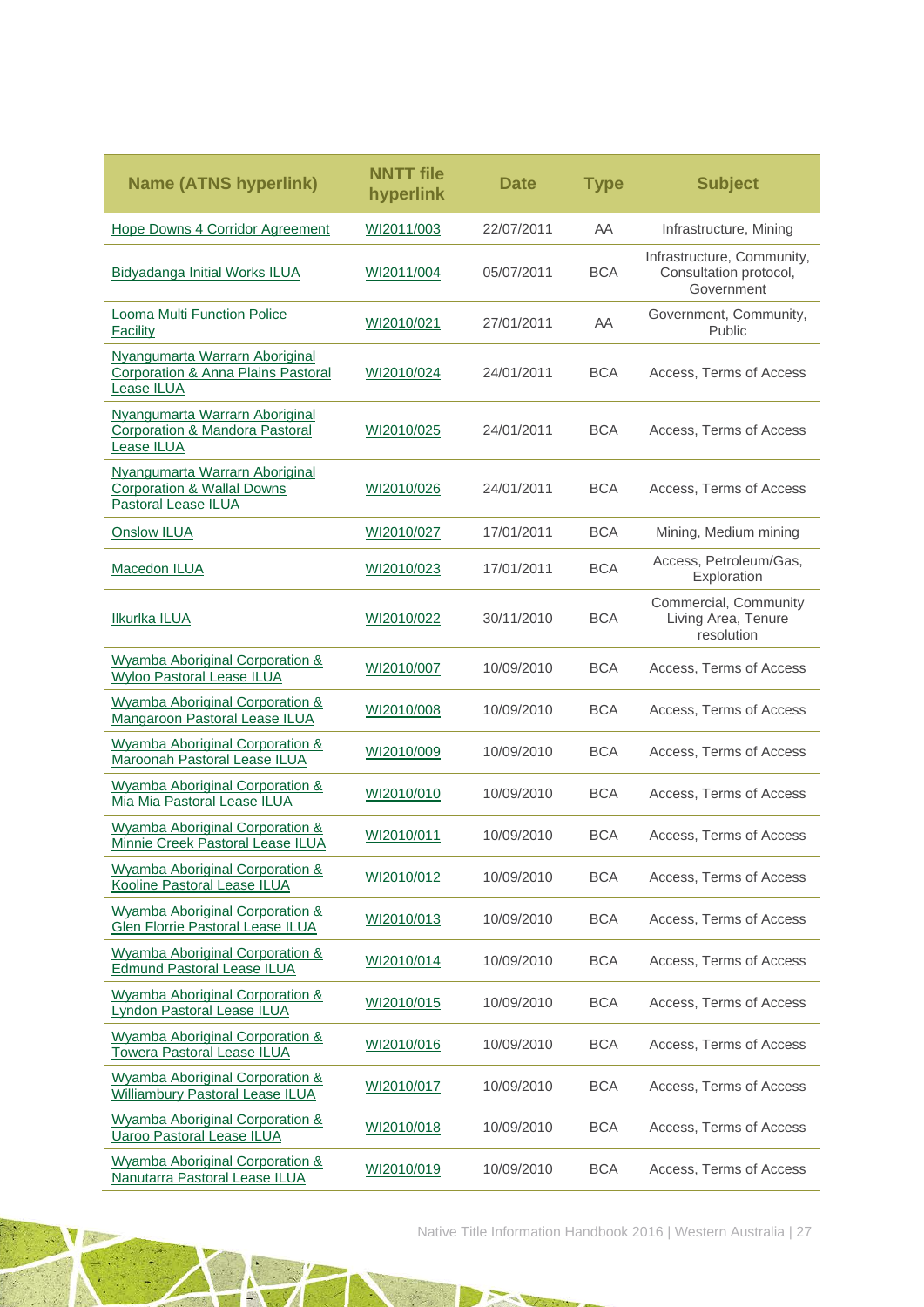| <b>Name (ATNS hyperlink)</b>                                                                   | <b>NNTT</b> file<br>hyperlink | <b>Date</b> | <b>Type</b> | <b>Subject</b>                                                |
|------------------------------------------------------------------------------------------------|-------------------------------|-------------|-------------|---------------------------------------------------------------|
| <b>Wyamba Aboriginal Corporation &amp;</b><br>Middalya Pastoral Lease ILUA                     | WI2010/020                    | 10/09/2010  | <b>BCA</b>  | Access, Terms of Access                                       |
| Yawuru Area Agreement ILUA                                                                     | WI2010/004                    | 6/08/2010   | AA          | Development,<br>Government, Residential,<br>Tenure resolution |
| FMG Pilbara Pty Ltd and Wintawari<br><b>Guruma Aboriginal Corporation</b><br><b>RNTBC</b>      | WI2010/005                    | 14/07/2010  | <b>BCA</b>  | Mining, Large mining                                          |
| <b>Burringurrah Multi Function Police</b><br>Facility                                          | WI2010/001                    | 29/06/2010  | AA          | Infrastructure, Community,<br>Government, Public              |
| <b>Yawuru Prescribed Body Corporate</b><br><b>ILUA - Broome</b>                                | WI2010/003                    | 24/05/2010  | <b>BCA</b>  | Development,<br>Commercial, Government,<br>Infrastructure     |
| <b>Warburton Corrective Services</b><br><b>Work Camp ILUA</b>                                  | WI2010/002                    | 20/04/2010  | <b>BCA</b>  | Infrastructure                                                |
| Thalanyji and Glen Florrie Pastoral<br><b>ILUA</b>                                             | WI2009/023                    | 07/01/2010  | BCA         | Access                                                        |
| Thalanyji and Minderoo Pastoral<br><b>ILUA</b>                                                 | WI2009/024                    | 07/01/2010  | <b>BCA</b>  | Access                                                        |
| Thalanyji and Nyang (Emu Creek)<br>Pastoral ILUA                                               | WI2009/025                    | 07/01/2010  | <b>BCA</b>  | Access                                                        |
| Thalanyji & Yanrey Pastoral ILUA                                                               | WI2009/026                    | 07/01/2010  | <b>BCA</b>  | Access                                                        |
| Thalanyji and Koordarrie Pastoral<br><b>ILUA</b>                                               | WI2009/027                    | 7/01/2010   | <b>BCA</b>  | Access                                                        |
| Murchison Radio-astronomy<br><b>Observatory Agreement</b>                                      | WI2009/002                    | 13/11/2009  | AA          | Infrastructure,<br>Communication                              |
| <b>SDWK Nyikina Mangala</b>                                                                    | WI2005/001                    | 19/11/2008  | AA          | Infrastructure, Public                                        |
| <b>Blackstone Multi Function Police</b><br><b>Facility BC ILUA</b>                             | WI2008/002                    | 10/10/2008  | <b>BCA</b>  | Infrastructure, Public                                        |
| Pilbara Iron - Eastern Guruma Body<br>Corporate ILUA                                           | WI2007/001                    | 23/06/2008  | <b>BCA</b>  | Mining, Exploration, Large<br>mining                          |
| <b>Ngarla Pastoral ILUA</b>                                                                    | WI2006/002                    | 21/11/2007  | <b>BCA</b>  | Access, Consultation<br>protocol, Terms of Access             |
| Eastern Guruma Pastoral ILUA                                                                   | WI2006/004                    | 21/11/2007  | <b>BCA</b>  | Access. Consultation<br>protocol, Terms of Access             |
| <b>Ord Final Agreement</b>                                                                     | WI2005/003                    | 16/08/2006  | AA          | Development, Commercial                                       |
| Telstra Ngaanyatjarra ILUA                                                                     | WI2004/006                    | 11/08/2006  | <b>BCA</b>  | Access, Communication,<br>Infrastructure                      |
| Ngaanyatjarra Lands Indigenous<br><b>Land Use Agreement (Body</b><br>Corporate Agreement) No.1 | WI2004/005                    | 09/03/2006  | <b>BCA</b>  | Mining, Exploration                                           |
| Airservices Australia -<br>Ngaanyatjarra Indigenous Land<br><b>Use Agreement</b>               | WI2005/002                    | 18/01/2006  | <b>BCA</b>  | Infrastructure, Access,<br>Communication, Terms of<br>Access  |
| <b>Argyle Diamonds</b>                                                                         | WI2002/003                    | 08/04/2005  | AA          | Mining, Large mining                                          |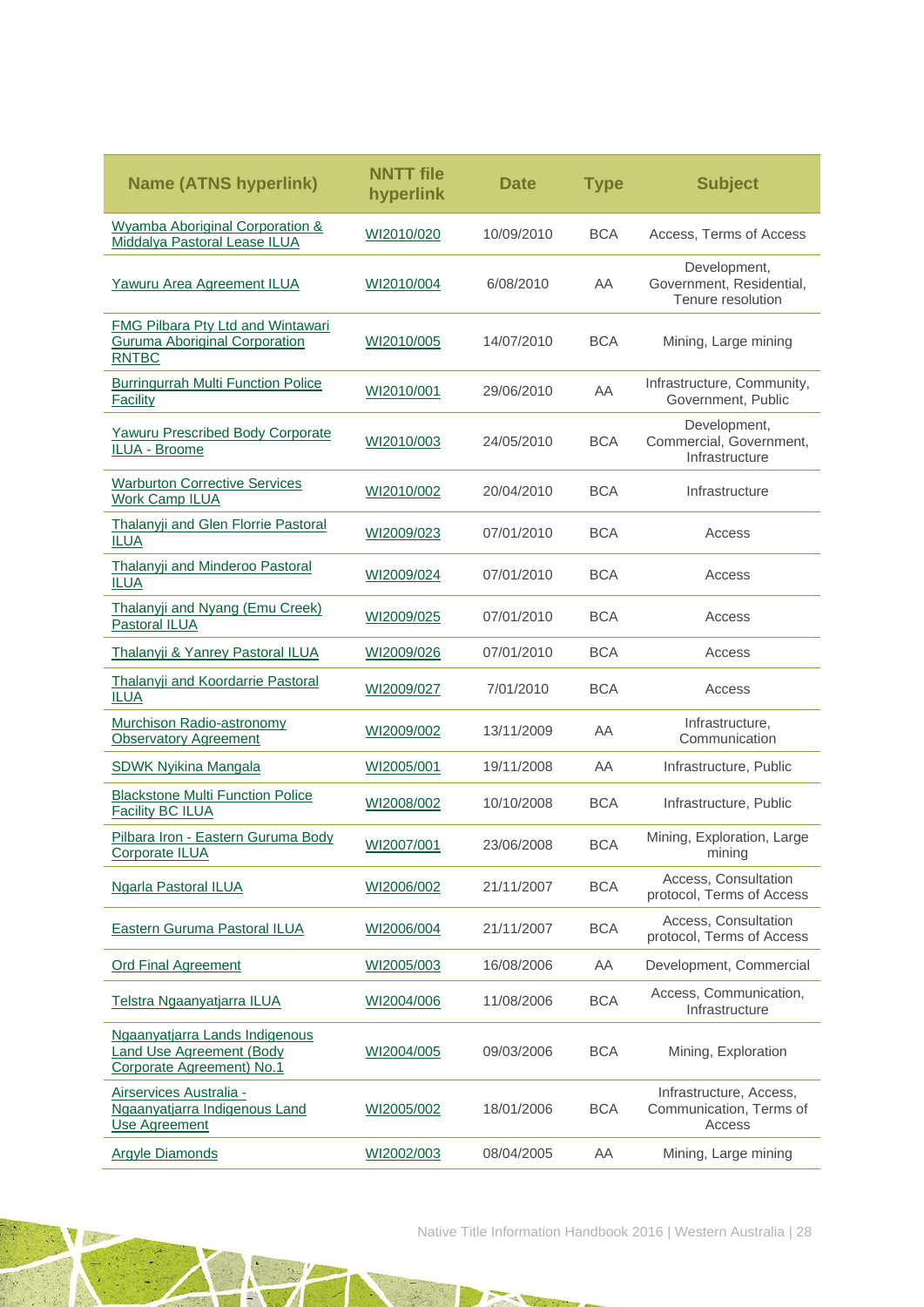| <b>Name (ATNS hyperlink)</b>                                                                                                         | <b>NNTT</b> file<br>hyperlink | <b>Date</b> | <b>Type</b> | <b>Subject</b>         |  |  |  |
|--------------------------------------------------------------------------------------------------------------------------------------|-------------------------------|-------------|-------------|------------------------|--|--|--|
| Hamersley Iron Pty Ltd - Eastern<br>Guruma                                                                                           | WI2001/001                    | 05/03/2004  | AA          | Mining, Large mining   |  |  |  |
| Nharnuwangga Wajarri and<br>Ngarlawangga                                                                                             | WIA2000/001                   | 05/07/2001  | AA          | Extinguishment, Mining |  |  |  |
| Sources: http://www.atns.net.au/<br>& http://www.nntt.gov.au/searchRegApps/NativeTitleRegisters/Pages/Search-Register-of-Indigenous- |                               |             |             |                        |  |  |  |

[Land-Use-Agreements.aspx](http://www.nntt.gov.au/searchRegApps/NativeTitleRegisters/Pages/Search-Register-of-Indigenous-Land-Use-Agreements.aspx) at 31 December 2015

For up to date ILUA information use the [Register of Indigenous Land Use](http://www.nntt.gov.au/searchRegApps/NativeTitleRegisters/Pages/Search-Register-of-Indigenous-Land-Use-Agreements.aspx)  [Agreements](http://www.nntt.gov.au/searchRegApps/NativeTitleRegisters/Pages/Search-Register-of-Indigenous-Land-Use-Agreements.aspx) search tool on the NNTT website. The [NTRU](http://aiatsis.gov.au/research/research-themes/native-title) also provides information about ILUAs in its monthly ['What's New'](http://aiatsis.gov.au/research/research-themes/native-title/publications/whats-new) service.

### ILUA map

The NNTT's [Indigenous Land Use Agreements Map \(PDF 2.02MB\)](http://www.nntt.gov.au/Maps/ILUAs_map.pdf) shows the external boundaries of registered ILUAs (area agreements and body corporate agreements) as well as ILUAs in notification but not yet registered. It also includes a summary table of the area and proportion of land covered by ILUAs in each jurisdiction.

### More information

For more information about ILUAs see the ILUA section of the [National Native Title](http://aiatsis.gov.au/publications/products/native-title-information-handbooks)  [Information Handbook](http://aiatsis.gov.au/publications/products/native-title-information-handbooks) and the [ILUA section](http://www.nntt.gov.au/ILUAs/Pages/default.aspx) of the NNTT website. The Productivity Commission's [Overcoming Indigenous Disadvantage: Key Indicators 2014](http://www.pc.gov.au/research/recurring/overcoming-indigenous-disadvantage/key-indicators-2014) report (using data provided by the NNTT) includes information about the total area of registered ILUAs (as at 30 June for 2004-2013), see [Chapter 9 \(PDF](http://www.pc.gov.au/research/recurring/overcoming-indigenous-disadvantage/key-indicators-2014/09-key-indicators-2014-chapter9.pdf) 5.5MB) (section 9.2 and Table 9A.2.5).

# <span id="page-29-0"></span>11. Cultural heritage

## **Overview**

Aboriginal cultural heritage in WA is primarily protected under the *[Aboriginal Heritage](http://www.austlii.edu.au/au/legis/wa/consol_act/aha1972164/)  [Act 1972](http://www.austlii.edu.au/au/legis/wa/consol_act/aha1972164/)* (WA). The Act is administered by the [Department of Aboriginal Affairs](http://www.daa.wa.gov.au/) (DAA). A review of this legislation commenced in 2009 and in 2012 the WA Government released a discussion paper for public consultation, see the [Aboriginal](http://www.daa.wa.gov.au/heritage/aha-review/)  [Heritage Act Reform](http://www.daa.wa.gov.au/heritage/aha-review/) section of the DAA website for more information. In late 2014 the WA Government introduced the [Aboriginal Heritage Amendment Bill 2014](http://www.parliament.wa.gov.au/Parliament/Bills.nsf/E863020A2E318B6A48257D9D000BC478/$File/Bill%2B81-1.pdf) to the WA Parliament. In December 2015, the passage of the Bill was still in progress. The draft Bill has attracted strong opposition; see for example information about the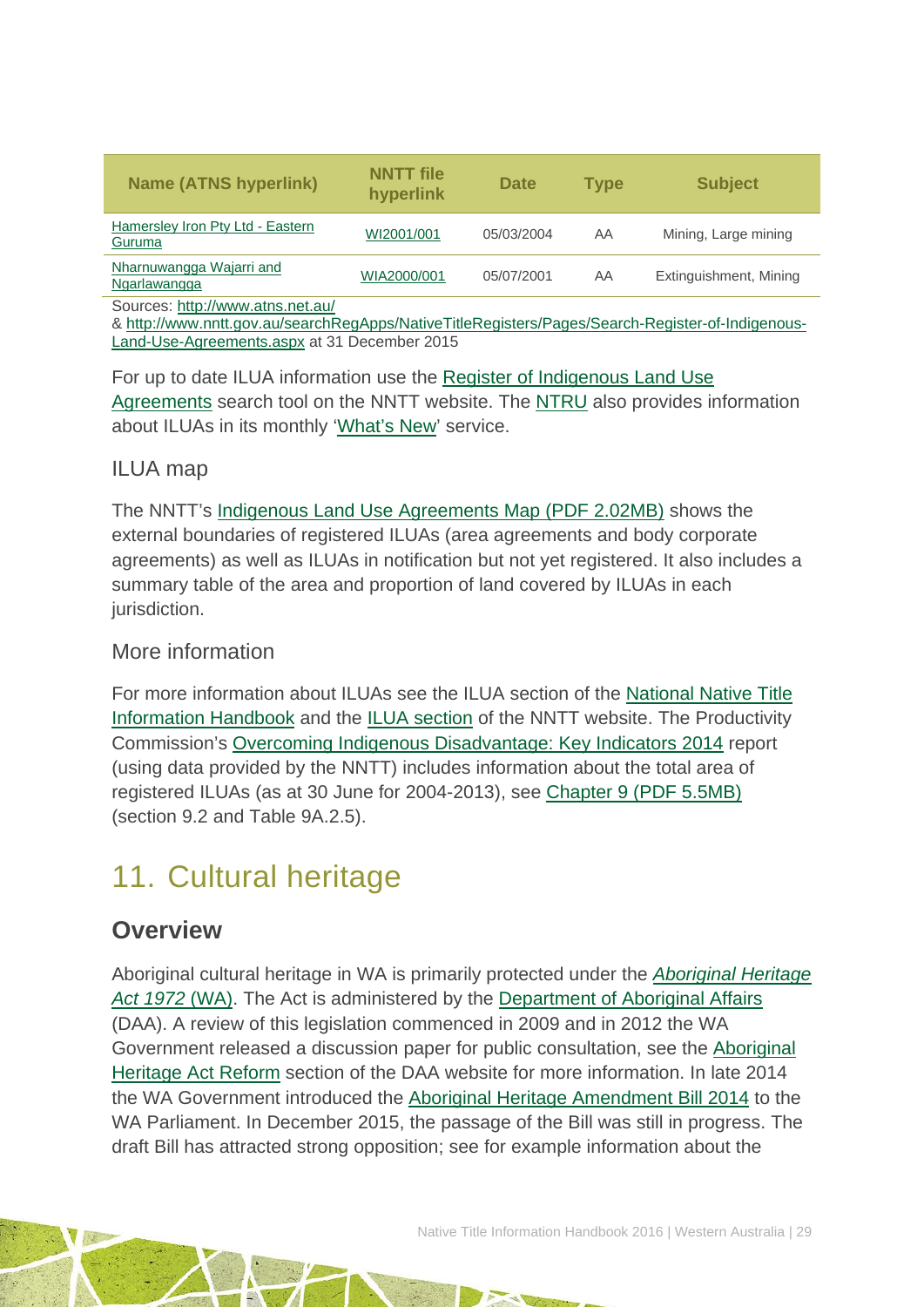proposed changes on the [YMAC website](http://ymac.org.au/media-and-publications/submissions/) and request copies of the [submissions](http://www.daa.wa.gov.au/heritage/aha-review/consultation/) from NTRBs and others on the [Aboriginal Heritage Act Reform](http://www.daa.wa.gov.au/heritage/aha-review) website.

In 2011, the State government launched a review of the *[Heritage of Western](http://www.austlii.edu.au/au/legis/wa/consol_act/howaa1990295/)  [Australia Act 1990](http://www.austlii.edu.au/au/legis/wa/consol_act/howaa1990295/)* (WA)*,* which is administered by the Heritage Council of WA. That Act concerns the cultural heritage of WA that is not solely of Aboriginal cultural heritage significance, which is covered by the *Aboriginal Heritage Act 1972.* A consultation paper was released in April 2011, followed by a discussion paper in August of that year. The Heritage Bill 2015 exposure draft (the Green Bill), released for public comment in August 2015, is the culmination of the 2011 review. In December 2015, a final Heritage Bill had not been tabled.

Together with the Department of Premier & Cabinet's [LANTU,](https://www.dpc.wa.gov.au/lantu/Pages/Default.aspx) DAA has developed a number of documents to assist land users relating to cultural heritage (and native title) matters including a Government Standard Heritage Agreement; a Proponent Standard Heritage Agreement and Aboriginal Heritage Due Diligence Guidelines. See the [Publications](http://www.dpc.wa.gov.au/lantu/MediaPublications/Pages/Publications.aspx) section of the LANTU website for more information. See also the [LANTU](http://www.dpc.wa.gov.au/lantu/WholeOfGovernment/Pages/Default.aspx) website for information about State Land Initiatives Group for Native Title and Aboriginal Heritage, Inter-agency Reference Group on Native Title and Cultural Heritage and the Aboriginal Cultural Heritage Protocol pilot program.

### Legislation

### *Aboriginal Heritage Act 1972* **(WA)**

The *[Aboriginal Heritage Act 1972](http://www.austlii.edu.au/au/legis/wa/consol_act/aha1972164/)* (WA) (AHA) is the State's principal legislation for the protection of Aboriginal cultural heritage. It was enacted to make provision for the preservation on behalf of the community of places and objects customarily used by or traditional to the original inhabitants of Australia or their descendants (see the [Long Title](http://www.austlii.edu.au/au/legis/wa/consol_act/aha1972164/longtitle.html) of the Act). The Act establishes an advisory body, the Aboriginal Cultural Material Committee (ACMC). [Section 5](http://www5.austlii.edu.au/au/legis/wa/consol_act/aha1972164/s5.html) of the AHA defines that the Act applies to places where Aboriginal people have, or appear to have, left any object connected with traditional Aboriginal life; sacred, ritual or ceremonial sites; any places that are (in the opinion of the ACMC) associated with Aboriginal people and should be preserved for their historical, anthropological, archaeological or ethnographical importance and significance to the cultural heritage of the State; and places where related objects (as defined in s [6\)](http://www5.austlii.edu.au/au/legis/wa/consol_act/aha1972164/s6.html) are stored.

[Section 17](http://www.austlii.edu.au/au/legis/wa/consol_act/aha1972164/s17.html) of the AHA establishes as an offence the excavation, destruction, damage or alteration to an Aboriginal Site without appropriate authorisation. Acting on an entrenched Constitutional assumption that the AHA did not bind the Crown, the Western Australian Government caused damage to Aboriginal sites when it undertook works to redevelop the Swan Brewery. The High Court in *[Bropho v](http://www.austlii.edu.au/au/cases/cth/HCA/1990/24.html)*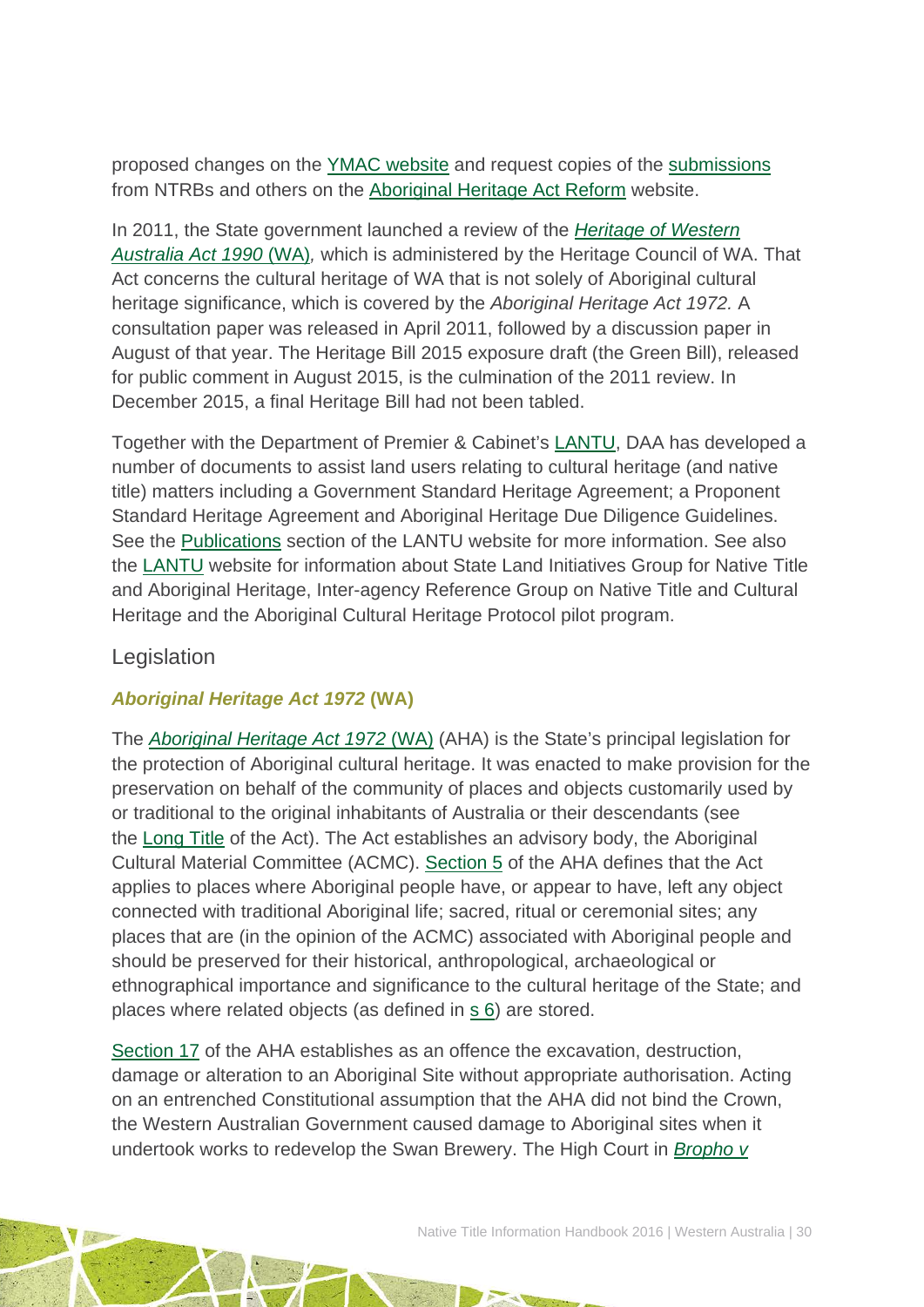*[Western Australia](http://www.austlii.edu.au/au/cases/cth/HCA/1990/24.html)* concluded that the AHA does bind the Crown (in this instance, the Western Australian Government).

The Noongar Standard Heritage Agreement (NSHA) forms part of the South West alternative settlement and came into effect on the ILUA execution date in June 2015. It was drafted to provide a uniform and efficient approach to heritage surveys and streamline land approvals in compliance with the *Aboriginal Heritage Act 1972* (WA). The NSHA also sets out a process aimed at ensuring that the relevant information is included in the [Aboriginal Heritage Inquiry System](http://www.daa.wa.gov.au/heritage/place-search/) managed by the DAA. The WA Government is legally bound to enter into a NSHA with the relevant ILUA group when conducting a heritage survey, unless an existing heritage agreement is in place. The Department of Mines and Petroleum is required to grant new mining and petroleum titles within the settlement area conditionally, requiring a heritage agreement or a NSHA be entered into before the rights granted can be exercised. Other land users are not bound to enter into an NSHA, but may choose to adopt the process.

#### **Heritage Bill 2015 (WA)**

The Heritage Bill 2015 exposure draft was open for public comment in August and September 2015, and is expected to replace the *[Heritage of Western Australia Act](http://www.austlii.edu.au/au/legis/wa/consol_act/howaa1990295/)  1990* [\(WA\).](http://www.austlii.edu.au/au/legis/wa/consol_act/howaa1990295/) The term 'cultural heritage significance' is defined in the draft bill to mean aesthetic, historic, scientific, social or spiritual value for Western Australians or groups within the State. However, the objectives of the draft bill state that it is not intended to apply to places whose cultural heritage significance is solely derived from its connection with Aboriginal tradition or culture. Under the draft bill the Heritage Council of Western Australia will continue to be the State's expert body on matters concerning places of cultural heritage significance, except those places where cultural heritage significance is solely derived from its connection with Aboriginal tradition or culture. Nothing in the draft bill will affect the operation of the *Aboriginal Heritage Act 1972* (WA).

For further information please see the [Draft Bill for Public Consultation](http://www.parliament.wa.gov.au/Parliament/Bills.nsf/F7FA00508E83987048257E9F0009B474/$File/GB145-1.pdf) and the Heritage Council's [website.](http://www.stateheritage.wa.gov.au/about-us/acts-policies/heritage-green-bill-2015)

### More information

The [NTRU](http://aiatsis.gov.au/research/research-themes/native-title) has compiled a [Native title and Indigenous cultural heritage management](http://aiatsis.gov.au/publications/products/native-title-and-indigenous-cultural-heritage-management-bibliography)  [bibliography \(PDF 772KB\),](http://aiatsis.gov.au/publications/products/native-title-and-indigenous-cultural-heritage-management-bibliography) as part of its [Native title and cultural heritage research](http://aiatsis.gov.au/research-and-guides/native-title-and-cultural-heritage)  [project.](http://aiatsis.gov.au/research-and-guides/native-title-and-cultural-heritage) See the NTRU [website](http://aiatsis.gov.au/research/research-themes/native-title) for more information about Indigenous heritage protection in Australia, including links to relevant publications.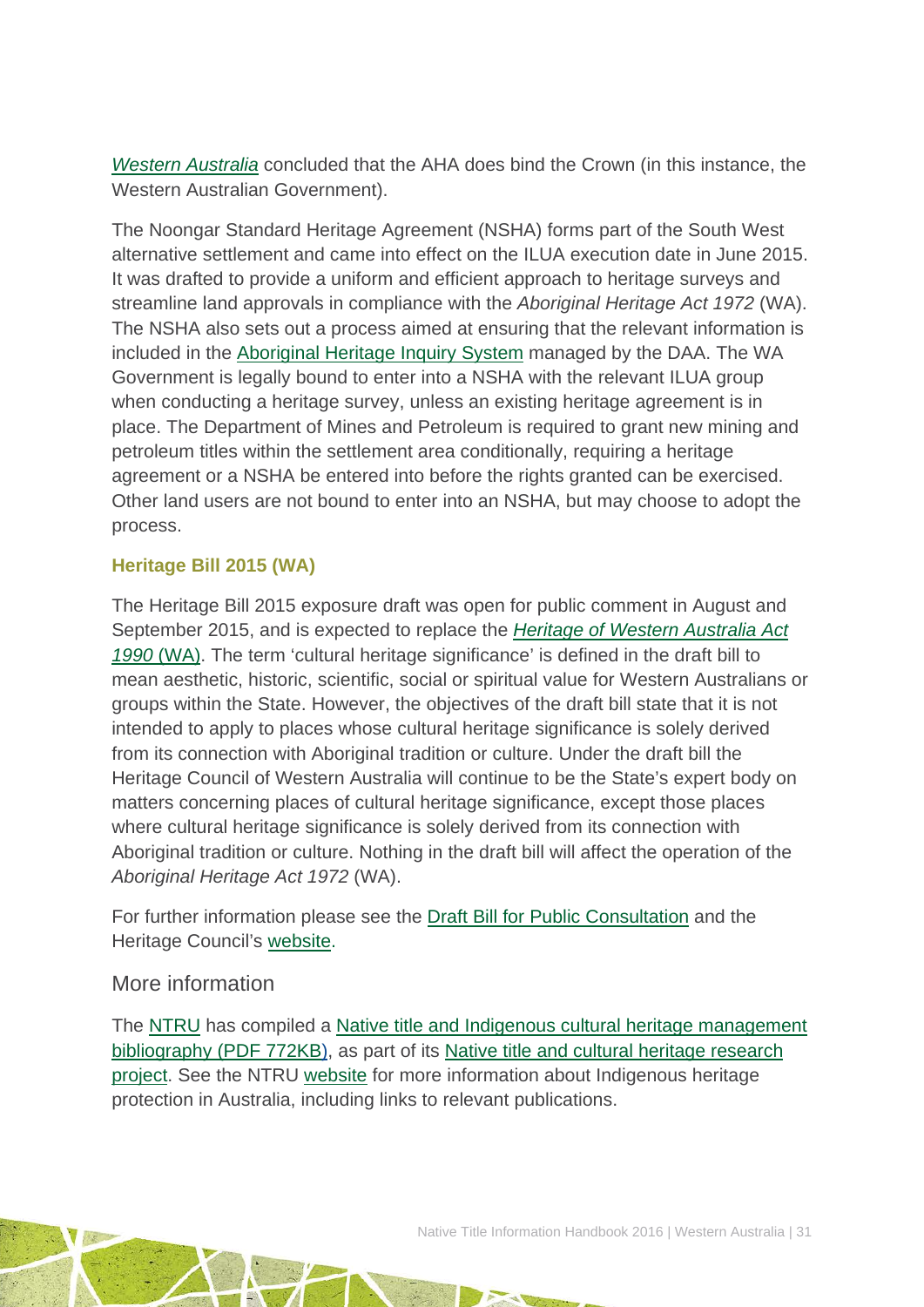# <span id="page-32-0"></span>12. Land rights

## **Overview**

Former Aboriginal reserves held by the Native Welfare Department and other State government agencies have been vested in the [Aboriginal Lands Trust](http://www.daa.wa.gov.au/en/About-DAA/Boards-And-Committees/ALT/) (ALT) under the *[Aboriginal Affairs Planning Authority Act 1972](http://www.austlii.edu.au/au/legis/wa/consol_act/aapaa1972359)* (WA) (AAPA Act). The [Department](http://www.daa.wa.gov.au/)  [of Aboriginal Affairs](http://www.daa.wa.gov.au/) (DAA) administers this Act. In line with recommendations of the Bonner Report in 1996, the ALT seeks to divest ALT land back to Aboriginal ownership. In 1999, the Western Australian Government announced a land transfer program, under which the estate of the ALT was to be transferred to Aboriginal corporations by 2002; however this goal has still not yet been achieved. See the [DAA annual reports](http://www.daa.wa.gov.au/about-the-department/publications/?epieditmode=true) for information about ALT land transfer processes in progress and the [Land](http://www.daa.wa.gov.au/en/Land/) section of the DAA website for more information. The [Land](http://www.parliament.wa.gov.au/Parliament/Bills.nsf/2FE6FDAAF839A10448257F07003CEF4F/$File/Bill168-1.pdf)  [Administration \(South West Native Title Settlement\) Bill 2015](http://www.parliament.wa.gov.au/Parliament/Bills.nsf/2FE6FDAAF839A10448257F07003CEF4F/$File/Bill168-1.pdf) was introduced in November 2015 and facilitates the transfer of a large parcel of land for the creation of the Noongar Land Estate. At the time of writing, the passage of the bill was still in progress.

The WA Government responded to calls from Aboriginal people to undertake a review of lands in Western Australia which were once reserved for Aboriginal use but, for one reason or another, are no longer part of the Aboriginal estate. The result of this review was the *Lost Lands Report*, published in 2004.

### Legislation

### *Aboriginal Affairs Planning Authority Act 1972* **(WA)**

The *[Aboriginal Affairs Planning Authority Act 1972](http://www.austlii.edu.au/au/legis/wa/consol_act/aapaa1972359)* (WA) (AAPA Act) established the [Aboriginal Lands Trust](http://www.daa.wa.gov.au/en/About-DAA/Boards-And-Committees/ALT/) (ALT). The functions of the ALT include acquiring and holding land and using and managing it for the benefit of Aboriginal persons. The Aboriginal Land Strategic Framework 2012-2014 states that the ALT holds 27 million hectares of land (or 11 per cent of the State) including 325 parcels of land (251 reserves, 59 freehold, 6 pastoral leases and 9 general leases). In December 2015, the 2015-2018 Strategic Framework was still in development. See the [ALT website](http://www.daa.wa.gov.au/en/About-DAA/Boards-And-Committees/ALT/) for more information. The AAPA Act also establishes the Aboriginal Affairs Planning Authority (AAPA), which has been amalgamated into the [Department of Aboriginal](http://www.daa.wa.gov.au/)  [Affairs.](http://www.daa.wa.gov.au/) As the operation of the Act provides for the continued existence of the AAPA as a body corporate, the Minister for Indigenous Affairs alone constitutes the AAPA for administrative purposes. As a legal entity the AAPA still holds land, money and carries out certain functions under the Act, however the functions of the AAPA have been assumed by DAA.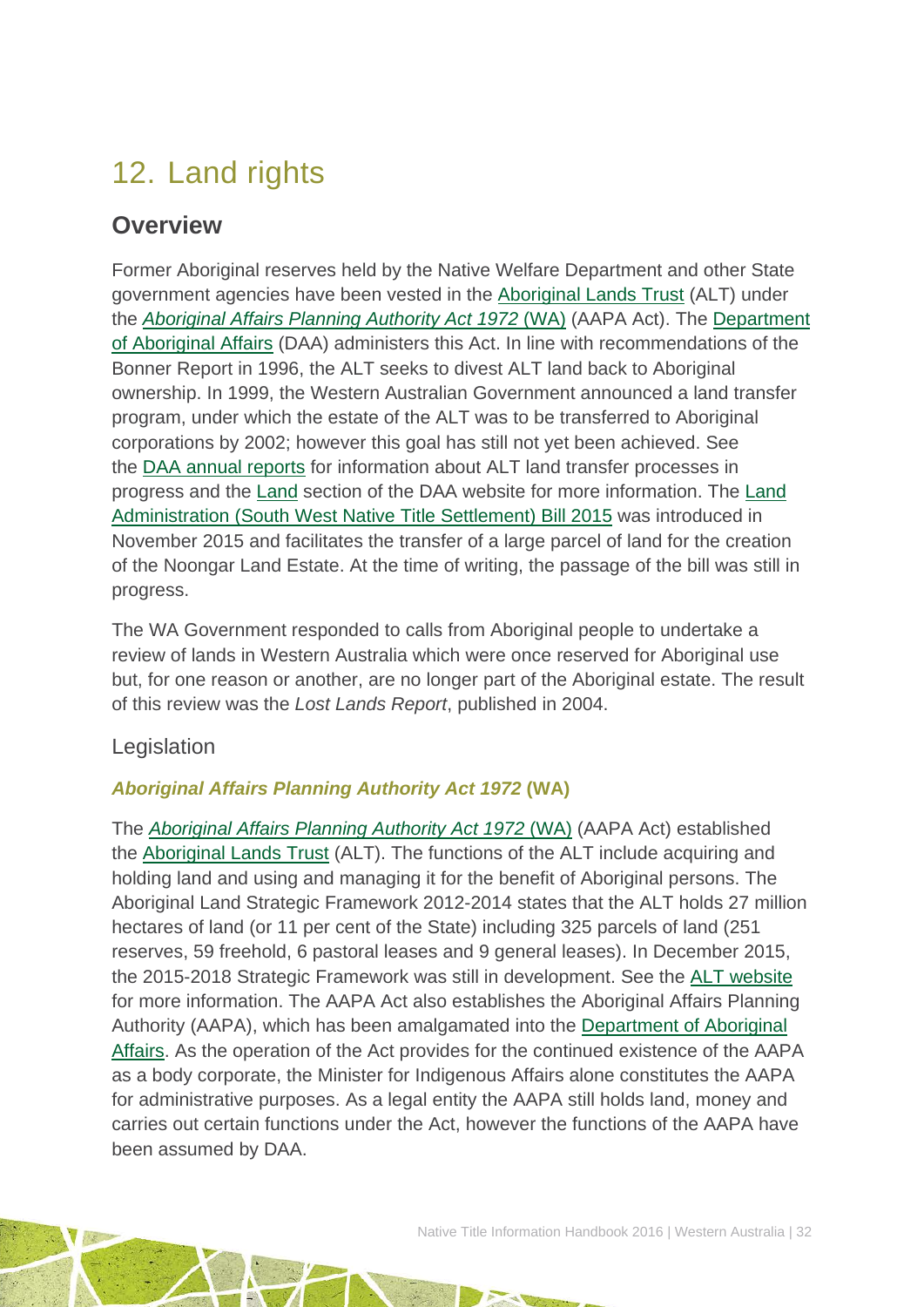In 2002-2003 the AAPA and ALT were reviewed as part of the State Government's Machinery of Government Review (Review of Statutory Authorities). This Review recommended that the AAPA be completely abolished and its functions moved to the ALT and DAA. This would require minor legislative amendments. The Minister appoints the ALT chair and members. All members must be Aboriginal people. Following a 2003 review of the ALT governance and business processes, appointments to the Trust have been made on the basis of demonstrated capacities in one or more of the following: land and sea management; indigenous business and economic development; and/or Indigenous housing and infrastructure development.

The Act was amended in 2012 to repeal Part IV of the *[Aboriginal Affairs Planning](http://www.austlii.edu.au/au/legis/wa/consol_act/aapaa1972359/)  [Authority Act 1972](http://www.austlii.edu.au/au/legis/wa/consol_act/aapaa1972359/)* (WA) in order to ensure parity at law for Aboriginal people who die without a will by applying the same scheme of distributing intestate estates as non-Aboriginal people.

#### *Aboriginal Communities Act 1979* **(WA)**

The *[Aboriginal Communities Act 1979](http://www.austlii.edu.au/au/legis/wa/consol_act/aca1979229/)* (WA) provides for certain communities that are wholly or principally composed of Aboriginal people to manage and control their community lands. [Section 4](http://www.austlii.edu.au/au/legis/wa/consol_act/aca1979229/s4.html) of the Act applies to the Aboriginal communities incorporated as the Bidyadanga Aboriginal Community La Grange Incorporated and the Bardi Aborigines Association Inc.; with provision for further communities to be included by proclamation.

Community lands do not need to be reserved lands, and are any lands declared by the Governor under [s](http://www.austlii.edu.au/au/legis/wa/consol_act/aca1979229/s6.html) 6 of the Act. The Act provides that the Councils of specified communities may make by-laws that deal with matters such as access to community land, preservation of buildings and plants, prohibition of certain behaviour and the regulation of alcohol and firearms [\(s 7\)](http://www.austlii.edu.au/au/legis/wa/consol_act/aca1979229/s7.html). Such by-laws may be made subject to the Minister's consent, Governor's approval and disallowance by State Parliament [\(s 8\)](http://www.austlii.edu.au/au/legis/wa/consol_act/aca1979229/s8.html).

#### *Land Administration Act 1997* **(WA)**

Under section 83 of the *[Land Administration Act 1997](http://www5.austlii.edu.au/au/legis/wa/consol_act/laa1997200/)* (WA) the Minister may transfer Crown Land or grant a lease of Crown land for the purposes of advancing the interest of Aboriginal people to approved bodies corporate.

#### **Land Administration (South West Native Title Settlement) Bill 2015 (WA)**

This Bill provides for the implementation of certain provisions of the native title settlement reached between the State and Noongar people in the south west of the State. The passage of this Bill is a precondition to the commencement of the settlement under six indigenous land use agreements (ILUAs) entered into with the Noongar people. These ILUAs provide a comprehensive package of benefits to the Noongar people as compensation for the surrender, loss, or impairment of any native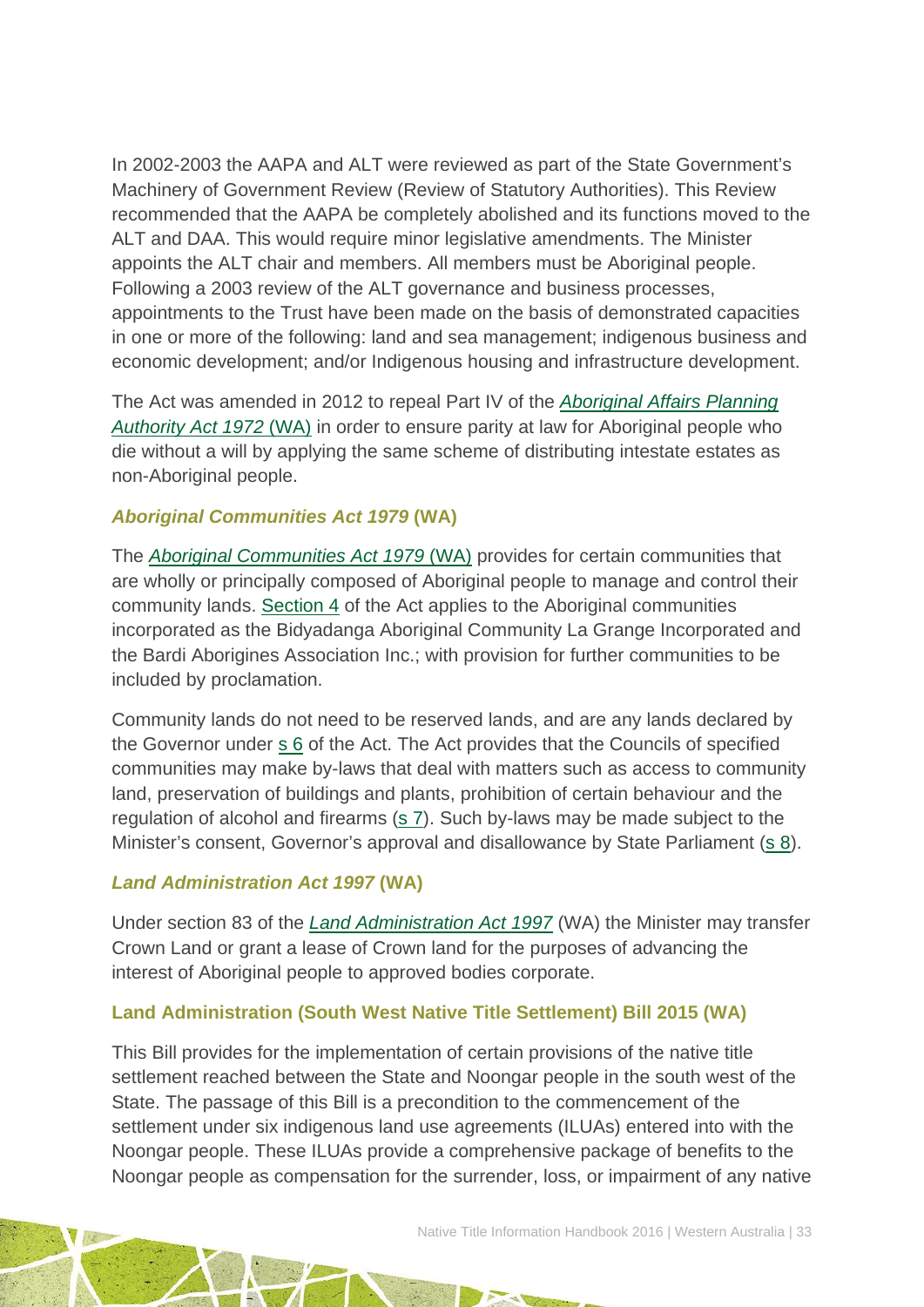title rights and interests in relation to land and water in the south west of the State. The Bill was tabled in November 2015, and its passage was still in progress in December 2015.

The Noongar Land Estate will include up to 20,000 hectares of freehold land and up to 300,000 hectares of Crown land. Access licences will allow those people to access and undertake customary activities on certain unallocated Crown land and unmanaged reserves.

For further information see the [Explanatory Memorandum.](http://www.parliament.wa.gov.au/Parliament/Bills.nsf/2FE6FDAAF839A10448257F07003CEF4F/$File/EM%2B168-1.pdf)

### Indigenous owned or controlled land in Western Australia

Information about Indigenous owned or controlled land is compiled by the Productivity Commission as part of its [Overcoming Indigenous Disadvantage](http://www.pc.gov.au/research/recurring/overcoming-indigenous-disadvantage) reports. The most recent report, [Overcoming Indigenous Disadvantage: Key Indicators 2014,](http://www.pc.gov.au/research/recurring/overcoming-indigenous-disadvantage/key-indicators-2014) was released on 19 November 2014. Chapter 9 (section 9.2 and Table 9A.2.1) of this report provides information about Indigenous owned or controlled land (which includes Indigenous owned or controlled land that is freehold, leasehold, crown, license, Aboriginal Deed of Grant in Trust or not stated tenure). Table 11 below provides a summary of Indigenous owned or controlled land in WA.

#### **Table 11: Estimated Indigenous owned or controlled land in WA (ILC data at 30 April 2014) (a)**

| <b>Land tenure type</b>                                  | Unit            | <b>Total</b>             |
|----------------------------------------------------------|-----------------|--------------------------|
| Freehold (alienable)                                     | km <sup>2</sup> | 442.5                    |
| Leasehold (Crown Lease)                                  | km <sup>2</sup> | 160,474.5                |
| Leasehold (other than Crown Lease)                       | km <sup>2</sup> |                          |
| License                                                  | km <sup>2</sup> | $\overline{\phantom{a}}$ |
| Tenure not stated                                        | km <sup>2</sup> | 202,362.1                |
| <b>Total Indigenous land</b>                             | km <sup>2</sup> | 363,279.0                |
| Proportion of national total of Indigenous land          | $\%$            | 29.4                     |
| Total land area of WA (b)                                | km <sup>2</sup> | 2,529,875.0              |
| Indigenous land as a proportion of total land area of WA | $\frac{0}{0}$   | 14.4                     |
| Number of land parcels (c)                               | no.             | 2,611                    |

 $(a)$  The ILC makes no warranties as to the currency or accuracy of this information. Non-ILC land information data date - 2000.

(b) Total land area figures based on GeoScience Australia's published "Area of Australia - States and<br>Territories" data as calculated from GeoScience Australia's GEODATA Coast 100K 2004 product.

Territories and as calculated from Geodescience Australian Computer Australia Computer Australia Computer Product. Product. (c) Parcels are individual geographic features rather than legal entities. That is, a legal parcel dissected into two or more parcels by, for example, a road, and are represented in these data as two parcels while being only a single legal land entity.<br>Nil or rounded to zero.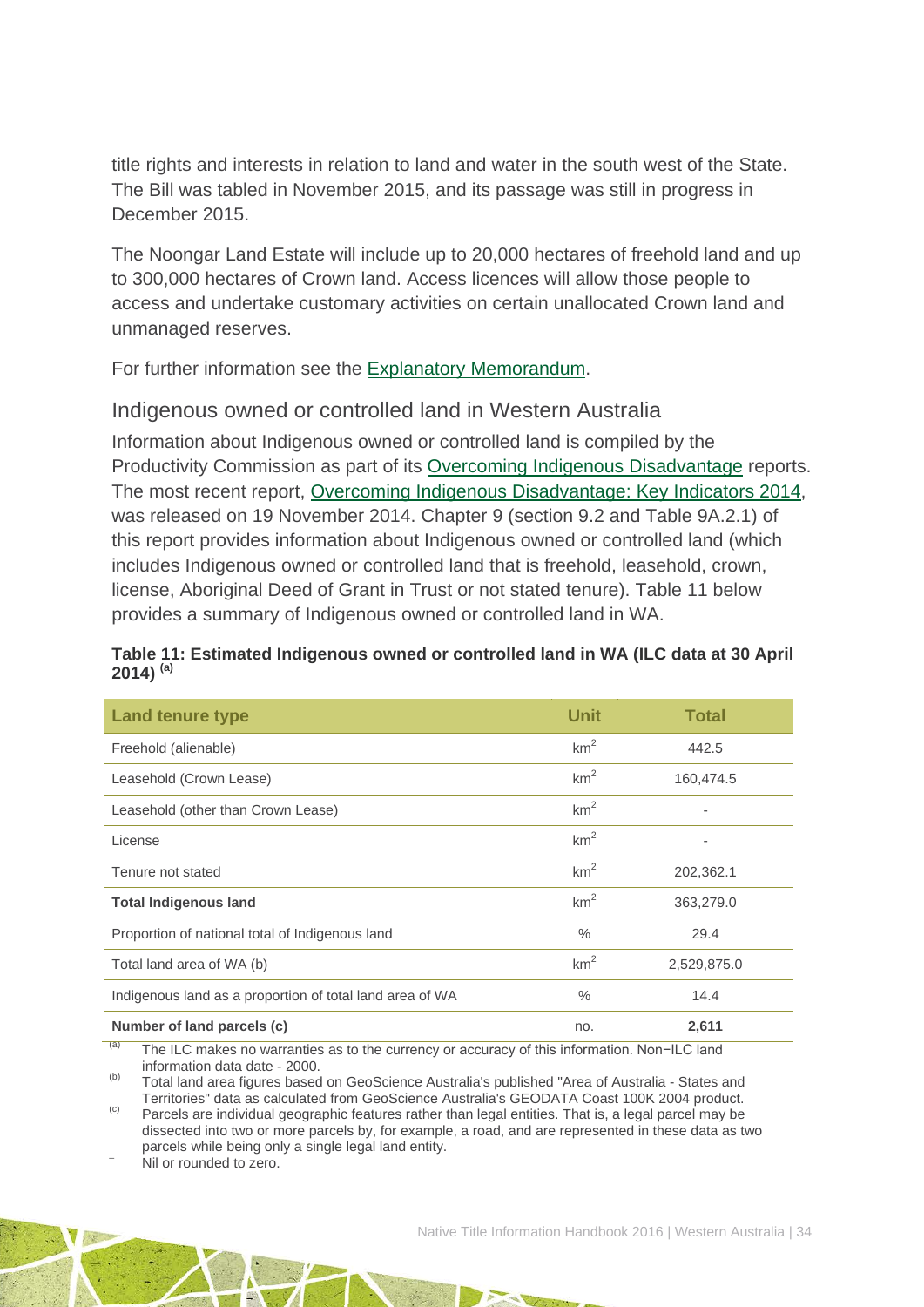Source: [http://www.pc.gov.au/research/ongoing/overcoming-indigenous-disadvantage/key-indicators-](http://www.pc.gov.au/research/ongoing/overcoming-indigenous-disadvantage/key-indicators-2014/09-key-indicators-2014-chapter9.pdf)[2014/09-key-indicators-2014-chapter9.pdf](http://www.pc.gov.au/research/ongoing/overcoming-indigenous-disadvantage/key-indicators-2014/09-key-indicators-2014-chapter9.pdf) Table 9A.2.1 Estimated Indigenous owned or controlled land by State/Territory, 2014 Indigenous Land Corporation 2014 (unpublished). See Chapter 9 and related attachment tables.

# <span id="page-35-0"></span>13. ILC land purchases

## **Overview**

The [Indigenous Land Corporation](http://www.ilc.gov.au/Home) (ILC) was established in 1995. It is a [Corporate](http://www.finance.gov.au/resource-management/introduction/glossary/#c)  [Commonwealth Entity](http://www.finance.gov.au/resource-management/introduction/glossary/#c) under the *[Public Governance, Performance and](http://www.austlii.edu.au/au/legis/cth/consol_act/pgpaaa2013432/)  [Accountability Act 2013](http://www.austlii.edu.au/au/legis/cth/consol_act/pgpaaa2013432/)* (Cth) and a portfolio agency of the [Department of Prime](https://www.dpmc.gov.au/)  [Minister and Cabinet.](https://www.dpmc.gov.au/) Since 2005, the ILC has been administered under the *[Aboriginal and Torres Strait Islander Act 2005](http://www.austlii.edu.au/au/legis/cth/consol_act/aatsia2005359/)* (Cth) (see part 4A of the Act). The ILC is accountable to Parliament through the [Minister for Indigenous Affairs,](http://minister.indigenous.gov.au/) and it is this Minister who appoints the [ILC Board.](http://www.ilc.gov.au/Home/About-Us/ILC-Board) The ILC Board is responsible for all policy and land purchase decisions and is not under the direction of the Minister. The ILC's purpose is to assist Indigenous people to acquire and manage land to achieve economic, environmental, social and cultural benefits. The ILC acquires and grants properties to Indigenous organisations and assists Indigenous landholders to sustainably manage land and develop viable and sustainable land uses including developing property management plans, purchasing equipment, or developing infrastructure. The ILC has recently made changes to its program delivery structure, combining its land acquisition and management functions into a single program: [Our](http://www.ilc.gov.au/Home/Our-Land-Program)  [Land Our Future.](http://www.ilc.gov.au/Home/Our-Land-Program) See the [Corporate documents](http://www.ilc.gov.au/Home/Publications/Corporate-Documents) section of the ILC website for copies of the ILC's national, state and territory land strategies.

## ILC land purchases

As at 30 June 2015, the ILC had purchased 53 properties in WA covering a total area of 2,721,673.31. The titles to 28 of these properties had been transferred to Aboriginal organisations. A list of land purchases (including the title holding body) is available on the ILC website: [ILC Lands Purchased.](http://www.ilc.gov.au/Home/Land-Purchased/Land-Purchased-All-States)

### Map

See the [Land purchased](http://www.ilc.gov.au/Home/Land-Purchased) section of the ILC website to view a map of land purchases.

# <span id="page-35-1"></span>14. Indigenous protected areas

## **Overview**

An Indigenous Protected Area (IPA) is an area of Indigenous-owned land (or sea) where Indigenous landowners have entered into a voluntary agreement with the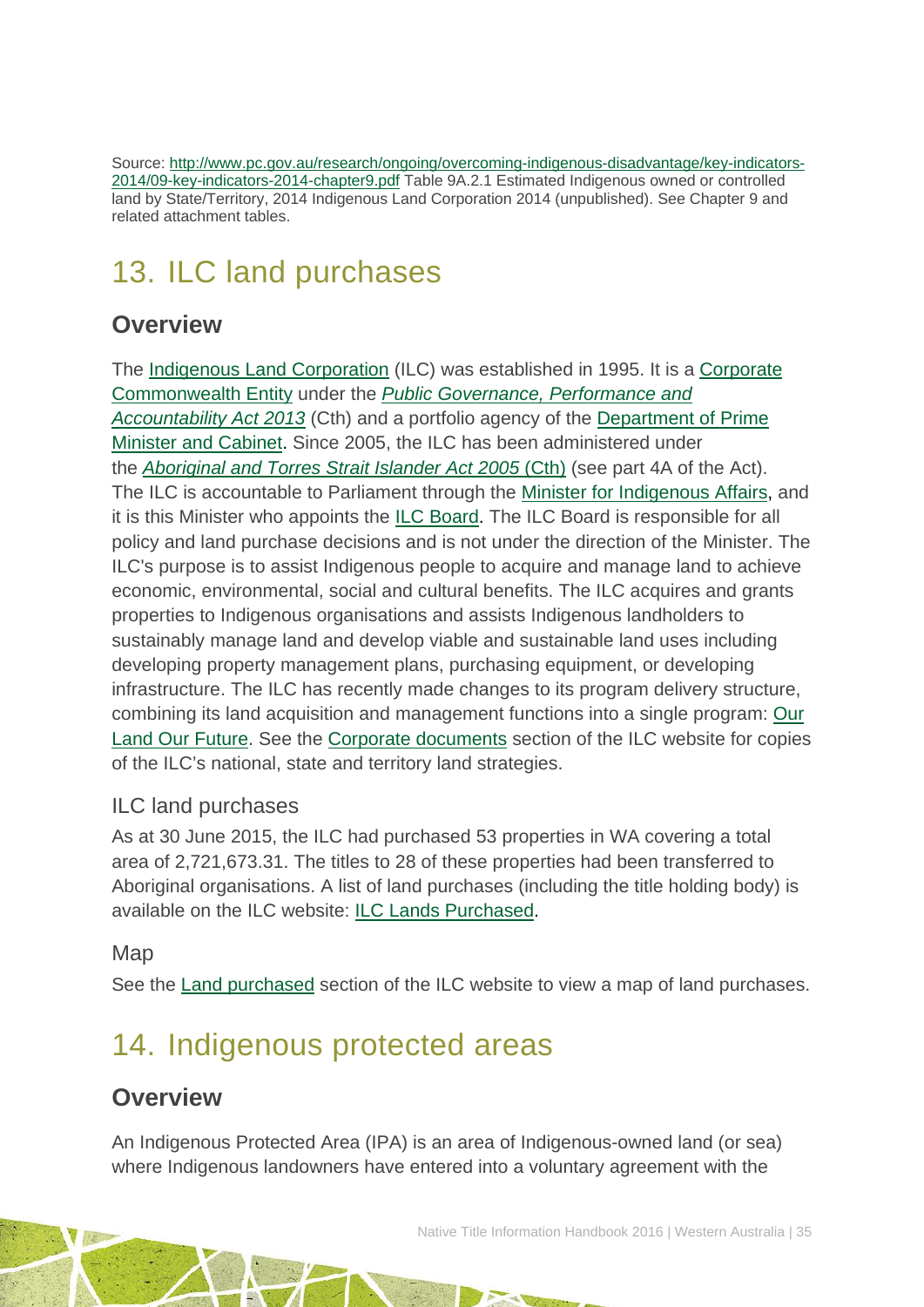Australian Government for the purposes of promoting biodiversity and cultural resource conservation. The declaration of an IPA over Indigenous owned lands results in that land being part of the [National Reserve System.](http://www.environment.gov.au/land/nrs) The IPA program is administered by the [Indigenous Affairs Group](https://www.dpmc.gov.au/indigenous-affairs) within the Department of the Prime Minister and Cabinet.

### Indigenous protected areas in WA

As at November 2015, there were 14 [declared IPAs in WA.](http://www.environment.gov.au/indigenous/ipa/declared/wa.html) Table 12 below provides links to IPA information (where available). See the [Indigenous Protected Areas](http://www.environment.gov.au/indigenous/ipa/) website for up to date information.

| IPA name (DoE hyperlink, where available)                                       | <b>Year declared</b> |  |  |  |  |
|---------------------------------------------------------------------------------|----------------------|--|--|--|--|
| <b>Balanggarra</b>                                                              | 2013                 |  |  |  |  |
| Bardi Jawi                                                                      | 2013                 |  |  |  |  |
| <b>Birriliburu</b>                                                              | 2013                 |  |  |  |  |
| Dambimangari                                                                    | 2013                 |  |  |  |  |
| Karajarri IPA (Stage 1)                                                         | 2014                 |  |  |  |  |
| Kiwirrkurra IPA                                                                 | 2014                 |  |  |  |  |
| Matuwa Kurrara-Kurrara                                                          | 2015                 |  |  |  |  |
| Ngaanyatjarra Lands                                                             | 2002                 |  |  |  |  |
| Nyangumarta Warrarn                                                             | 2015                 |  |  |  |  |
| Ninghan                                                                         | 2006                 |  |  |  |  |
| Paruku                                                                          | 2002                 |  |  |  |  |
| Uunguu (Stage 1)                                                                | 2011                 |  |  |  |  |
| Warlu Jilajaa Jumu                                                              | 2007                 |  |  |  |  |
| Wilinggin                                                                       | 2013                 |  |  |  |  |
| Source: https://www.dpmc.gov.au/indigenous-affairs/about/jobs-land-and-economy- |                      |  |  |  |  |

#### **Table 7: Indigenous protected areas in Western Australia**

[programme/indigenous-environment-branch/project-locations](https://www.dpmc.gov.au/indigenous-affairs/about/jobs-land-and-economy-programme/indigenous-environment-branch/project-locations) at November 2015

Map of Indigenous protected areas

The [Indigenous Protected Areas Map](https://www.dpmc.gov.au/indigenous-affairs/about/jobs-land-and-economy-programme/indigenous-environment-branch/project-locations) shows declared IPAs and IPA consultation projects throughout Australia.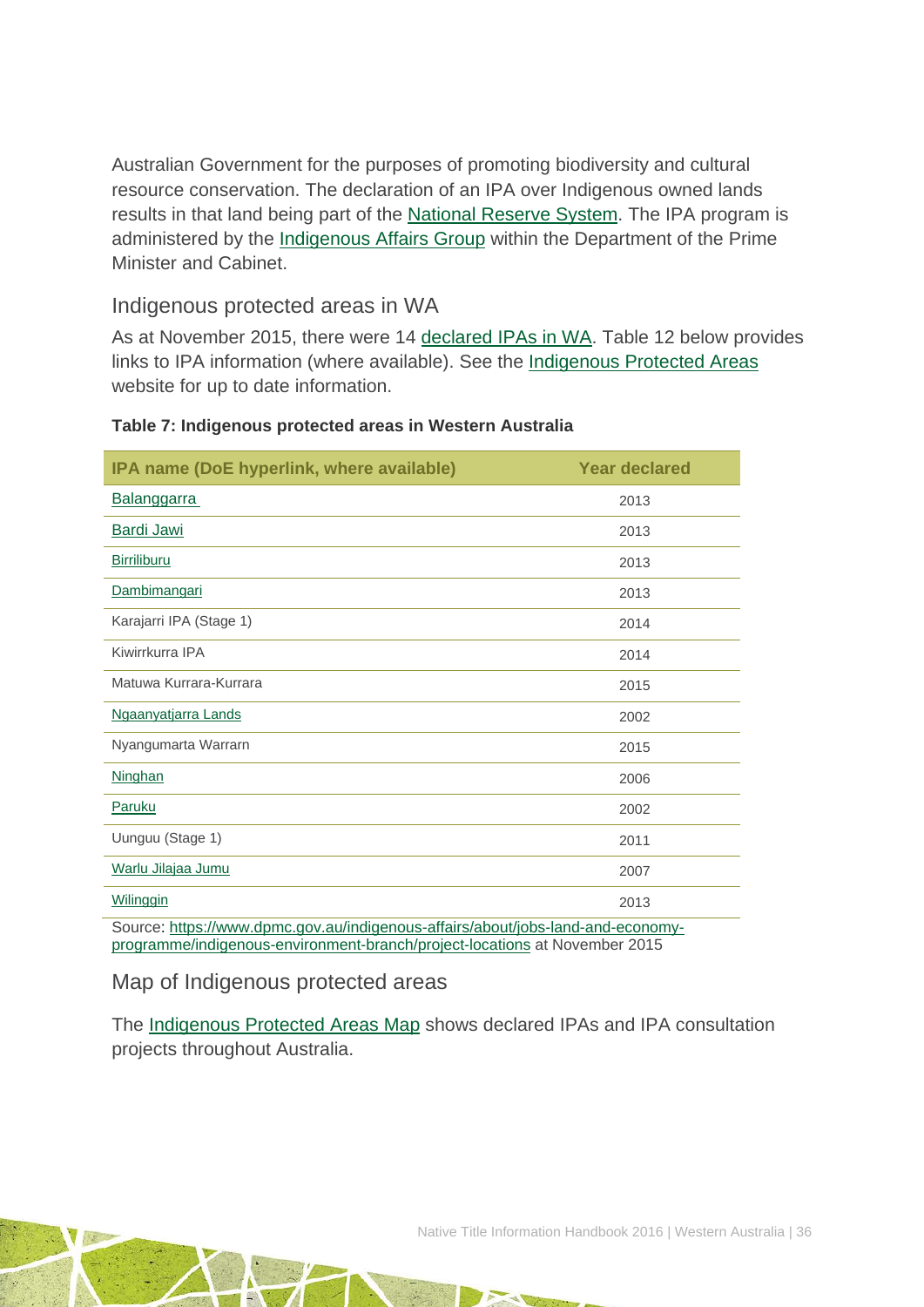# <span id="page-37-0"></span>15. Aboriginal & Torres Strait Islander population

## **Overview**

The [Australian Bureau of Statistics](http://www.abs.gov.au/) (ABS) conducts a census of the Australian population every five years. The [Census of Population and Housing](http://www.abs.gov.au/websitedbs/censushome.nsf/home/what?opendocument&navpos=110) collects information about the number and characteristics of people who are in Australia on census night and the dwellings in which they live. The most recent Census was conducted on 9 August 2011. See Table 11 below and the ABS catalogue number 2075.0: Census of Population and Housing - Counts of Aboriginal and Torres Strait Islander Australians, 2011 for more information.

| Table 13: Aboriginal & Torres Strait Islander population (Census 2006 and 2011) |  |  |  |  |
|---------------------------------------------------------------------------------|--|--|--|--|
|                                                                                 |  |  |  |  |

|                                                   | <b>WA 2006</b> |     | <b>WA 2011</b> |                    | <b>Australia 2011</b> |               |
|---------------------------------------------------|----------------|-----|----------------|--------------------|-----------------------|---------------|
|                                                   | No.            | ℅   | No.            | $\frac{0}{\alpha}$ | No.                   | $\frac{1}{2}$ |
| Aboriginal & Torres Strait Islander<br>population | 58.711         | 3.0 | 69.666         | 3.1                | 548,369               | 2.5           |
| Total population                                  | 1,959,086      |     | 2,239,171      |                    | 21,507,719            |               |

Source:<http://www.abs.gov.au/ausstats/abs@.nsf/mf/2075.0> Table 3b: 2011 Census Counts Indigenous Status 2001-2011 (by state and territory) at 19 July 2012

The ABS estimates that the 2011 Census did not count around 17 per cent of Aboriginal and Torres Strait Islander Australians (see ABS Catalogue no. 2940.0: [Census of Population and Housing -](http://www.abs.gov.au/ausstats/abs@.nsf/%20mf/2940.0) Details of Undercount, 2011 on the ABS website for details). To address this problem of undercounting the ABS adjusts the Census count to derive the estimated resident Indigenous population (see ABS Catalogue no. 3238.0.55.001: [Estimates of Aboriginal and Torres Strait Islander](http://www.abs.gov.au/AUSSTATS/abs@.nsf/Lookup/3238.0.55.001Main+Features1June%202011?OpenDocument)  [Australians, June 2011](http://www.abs.gov.au/AUSSTATS/abs@.nsf/Lookup/3238.0.55.001Main+Features1June%202011?OpenDocument) on the ABS website). The estimated resident Aboriginal and Torres Strait Islander population in WA at 30 June 2011 was 88,270.

# <span id="page-37-1"></span>15. Sources

- 1. Native title legislation
	- AIATSIS Native Title Research Unit: [http://aiatsis.gov.au/research/research](http://aiatsis.gov.au/research/research-themes/native-title)[themes/native-title](http://aiatsis.gov.au/research/research-themes/native-title)
	- **o** Attorney-General's Department: [http://www.ag.gov.au/LegalSystem/NativeTitle/Pages/StateAndT](http://www.ag.gov.au/LegalSystem/NativeTitle/Pages/StateAndTerritoryAlternativeToRightToNegotiate.aspx) [erritoryAlternativeToRightToNegotiate.aspx](http://www.ag.gov.au/LegalSystem/NativeTitle/Pages/StateAndTerritoryAlternativeToRightToNegotiate.aspx)
	- Australasian Legal Information Institute:<http://www.austlii.edu.au/>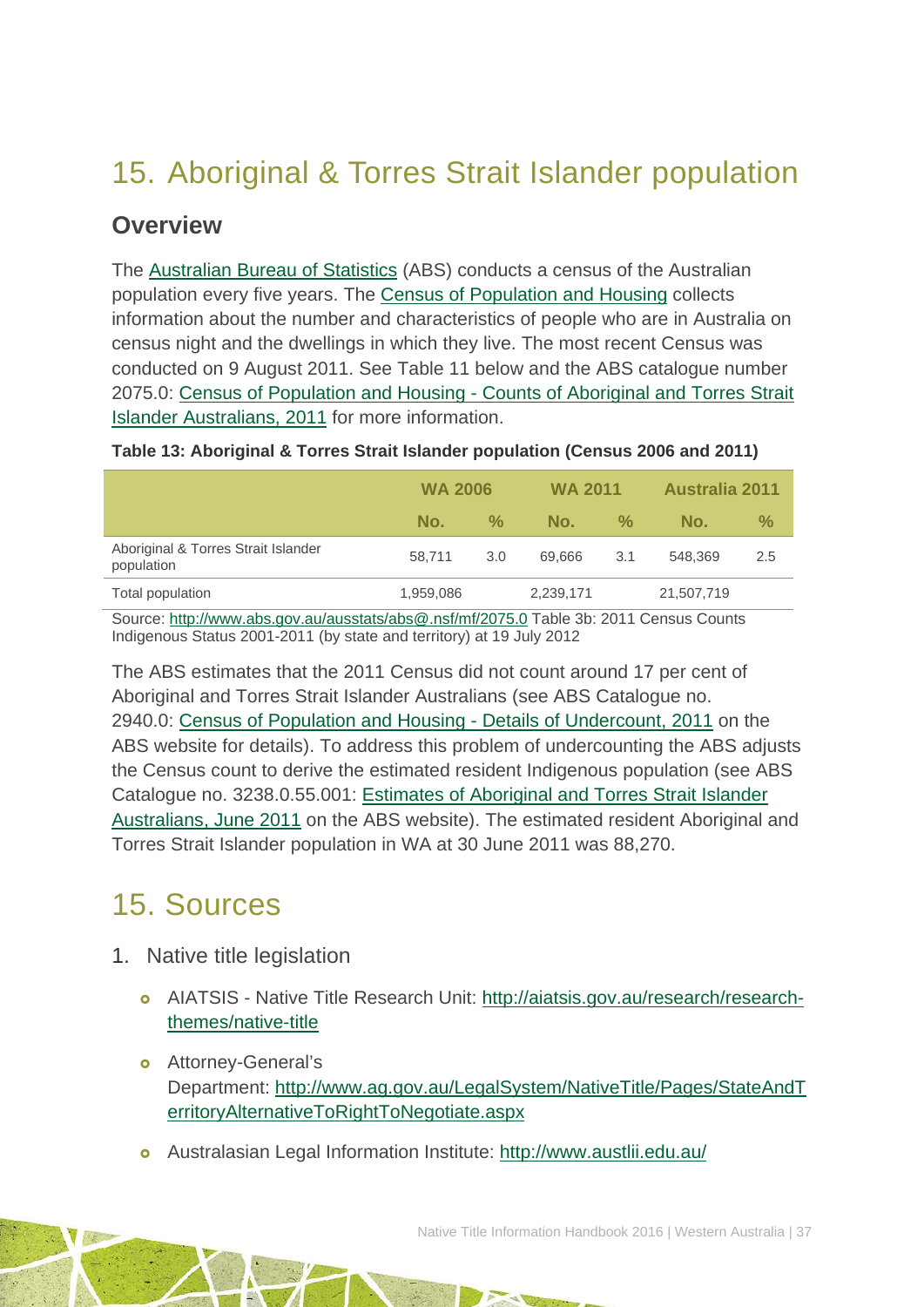- National Native Title Tribunal (NNTT):<http://www.nntt.gov.au/>
- 2. WA Government agencies & programs: native title
	- AIATSIS Native Title Research Unit: [http://aiatsis.gov.au/research/research](http://aiatsis.gov.au/research/research-themes/native-title)[themes/native-title](http://aiatsis.gov.au/research/research-themes/native-title)
	- Australasian Legal Information Institute:<http://www.austlii.edu.au/>
	- o Landgate:<https://www0.landgate.wa.gov.au/>
	- o WA Department of Aboriginal Affairs:<http://www.daa.wa.gov.au/>
	- WA Department of Lands:<http://www.lands.wa.gov.au/Pages/default.aspx>
	- o WA Department of Mines & Petroleum:<http://www.dmp.wa.gov.au/index.aspx>
	- WA Department of Parks & Wildlife:<http://www.dpaw.wa.gov.au/>
	- o WA Department of Premier & Cabinet Land, Approvals and Native Title Unit:<http://www.dpc.wa.gov.au/lantu/Pages/Default.aspx>
- 3. Native title representative bodies
	- Central Desert Native Title Services:<http://www.centraldesert.org.au/>
	- Goldfields Land and Sea Council:<http://www.glsc.com.au/>
	- Kimberley Land Council:<http://www.klc.org.au/>
	- National Native Title Tribunal (NNTT):<http://www.nntt.gov.au/>
	- South West Aboriginal Land and Sea Council:<http://www.noongar.org.au/>
	- Yamatji Marlpa Aboriginal Corporation:<http://ymac.org.au/>
- 4. Native title applications
	- National Native Title Tribunal (NNTT):<http://www.nntt.gov.au/>
	- o WA Department of Premier & Cabinet Land, Approvals and Native Title Unit:<http://www.dpc.wa.gov.au/lantu/Pages/Default.aspx>
- 5. Native title determinations
	- **o** Agreements, Treaties and Negotiated Settlements (ATNS):<http://www.atns.net.au/>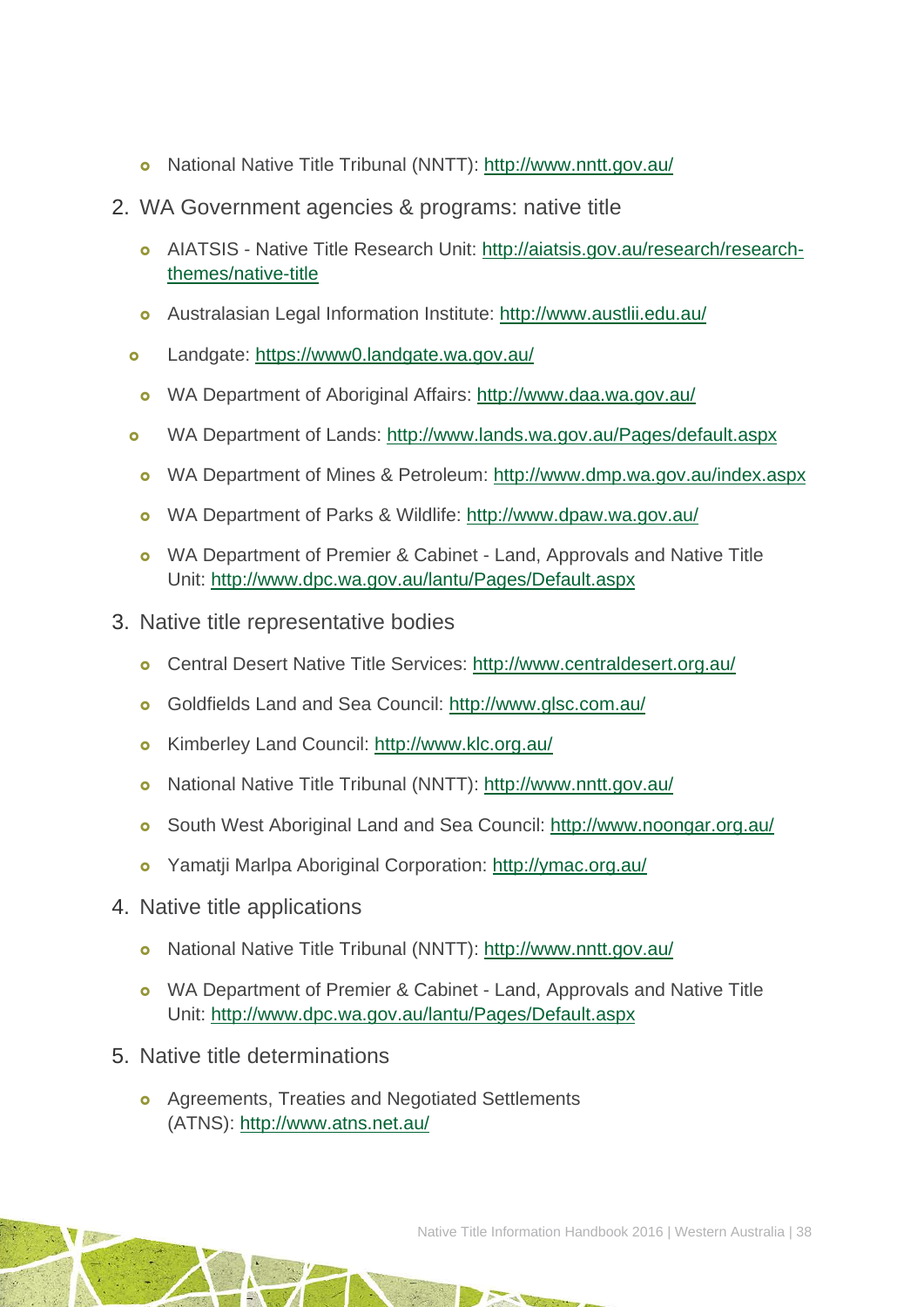- AIATSIS Native Title Research Unit: [http://aiatsis.gov.au/research/research](http://aiatsis.gov.au/research/research-themes/native-title)[themes/native-title](http://aiatsis.gov.au/research/research-themes/native-title)
- Australian Productivity Commission:<http://www.pc.gov.au/>
- Australasian Legal Information Institute:<http://www.austlii.edu.au/>
- National Native Title Tribunal (NNTT):<http://www.nntt.gov.au/>
- o WA Department of Premier & Cabinet Land, Approvals and Native Title Unit:<http://www.dpc.wa.gov.au/lantu/Pages/Default.aspx>
- 6. Registered native title body corporate
	- **o** Agreements, Treaties and Negotiated Settlements (ATNS):<http://www.atns.net.au/>
	- AIATSIS Native Title Corporations:<http://www.nativetitle.org.au/>
	- AIATSIS Native Title Research Unit: [http://aiatsis.gov.au/research/research](http://aiatsis.gov.au/research/research-themes/native-title)[themes/native-title](http://aiatsis.gov.au/research/research-themes/native-title)
	- Australasian Legal Information Institute:<http://www.austlii.edu.au/>
	- National Native Title Tribunal (NNTT):<http://www.nntt.gov.au/>
	- o Office of the Registrar of Indigenous Corporations (ORIC):<http://www.oric.gov.au/>
- 7. Future acts
	- **o** Agreements, Treaties and Negotiated Settlements (ATNS):<http://www.atns.net.au/>
	- **o** Attorney-General's Department: [http://www.ag.gov.au/LegalSystem/NativeTitle/Pages/StateAndT](http://www.ag.gov.au/LegalSystem/NativeTitle/Pages/StateAndTerritoryAlternativeToRightToNegotiate.aspx) [erritoryAlternativeToRightToNegotiate.aspx](http://www.ag.gov.au/LegalSystem/NativeTitle/Pages/StateAndTerritoryAlternativeToRightToNegotiate.aspx)
	- Australasian Legal Information Institute:<http://www.austlii.edu.au/>
	- National Native Title Tribunal (NNTT):<http://www.nntt.gov.au/>
	- WA Department of Premier & Cabinet Land, Approvals and Native Title Unit:<http://www.dpc.wa.gov.au/lantu/Pages/Default.aspx>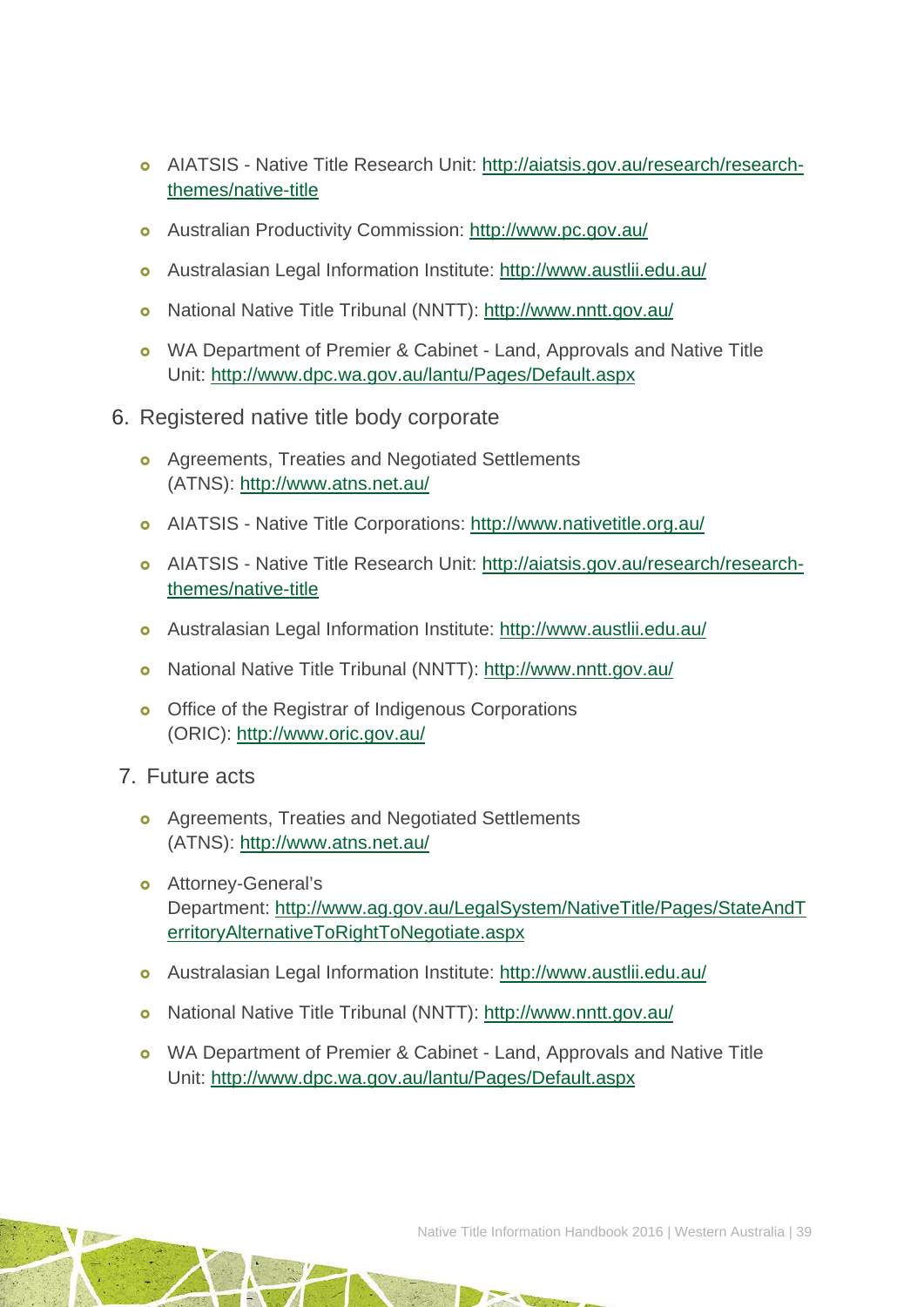- 8. Indigenous land use agreements
	- **o** Agreements, Treaties and Negotiated Settlements (ATNS):<http://www.atns.net.au/>
	- AIATSIS Native Title Research Unit: [http://aiatsis.gov.au/research/research](http://aiatsis.gov.au/research/research-themes/native-title)[themes/native-title](http://aiatsis.gov.au/research/research-themes/native-title)
	- Australian Productivity Commission:<http://www.pc.gov.au/>
	- Australasian Legal Information Institute:<http://www.austlii.edu.au/>
	- National Native Title Tribunal (NNTT):<http://www.nntt.gov.au/>
	- o WA Department of Premier & Cabinet Land, Approvals and Native Title Unit:<http://www.dpc.wa.gov.au/lantu/Pages/Default.aspx>
- 9. Cultural heritage
	- AIATSIS Native Title Research Unit: [http://aiatsis.gov.au/research/research](http://aiatsis.gov.au/research/research-themes/native-title)[themes/native-title](http://aiatsis.gov.au/research/research-themes/native-title)
	- Australasian Legal Information Institute:<http://www.austlii.edu.au/>
	- WA Department of Aboriginal Affairs:<http://www.daa.wa.gov.au/>
	- o WA Department of Premier & Cabinet Land, Approvals and Native Title Unit:<http://www.dpc.wa.gov.au/lantu/Pages/Default.aspx>
	- Yamatji Marlpa Aboriginal Corporation:<http://ymac.org.au/>
- 10. Land rights
	- **o** Agreements, Treaties and Negotiated Settlements (ATNS):<http://www.atns.net.au/>
	- Australasian Legal Information Institute:<http://www.austlii.edu.au/>
	- Australian Productivity Commission:<http://www.austlii.edu.au/>
	- WA Department of Aboriginal Affairs:<http://www.daa.wa.gov.au/>
- 11. ILC land purchases
	- Australasian Legal Information Institute:<http://www.austlii.edu.au/>
	- o Indigenous Land Corporation (ILC):<http://www.ilc.gov.au/>